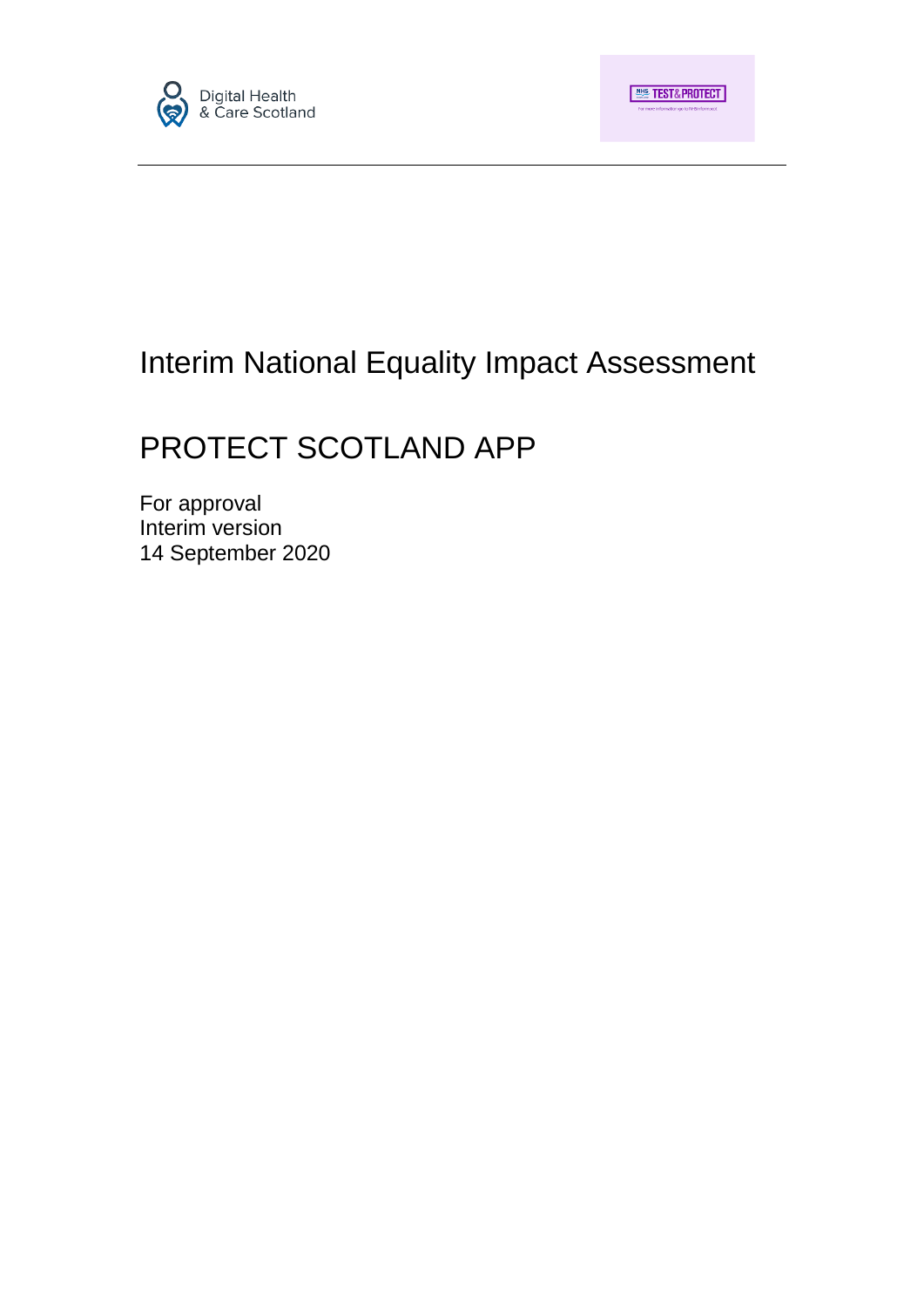# **CONTENTS**

# **Equality Impact Assessment (EQIA) Record**

# **Executive Summary**

# **Full document**

# **Screening**

- 1. Stage one Framing
- 2. Stage two Data and evidence gathering, involvement and engagement
- 3. Stage three Assessing the impacts and identifying opportunities to promote equality
- 4. Stage four Decision making and monitoring
- 5. Stage five Authorisation of EQIA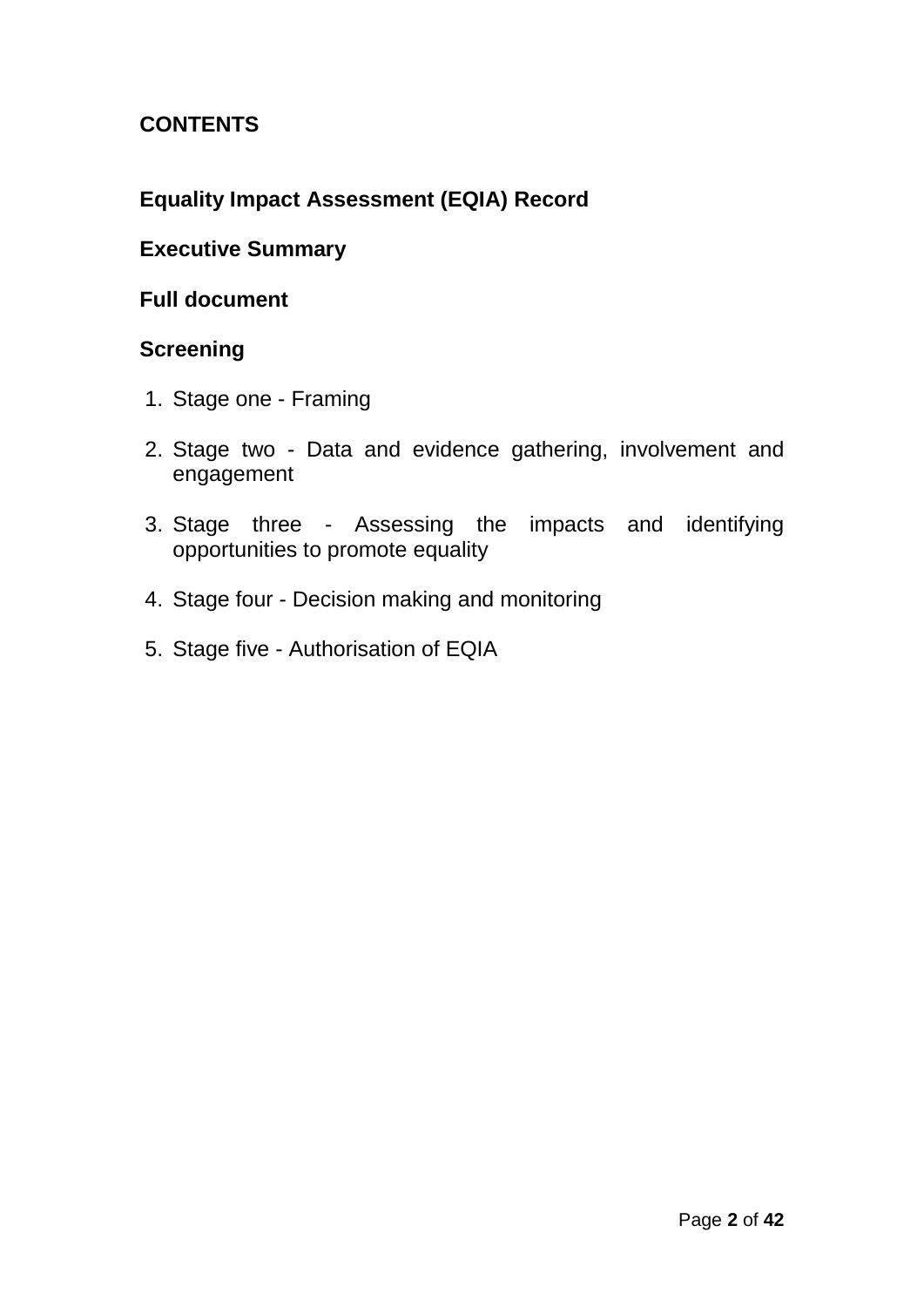# **EQUALITY IMPACT ASSESSMENT RECORD Session held on 24th August 2020 MS Teams**

| Title of<br>policy/<br>practice/ strategy/<br>legislation etc. | NHS Scotland's Test & Protect 'Protect Scotland'<br>App                                                                                                                                                                                                                                                                                                                                                                                                                                                                                                                                                                                                                                                                                                                                                                                                                                                                                                                                     |
|----------------------------------------------------------------|---------------------------------------------------------------------------------------------------------------------------------------------------------------------------------------------------------------------------------------------------------------------------------------------------------------------------------------------------------------------------------------------------------------------------------------------------------------------------------------------------------------------------------------------------------------------------------------------------------------------------------------------------------------------------------------------------------------------------------------------------------------------------------------------------------------------------------------------------------------------------------------------------------------------------------------------------------------------------------------------|
| <b>Lead official</b>                                           | Jonathan Cameron, Deputy Director, Digital<br>Health & Care, Scottish Government                                                                                                                                                                                                                                                                                                                                                                                                                                                                                                                                                                                                                                                                                                                                                                                                                                                                                                            |
| Participants of the<br><b>EQIA Session held</b>                | Louise MacLennan (LM), NHS National Services Scotland<br>(facilitator)<br>Chris Bruce (CB), NHS Lothian Equality and Human<br><b>Rights Lead</b><br>Eilidh McLaughlin (EM), NHS National Services Scotland<br>Elaine Savory (ES), NHS Ayrshire and Arran Equality<br>Lead<br>Janis McDonald (JM), Deafscotland<br>Katie Cosgrove (KC), Public Health Scotland Gender<br><b>Based Violence Lead</b><br>Nicola Thomson (NT), Public Health Scotland<br>Oonagh Brown (OB), Scottish Consortium for Learning<br>Disabilities (SCLD)<br>Suzanne Munday (SM), Minority Ethnic Carers of People<br>Project (MECCOP)<br>Billy Davidson (BD), Digital Health and Care, Scottish<br>Government<br>Penni Rocks (PR), Digital Health and Care, Scottish<br>Government<br>Christine Davison (CD), Digital Health and Care, Scottish<br>Government (minute)<br>Francis Santos (FS), Digital Health and Care, Scottish<br>Government<br>Lorna Barlow (LB), Digital Health and Care, Scottish<br>Government |
| Directorate:                                                   | Digital Health & Care Directorate: Digital Health &                                                                                                                                                                                                                                                                                                                                                                                                                                                                                                                                                                                                                                                                                                                                                                                                                                                                                                                                         |
| <b>Division: Team</b>                                          | Care Division: Policy & Strategy Team                                                                                                                                                                                                                                                                                                                                                                                                                                                                                                                                                                                                                                                                                                                                                                                                                                                                                                                                                       |
| Is this new policy or                                          | <b>New National Policy</b>                                                                                                                                                                                                                                                                                                                                                                                                                                                                                                                                                                                                                                                                                                                                                                                                                                                                                                                                                                  |
| revision<br>to<br>an                                           |                                                                                                                                                                                                                                                                                                                                                                                                                                                                                                                                                                                                                                                                                                                                                                                                                                                                                                                                                                                             |
| existing policy?                                               |                                                                                                                                                                                                                                                                                                                                                                                                                                                                                                                                                                                                                                                                                                                                                                                                                                                                                                                                                                                             |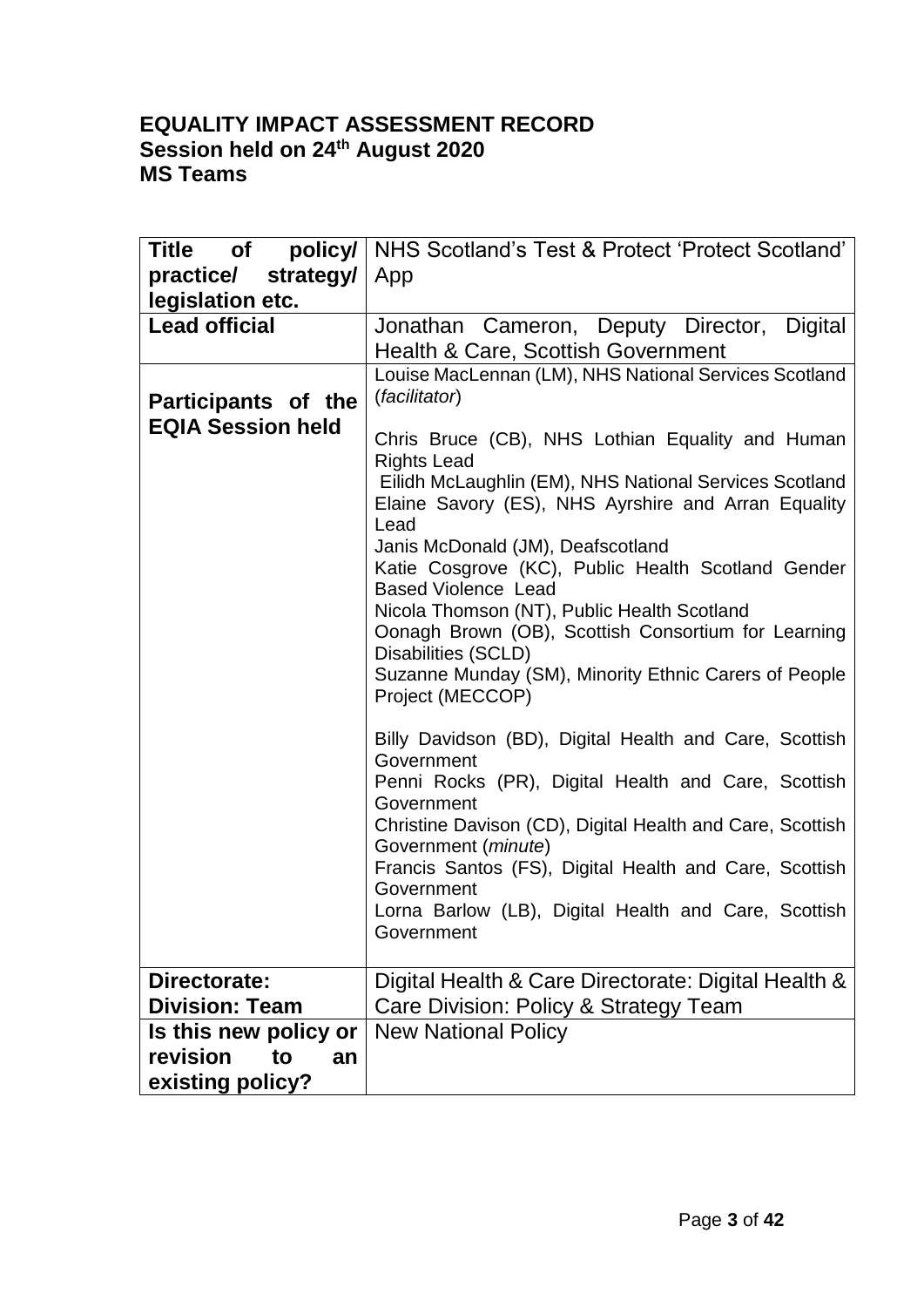# **Executive Summary**

#### **Policy vision and aim**

1. The policy vision and aim of the Protect Scotland App is outlined in the table below.

#### **Protect Scotland App - Policy vision and aim**

Given the infectiousness of Covid-19 and the high proportion of transmissions from pre-symptomatic individuals, controlling the epidemic by manual contact tracing alone is challenging.

The Scottish Government and NHS Scotland, in line with growing international evidence, recognise that the use of a proximity tracing app that builds a memory of proximity contacts and immediately notifies contacts of positive cases could prove an invaluable tool in the prevention of a second wave particularly as SG look to ease lockdown measures.

As part of NHS Scotland's Test & Protect service, the Scottish Government have therefore developed the 'Protect Scotland' proximity tracing app utilising the Google/Apple 'API'. This uses Bluetooth technology to help reduce the spread of the virus, with user privacy and security central to the design (the 'decentralised' approach), with a key aim of helping to alert unknown/anonymous contacts.

#### **Background / context**

- 2. The Cabinet Secretary for Health and Sport announced on 31 July that a contact tracing app to support NHS Scotland's Test and Protect system was now in development. The decision to develop an app for Scotland followed careful consideration of all the options open to us, and took into account the undoubted additional benefits that anonymous contract tracing technology can offer our tried and trusted Test & Protect service.
- 3. The app has been developed by NearForm using the same open source (freely available) software as the Republic of Ireland's contact tracing app. This has already been adapted for use in Northern Ireland and Gibraltar. The app has been proven to work in those countries and will offer us an additional tool to support contact tracing efforts. In addition, the Protect Scotland app has been designed to work with other apps of a similar nature, supporting movement between countries (including the rest of the UK), and this document will be updated as countries are added.
- 4. Exposure Notification System (ENS) is a new Bluetooth feature that Apple and Google have introduced to support contact tracing efforts across the globe using iPhones and Android phones in a privacy preserving way.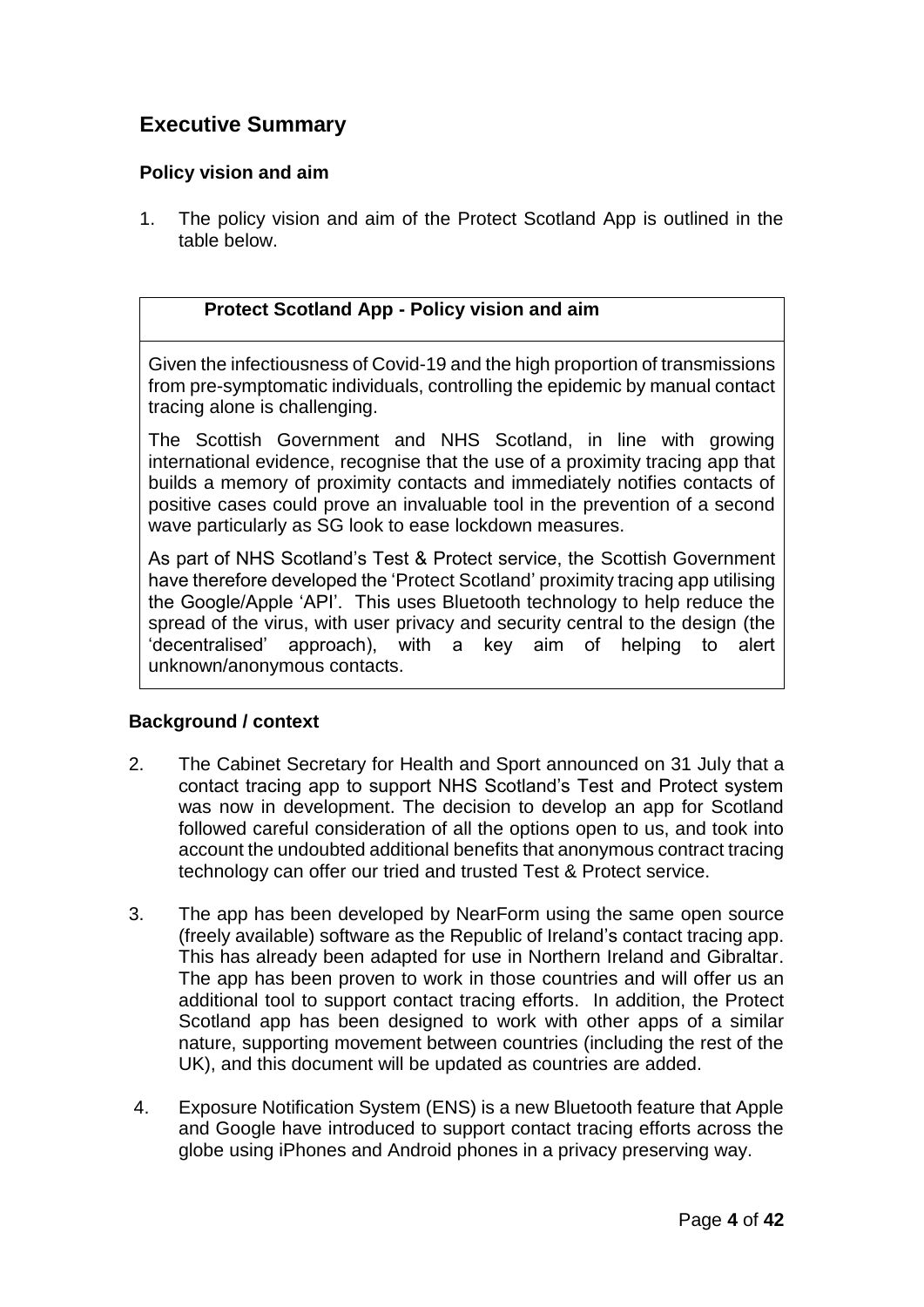- 5. It is significant to note that the Scottish Government decision to introduce an app based on the Apple and Google's ENS service will constitute a clear advantage compared with the difficulties that some other countries have experienced when introducing apps not based on ENS (this technology wasn't available then), and have had significant functional problems, namely not functioning, or severely hampered functioning, on Apple iPhones, issues with battery life, and interference problems with Bluetooth peripherals.
- 6. Furthermore, these apps have generally been based on a 'centralised' approach, where the public health authority requires access to a significant amount of contact tracing data of positive and close contacts, for which there have been privacy concerns raised. Concerns over these factors may have hampered adoption.
- 7. The app recently deployed in the Republic of Ireland and Northern Ireland, which uses the same core code and architecture, as Protect Scotland, was based on a 'decentralised' model. The level of uptake has been significant and rapid, with close to 30% of the population downloading and installing the app within two weeks of launch, indicating significant levels of public confidence.
- 8. The Protect Scotland app is free to download, no personal identifiable information is entered and it does not monitor the location of individuals or know who they are. The app is now available via Apple and Google app stores (accessible via [www.protect.scot\)](http://www.protect.scot/).
- 9. To download the app individuals will need a smartphone that uses either the Apple (iOS) or Google (Android) operating systems and their Exposure Notification System. For Apple users, the app will work on all iPhones capable of running iOS 13.5 (all iPhones from the 6S and up released since 2015). For Android users, it will work on any android phone that has at least Android 6.0 (all Android phones released since 2015). Therefore, the app cannot be used on older phones, on which it is not possible to upgrade the operating system to include the Exposure Notification System. Some of this also relates to the hardware of older phones not having sufficiently modern Bluetooth capability.
- 10. Users may also need to ensure they have updated their phone so that the exposure notification system, which is provided by Apple and Google, is available for the app to use. Your phone will tell you if you need to do this when you download Protect Scotland from Google Play or the Apple app store.
- 11. We have deliberately made the app as simple as possible, focusing only on anonymous Bluetooth proximity tracing. The app communicates with other app users' phones using Bluetooth to swap anonymous random IDs when in proximity (2 metres or less) for an extended period of time (15 mins or more). This acts like a virtual handshake between devices, which can then be anonymously recalled if one of the contacts later tests positive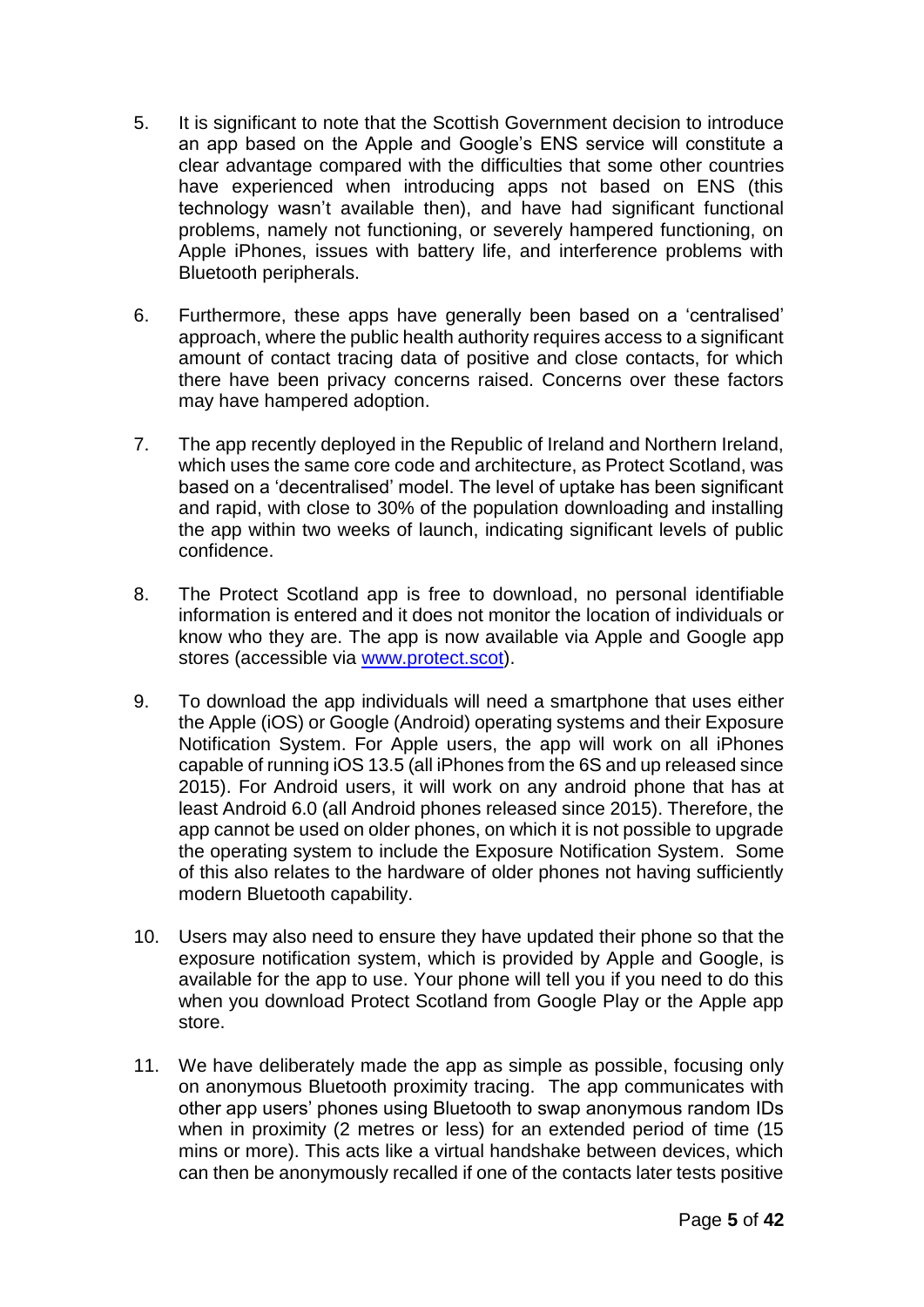for COVID-19. For a full overview, visit the How it works section at: <https://www.protect.scot/how-it-works>

- 12. The App produces aggregated and anonymous Scotland-wide metrics that will enable the Scottish Government and Public Health Scotland to better understand the spread of the virus and plan accordingly, in particular:
	- $\triangleright$  The total number of App Users;
	- $\triangleright$  The total number of people in Scotland who enter an authorisation code (Test Result Code); and
	- $\triangleright$  The total number of app users who are notified that they have been exposed to Covid-19
- 13. The collection of this data is required to prove that the app works in Scotland and to comply with regulators. Further details including Scottish Government discussions with the Information Commissioner is provided in the privacy notice which can be read at: [www.protect.scot/privacy-policy](http://www.protect.scot/privacy-policy-app)[app](http://www.protect.scot/privacy-policy-app)
- 14. The app has been released with an age challenge included, asking the user to affirm that they are 16 years of age, or older. A Children's Rights and Wellbeing Impact Assessment (CRWIA) will be conducted over the next few weeks to give thorough consideration to reducing the age limit of the app.

#### **Introduction**

- 1. The Test & Protect approach is an important public health measure to break the chain of transmission of the virus in the community. To date in Scotland manual contact tracing is the main method used and a key element to Test and Protect.
- 2. Assessment of the current evidence, options for scale-up and an assessment of resources needed for effective contact tracing, confirms that technology can support contact tracing but insist that manual contact tracing remains the main method of contact tracing and mobile apps should complement and support this process. Specifically, the evidence suggests that such technology can offer several benefits:
	- they do not rely on the memory of the person who has tested positive (who may be very ill at the time of interview);
	- they allow contacts unknown to the person who has tested positive to be notified (e.g. fellow passengers who sat close on a train);
	- they can potentially speed up the process;
	- they may facilitate further follow-up of contacts by health authorities.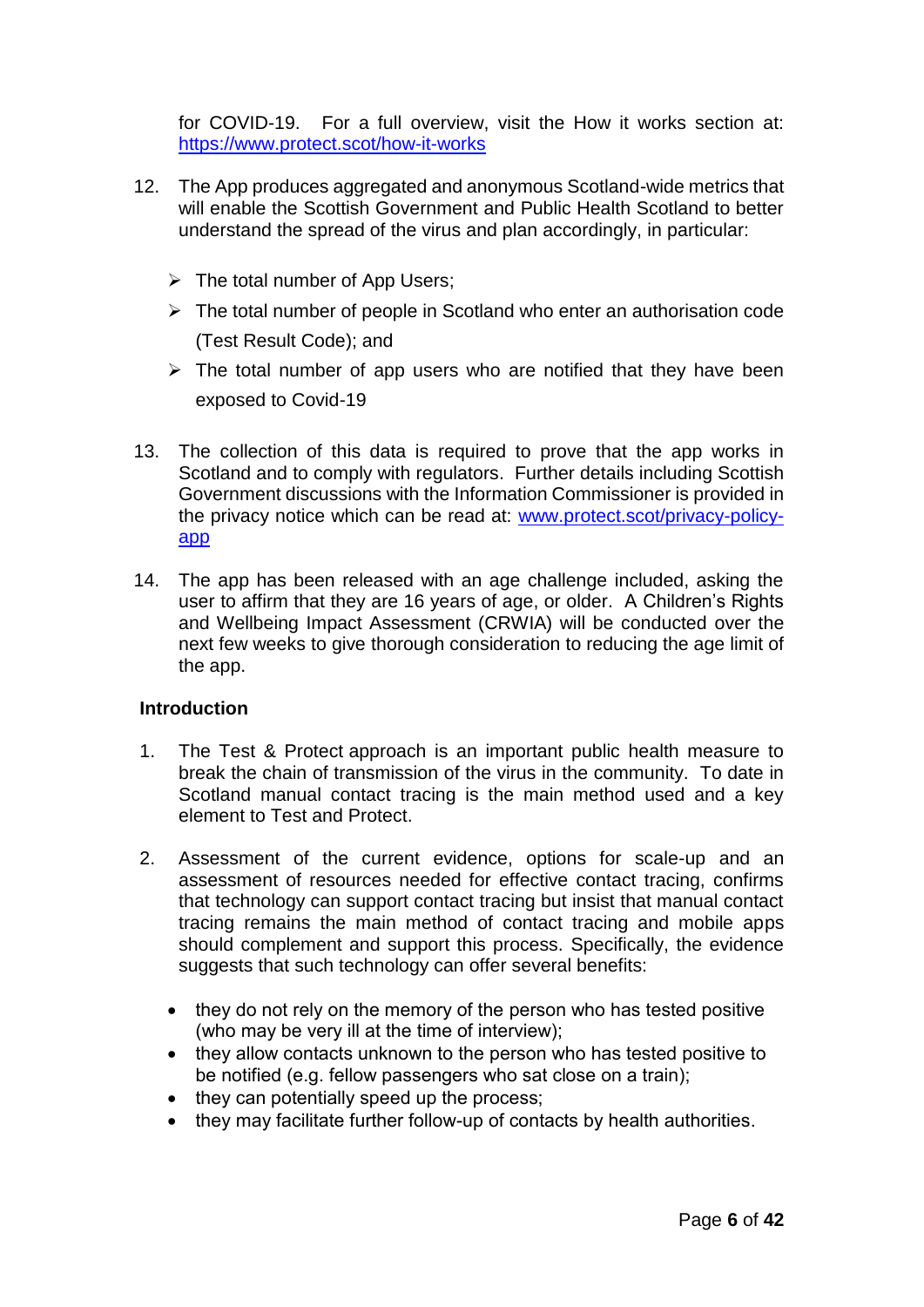- 3. Modelling has shown the added value of using contact tracing technology to support manual contact tracing efforts. This is consistent with Scottish messaging on the role of proximity tracing within Test & Protect, whereby the Scottish Government recognises that manual contact tracing remains the main method of contact tracing and the Protect Scotland app complements and supports this process.
- 4. The development of the Protect Scotland app has considered those people who may be socioeconomically disadvantaged to help meet the Fairer Scotland Duty.

#### **Engagement and evidence gathering**

- 5. In the development of the Protect Scotland App we have considered the live ['Coronavirus \(COVID-19\): framework for decision](https://www.gov.scot/publications/coronavirus-covid-19-framework-decision-making/) <sup>1</sup> document which sets out some of the challenges set by COVID-19 and how we will approach these under key themes while working to principles by which we will make our decisions and write policy for the Protect Scotland App:
	- **Safe:** We will ensure that transmission of the virus remains suppressed and that our NHS and care services are not overwhelmed.
	- **Lawful**: We will respect the rule of law which will include ensuring that any restrictions are justified, necessary and proportionate.
	- **Evidence-based**: We will use the best available evidence and analysis.
	- **Fair & Ethical:** We will uphold the principles of human dignity, autonomy, respect and equality.
	- **Clear**: We will provide clarity to the public to enable compliance, engagement and accountability.
	- **Realistic**: We will consider the viability and effectiveness of options.
	- **Collective:** We will work with our partners and stakeholders, including the UK Government and other Devolved Nations, ensuring that we meet the specific needs of Scotland.
- 6. Significant work has already been undertaken on the wider [COVID-19:](https://www.gov.scot/publications/covid-19-health-and-social-impact-assessment/)  [health and social impact assessment.](https://www.gov.scot/publications/covid-19-health-and-social-impact-assessment/) This paper explores the ways in which particular groups (based on Equality Act protected characteristics and socioeconomic disadvantage) are disproportionately affected by the coronavirus pandemic as a whole.
- 7. A paper entitled *[The ethics and value of contact tracing apps: International](http://www.jogh.org/documents/issue202002/jogh-10-020103.htm)  [insights and implications for Scotland's COVID-19 response](http://www.jogh.org/documents/issue202002/jogh-10-020103.htm)* has also been considered. The paper looked at the ethics and value of contact tracing apps and their potential use in Scotland's COVID-19 response. It identifies that Scotland's strategy for public engagement should be guided by the emerging consensus on ethical considerations for COVID-19 apps, and sets out a helpful framework to drive our considerations and in response. The Scottish Government adopted this framework for the development of Protect Scotland.

<sup>1</sup> <sup>1</sup> <https://www.gov.scot/publications/coronavirus-covid-19-framework-decision-making/>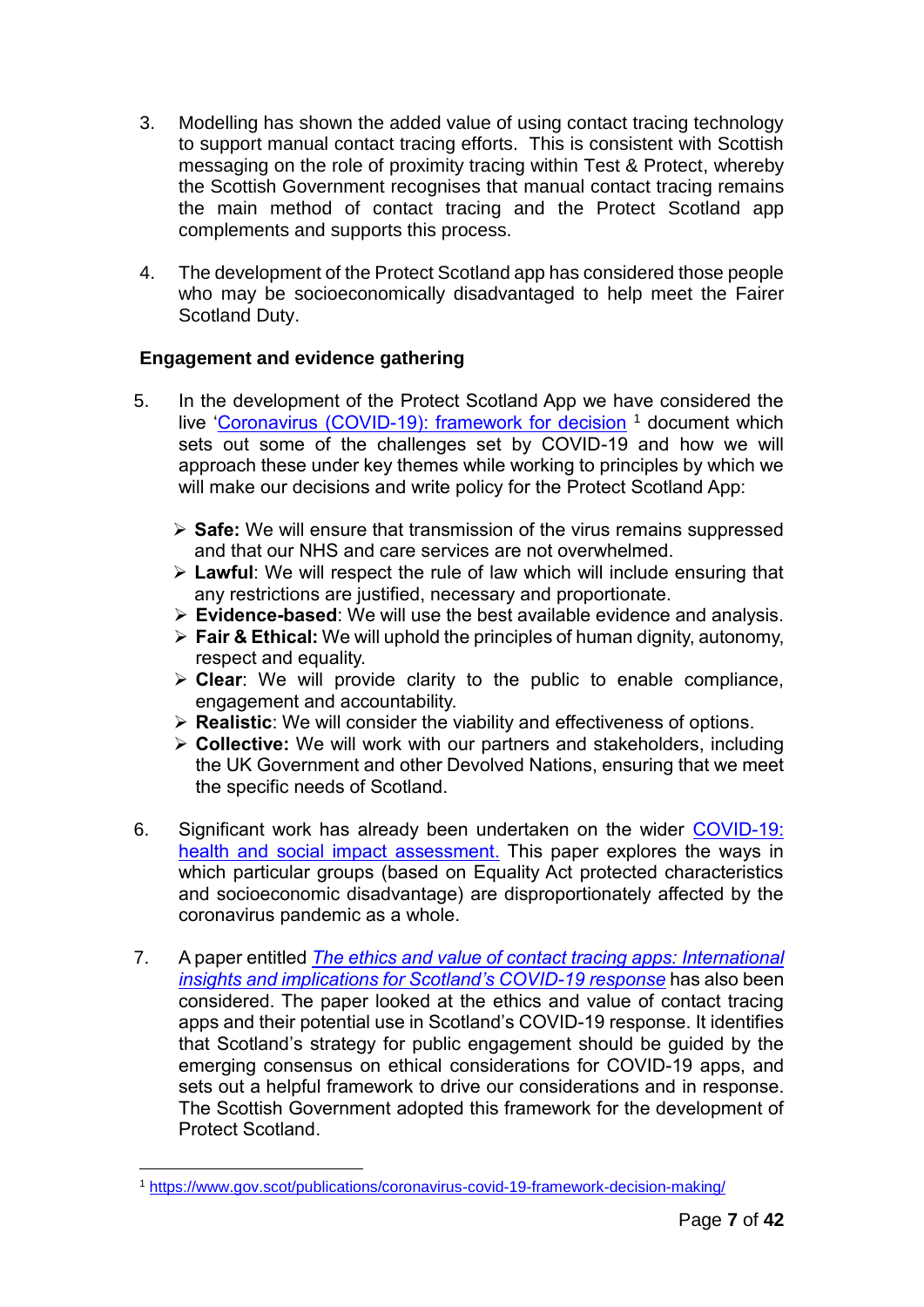- 8. The focus of the evidence gathering is related to the potential inequalities and the potential differential impact people can experience in relation to digital exclusion. Based on the data and information available, consideration was given to the following:
	- $\triangleright$  Who is intended to benefit from Protect Scotland App and in what way
	- $\triangleright$  What outcomes are intended from the Protect Scotland App.
	- $\triangleright$  If the intended benefits of the Protect Scotland App would be received fairly by everyone, regardless of their protected characteristics, or any other status.
	- $\triangleright$  If the Protect Scotland App would have an adverse impact on an individual's human rights.
	- $\triangleright$  If the Protect Scotland App could create or exacerbate existing health inequalities
	- $\triangleright$  How people have been involved in the design and development of the Protect Scotland App.
- 9. The EHRC report ['Is Scotland Fairer 2018'](https://www.equalityhumanrights.com/en/publication-download/scotland-fairer-2018) highlights that disabled people, people with mental health conditions and people from minority ethnic groups were more likely to live in poverty. Socio-economic disadvantage is a defining factor in digital exclusion.
- 10. Additionally, evidence exists to suggest that older people are less likely to use the internet and digital devices than younger people, and when they do they can sometimes be less confident meaning they don't always benefit to the same degree. However evidence is emerging that older people have grown more familiar with some elements of technology during the lockdown period to keep in touch with family and friends.
- 11. The focus of our evidence gathering has therefore centered on the protected characteristics of age, disability and race. However, due regard has also been given to the other protected characteristics and any relevant considerations relating to them have also been noted.
- 12. The ability to fully understand spoken advice or written content is fundamental, but we know that there are widespread difficulties. So this is a population level issue with the burden firmly on the health and care system to make itself more understandable and accessible, in line with Scotland's [health literacy action plan.](https://www2.gov.scot/Resource/0052/00528139.pdf)
- 13. The Scottish Government approached the Head of Equality and Engagement at NHS NSS for support and guidance with the impact assessment ensuring that the impact assessment was carried out with key stakeholders and those who represent and/or have knowledge and experience of equality and human rights.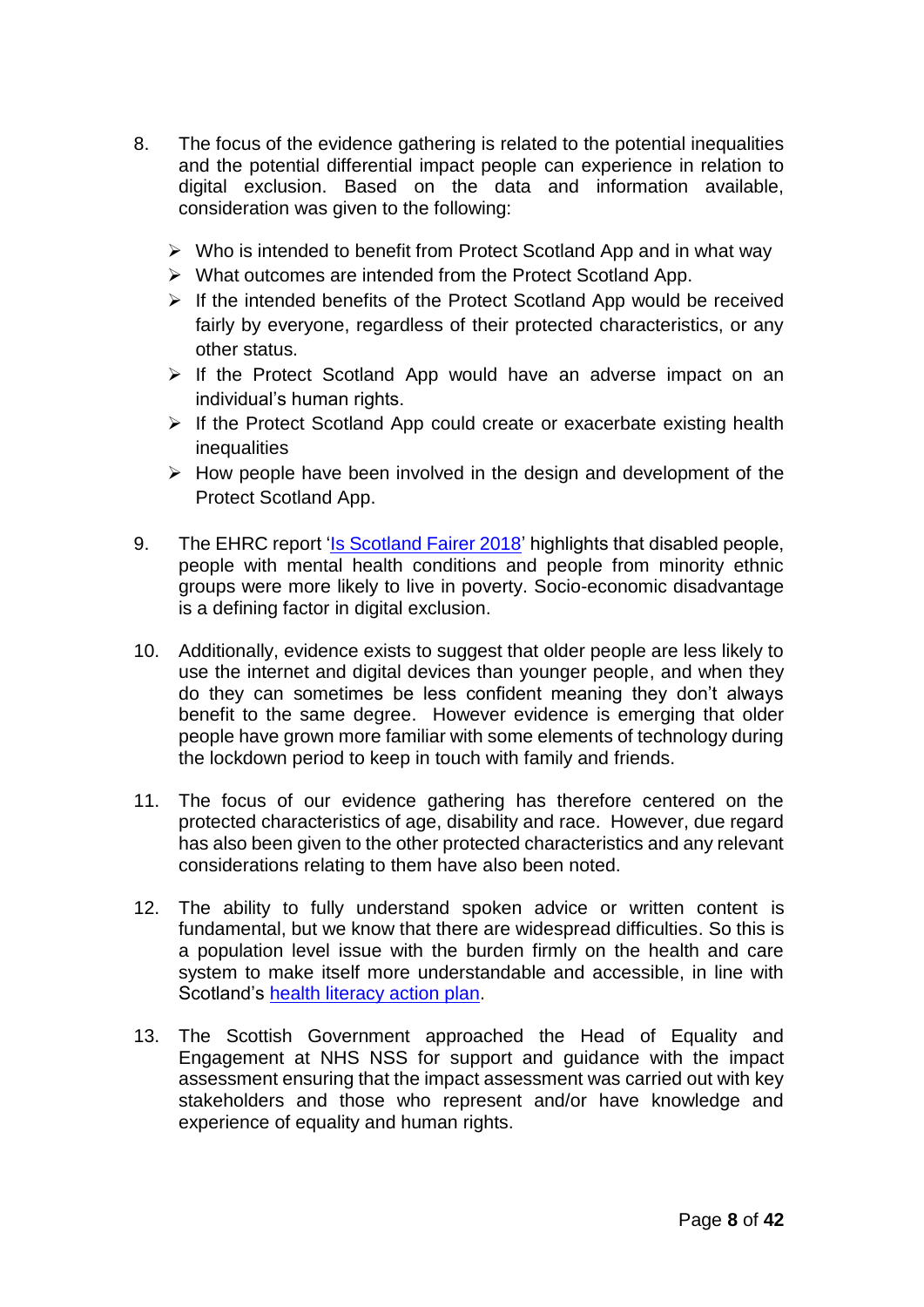- 14. A focus group was convened with key colleagues from the NHS Scotland Equality network, NSS, NHS Board and Equality Organisations These key colleagues have informed the impact assessment from using their knowledge and experience based on evidence, research and practice. The data gathered and supporting evidence is provided in the attached appendix. The Scottish Human Rights Commission and the Equality and Human Rights Commission were approached by Digital Health and Care and advice and guidance available on their websites has also informed the EQIA.
- 15. The tight timescale presented by the decision to develop and launch the Protect Scotland App has made it difficult to engage directly with the Scottish Public, although some user engagement was carried out and discussions were held with Open Rights groups and Scottish Privacy Forum. However, common themes have been shared among other nations, who have a similar app to support proximity tracing, and these are consistent with feedback received in the development of the Digital Health & Care Strategy particularly around Digital access and connectivity.
- 16. In addition, the ALLIANCE sought feedback on the Privacy notice ahead of launch. The programme carried out rapid engagement between the 1<sup>st</sup> September and 8<sup>th</sup> September. Feedback suggested that some may find it difficult to understand the technical side of the privacy notice and the Terms and conditions.

#### **Accessibility**

17. The app has been carefully designed to be clear and transparent in how it works, to maximise the autonomy of the users (e.g. settings, voluntary input of authorisation codes) and ensuring fully informed consent is sought when required (e.g. automated decision-making). User Experience of the app has been tested within behavioural studies informing the app flow and content. There is little interaction required for setting up the Contact Tracing function, no identifiable user data input is required, and it can run in the background without user interaction – thus reducing to as much as is possible any barriers to downloading and using the App. Accessibility testing has been included in the QA assessment of the 'User Interface' (UI) before the initial app release and will be for subsequent releases (updates). In future, development of Irish language version, and support of other commonly used languages within the country will also be considered. The app contains no audio but is compatible with the Apple and Google screen readers which can be accessed via settings on an individual's device.

#### **Digital Inclusion**

18. Around 3.9m or 88% of people in Scotland have used apps on mobiles, tablets or other digital devices. Those who are most likely to be digitally excluded are people and families on low incomes, people from BAME communities, and those with additional challenges such as care leavers,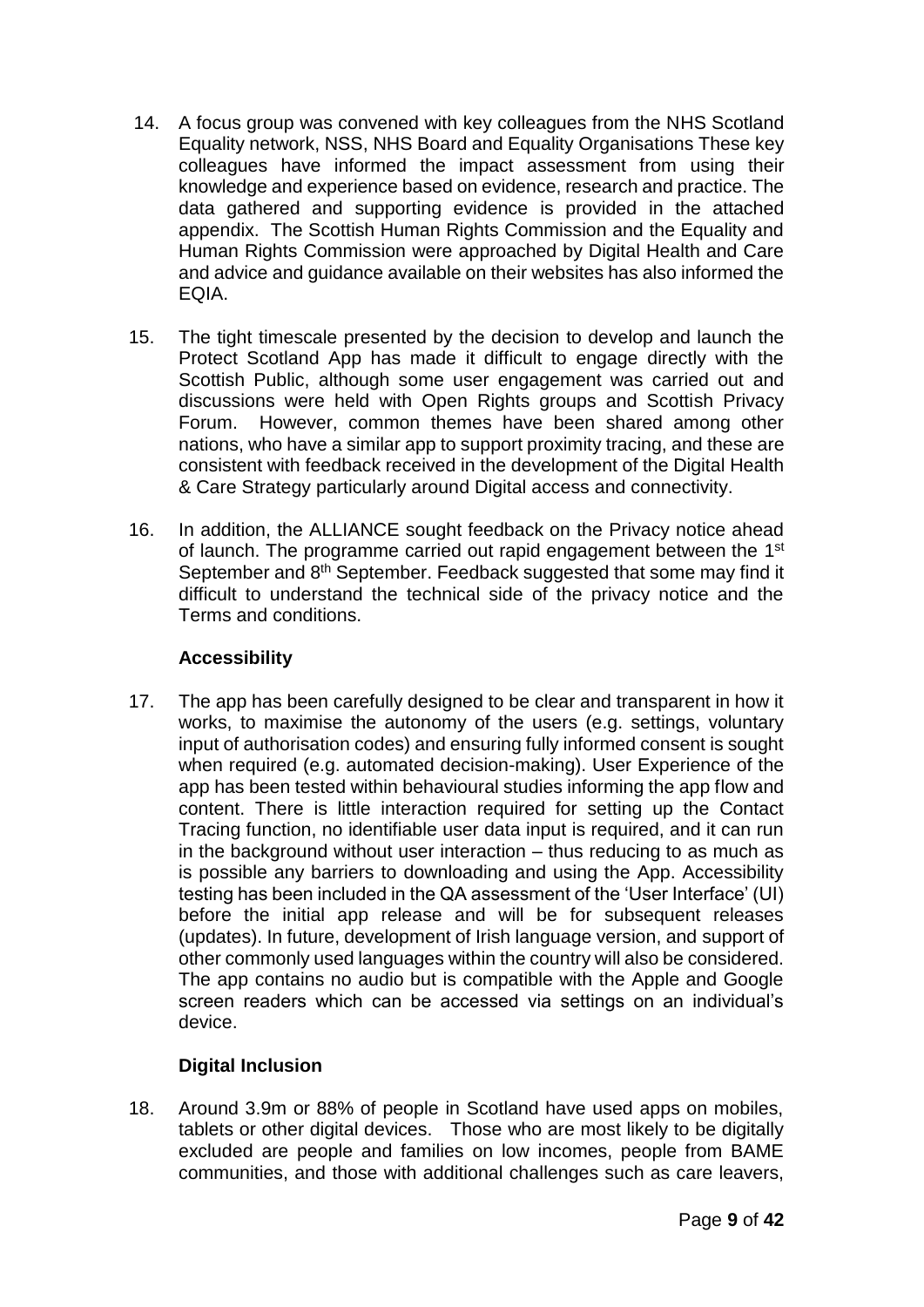disabled people, those who have a communication difficulty, sensory impaired, those shielding and older people. People who live in remote and rural communities may also suffer from access to the internet. Those people who are digitally excluded are disproportionately disadvantaged due to the extensive role digital plays supporting people to flourish in educational, economic, social, employment, access to services, and wellbeing terms. The Connecting Scotland programme aims to provide a national, human-centred, consistent and comprehensive approach to reducing the rates of digital exclusion and digital marginalisation. The programme aims to bring 50,000 people – particularly those on low incomes – into the digital world by the end of 2021. The programme aims to address the potential communication barriers identified by working with our equality organisations and stakeholders by gathering feedback on the experience of using the Protect Scotland App following the launch. This feedback will inform the reasonable adjustments that may be needed to ensure that the barriers are mitigated as far as possible and is reasonable. These mitigating actions will not only relate to access to the technology they will look at access to skills and training.

- 19. Digital exclusion, particularly for older people, is a concern, however the introduction of digital health and care developments like the Protect Scotland App may provide an opportunity for older people to get digitally enabled.
- 20. It is also recognised that some people choose to be digitally excluded in Scotland. These are non-users who state the internet is not for them or do not see the personal benefit in being online.
- 21. In addition we included questions in a recent Scottish Government YouGov Poll (Week 21: 14 August). 54% of those polled would use an app as opposed to 22% who would not. Over 70% also indicated they were very or fairly comfortable with the app alerting them, or being used to alert others, in the event of a positive test, whilst just over half were comfortable with the concept of using it for things such as location tracking. The Protect Scotland App will not monitor or track location of individuals. Disability Equality Scotland have also included questions in their weekly poll for the week of 24<sup>th</sup> August. The poll is shared with disabled people in Scotland. The poll showed that 59% (51 of 86 respondents) of people having concerns around the accessibility and usability of the App. Concerns around: information and communication; privacy; engagement with disabled people and digital exclusion were also highlighted. The results of the poll have informed the EQIA. The programme has committed to continue working with Disability Equality Scotland.
- 22. As part of wider engagement taking place on Digital for the rest of 2020 and this includes the refresh of the [Digital Health & Care strategy](https://www.gov.scot/publications/scotlands-digital-health-care-strategy-enabling-connecting-empowering/) we will ensure that we gather further evidence and address any gaps to ensure that any potential impacts are captured, and reasonable adjustments can be made to ensure equality of access. Similarly as part of our communication and marketing strategy for Protect Scotland there will be a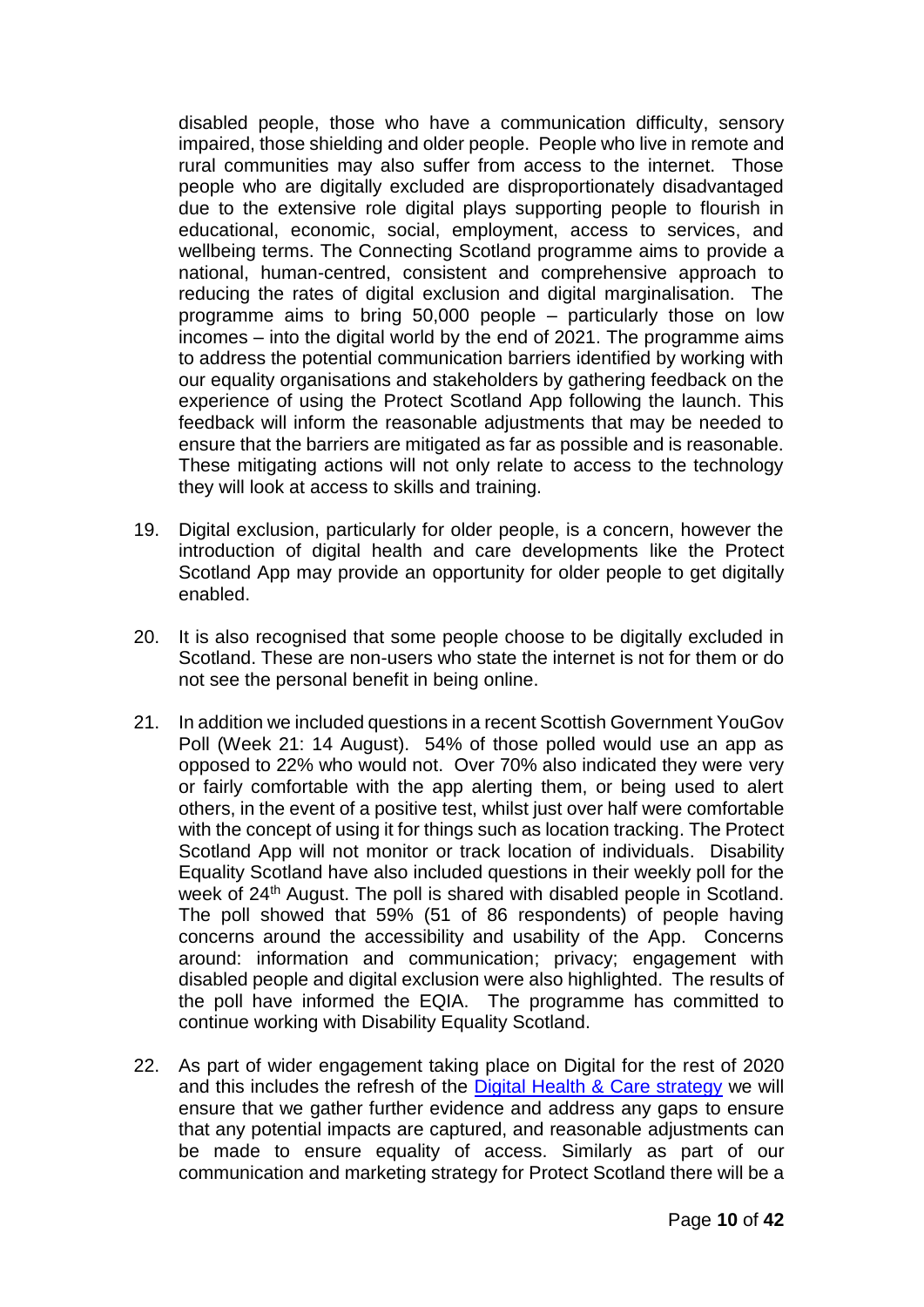focus on reaching out to those who have specific concerns around community languages, Plain English and privacy and use of data. A copy of the privacy notice is available at: [www.protect.scot/privacy-policy-app.](http://www.protect.scot/privacy-policy-app)

- 23. Some people in the community may feel digitally excluded from using the Protect Scotland app because some older phones which are not supported by Google/Apple will not be compatible with the app. Unfortunately, this is outwith the control of the app development. For the app to work, it relies on the google/apple 'exposure notification' system. Google and Apple have only made this available on phones they still support – iPhone 6S and above and Android 6.0 and above. Therefore, there is no way of making the app work on older phones as it is entirely reliant on the Google/Apple system. It is acknowledged that this will exclude many people in the community who may not be a position to update their smartphone. The app offers additional protection as part of our well established Test & Protect service and even if some people can't download it, people will benefit from the collective protection it offers.
- 24. As stated previously, the Protect Scotland app is a part of the wider NHS Scotland Test & Protect service. Test & Protect as a whole has been considering equalities, and there have been a number of sessions held looking for an overall Test & Protect EQIA. These have helped inform this EQIA.
- 25. Giving due regard to all these factors it is also intended to help Scottish Government meet its obligations in relation to the Fairer Scotland Duty, which requires public bodies to reduce inequalities of outcome caused by socioeconomic disadvantage. The programme will engage with the Improvement Service and the fairer Scotland leads to integrate the potential socio economic and cultural impacts to inform the equality impact assessment.

#### **Potential benefits, barriers, and mitigation**

26. Potential benefits and barriers and associated national and local mitigations are summarised in boxes one to four, respectively.

| Box 1   Potential benefits in downloading the Protect Scotland<br>App, including:                                                                                                          |
|--------------------------------------------------------------------------------------------------------------------------------------------------------------------------------------------|
| • The App assists in slowing the spread of Covid-19 in Scotland, by<br>anonymously contacting people who have been in close contact with<br>someone who has tested positive for the virus. |

- It will help contact people users who have tested positive don't know, that would not otherwise be warned by the manual contact tracing process, that they might be infected.
- It will potentially help speed up the process of contact tracing, helping to slow the spread of the virus.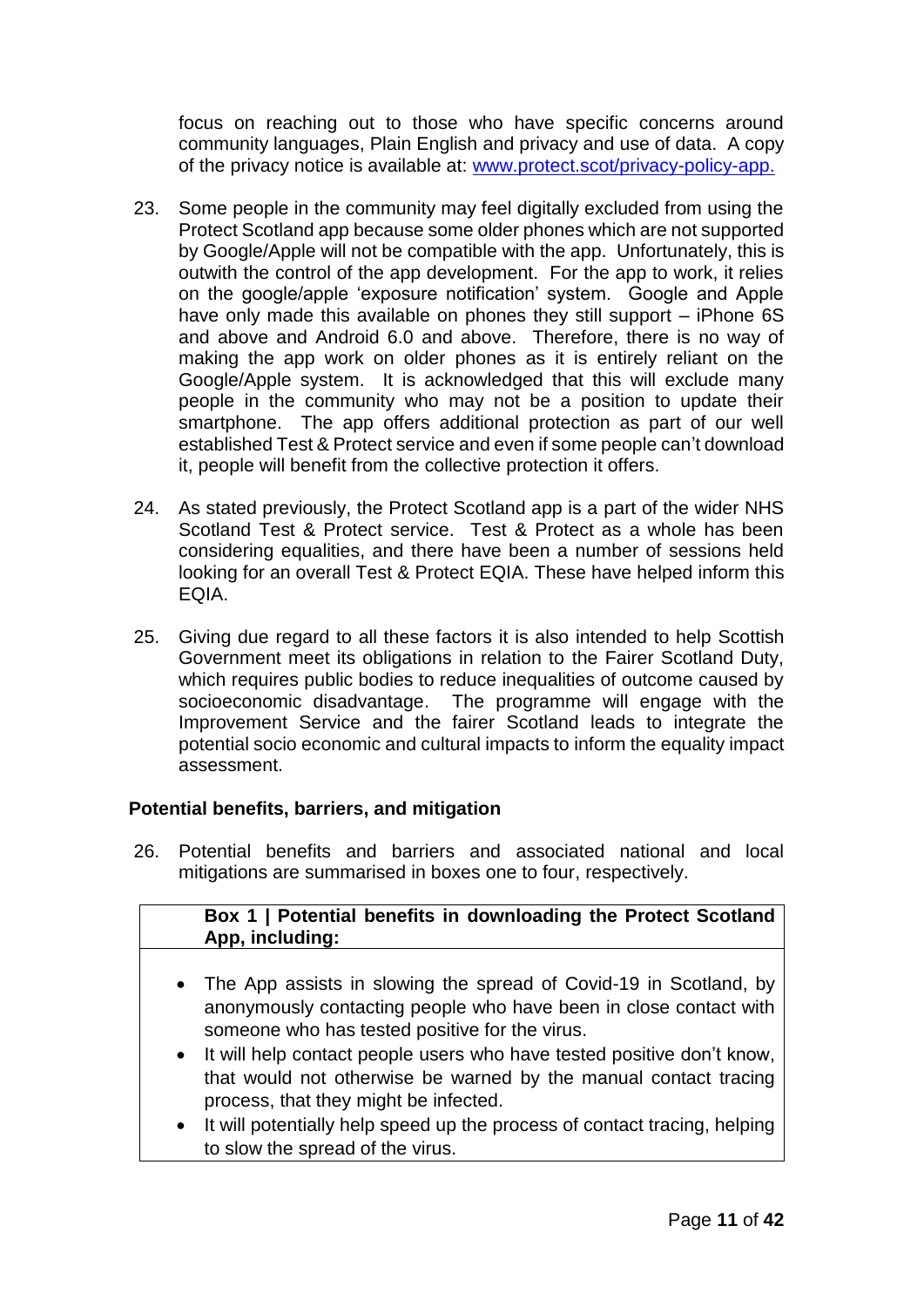- No personally identifiable information is entered on the App. The 'App settings' gives you the ability to remove the App at any time, including any information stored on the phone while using the App.
- The App is free and has been designed to use virtually no mobile phone data or battery.

|           | Box 2   Potential barriers to accessing the App, including:                                                                                                                                                                                                                                                             |
|-----------|-------------------------------------------------------------------------------------------------------------------------------------------------------------------------------------------------------------------------------------------------------------------------------------------------------------------------|
|           | There may be barriers resulting in limited use of the Protect Scotland<br>App for certain groups where people make assumptions or have<br>perceptions about the effectiveness, security and/or use of data by the<br>App.                                                                                               |
|           | People who may be digitally excluded. Such as people under the age<br>of 16, older people, those with a communication need, people where<br>English isn't their first language, people with an incompatible device<br>and those from low socio-economic backgrounds.                                                    |
|           | Health literacy - the stress of the current COVID-19 environment has<br>added to the existing conditions of the individuals, as well as the nature<br>of communications may mean that some people find information more<br>difficult to engage with or absorb, and as a result may not engage, or<br>else engage later. |
|           | Digital literacy - as more communications are shared digitally it is<br>important to recognise that not everyone has the skills to engage with<br>information through digital solutions.                                                                                                                                |
|           | <b>Box 3   National mitigation</b>                                                                                                                                                                                                                                                                                      |
| $\bullet$ | Build links with Connecting Scotland, Public Health Scotland, and to<br>understand the scope and impact of digital exclusion including access<br>and availability of smartphone technology to use the Protect Scotland<br>App.                                                                                          |
|           | Develop accessible information and embed principles of inclusive<br>communication and marketing materials to promote using the Protect<br>Scotland App, including easy read (people with learning disabilities<br>and literacy issues), languages other than English and bespoke to<br>groups as required.              |
|           | Continue to engage with stakeholders in Scotland and beyond on the<br>impacts and challenges the App may present to different parts of the<br>community.                                                                                                                                                                |
|           | Opportunity for users to feedback on the app on issues such as<br>accessibility & privacy via app stores and by email<br>at:<br>testandprotect@nhs.scot                                                                                                                                                                 |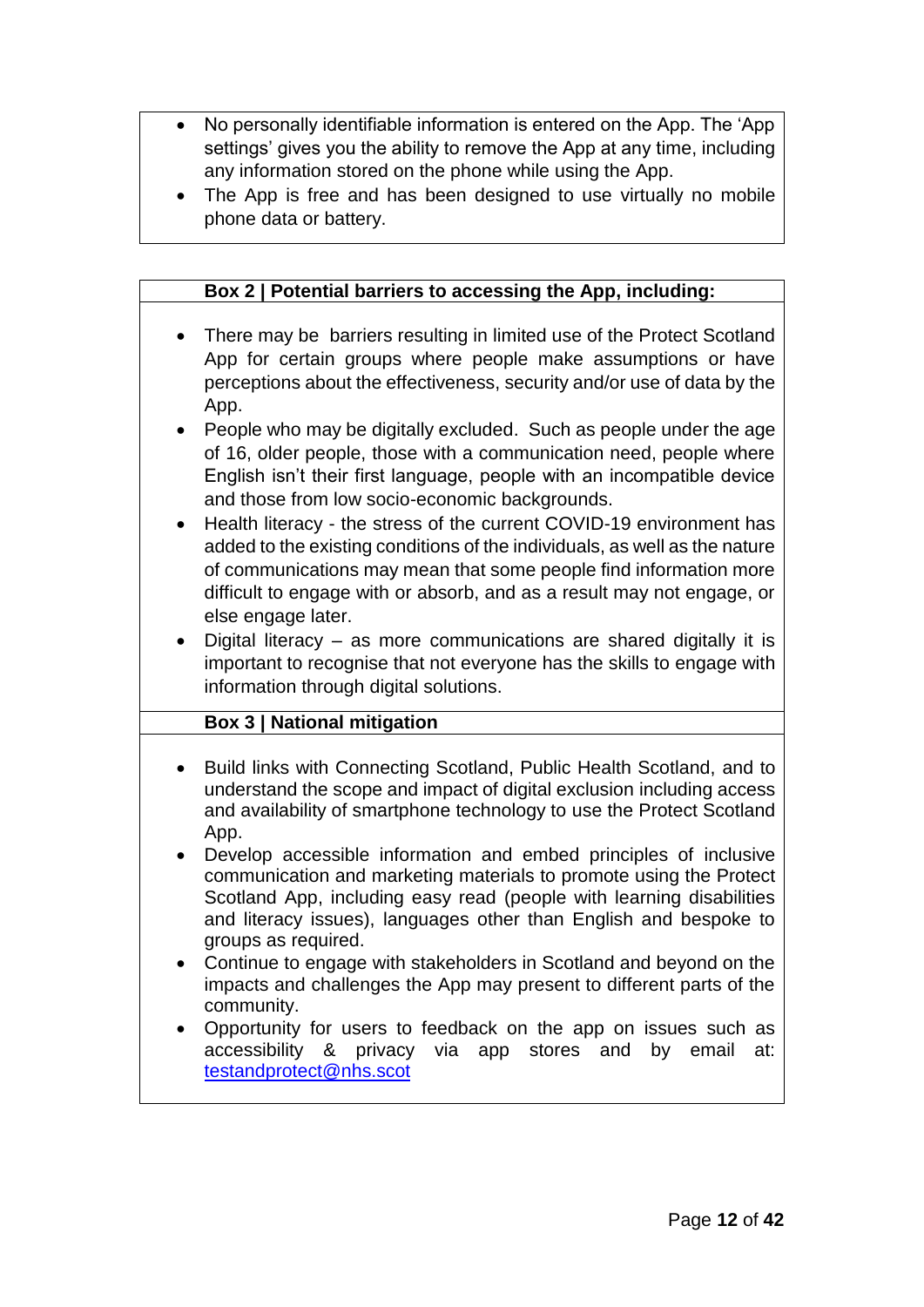#### **Next steps**

- 27. The Protect Scotland App went live on 11 September 2020, however the app will be further developed in response to user needs and consider. Next steps include:
	- ▶ Digital Health and Care will establish an Equalities & Digital Inclusion Group to support the ongoing development of the EQIA and monitor the impacts and barriers of the App on people across all communities. The group will include representation from:
		- Health & Social Care Alliance (the ALLIANCE);
		- MECOPP;
		- deafscotland:
		- Scottish Commission for Learning Disability (SCLD);
		- $\bullet$  NHS24
		- Scottish Council for Voluntary Organisations (SCVO); and
		- Scottish Government
		- RNIB
		- Health Scotland (part of Public Health Scotland)
	- $\triangleright$  A media plan has been developed that will deliver a campaign across TV, radio, press, cinema and digital that will reach 90% of the Scottish population across a 4 week period.
	- $\triangleright$  Any potential technical modifications to the App will be described and promoted through www.protect scot.
	- $\triangleright$  The anonymised metric data will be used to create aggregate totals of how the App is being used.
	- $\triangleright$  As part of the development for the final version of the EQIA, the vision for the Protect Scotland App will be reviewed to ensure it is consistent with feedback and evidence. Mitigation strategies and plans will be further developed and implemented.

**Ends**

## **Full interim National Equality Impact Assessment**

#### **Screening**

#### *Policy vison and aim*

28. Given the infectiousness of Covid-19 and the high proportion of transmissions from pre-symptomatic individuals, controlling the epidemic by manual contact tracing alone is challenging. The Scottish Government and NHS Scotland, in line with growing international evidence, recognise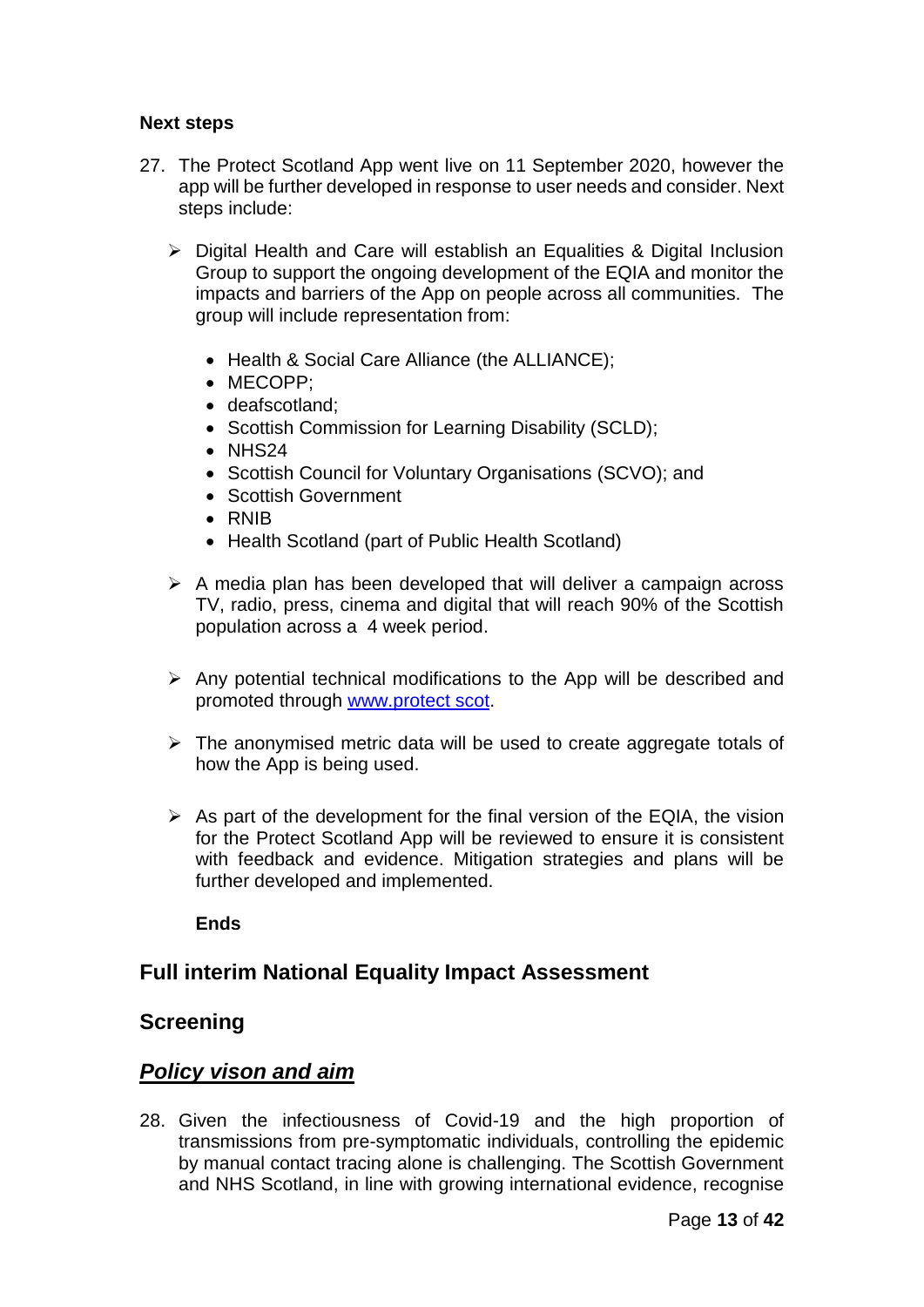that the use of a proximity tracing app that builds a memory of proximity contacts and immediately notifies contacts of positive cases could prove an invaluable tool in the prevention of a second wave particularly as SG look to ease lockdown measures.

29. As part of NHS Scotland's Test & Protect service, the Scottish Government have therefore developed the 'Protect Scotland' proximity tracing app utilising the Google/Apple 'API'. This uses Bluetooth technology to help reduce the spread of the virus, with user privacy and security central to the design (the 'decentralised' approach), with a key aim of helping to alert unknown/anonymous contacts.

#### **Objectives:**

- a. **Enhance Test & Protect:** Complement the existing person to person contact tracing which will remain the main component of NHS Scotland's Test and Protect system.
- **b. People in Scotland download the App: This utilises** existing technology that people carry around with them every day to stop the spread of the virus. Records are collected anonymously and stored on the individual's mobile phone.
- c. **Simple proximity tracing:** The App will simply and anonymously notify users when they have been in recent proximity with another user who has confirmed symptoms of Covid-19.
- d. **Use Proximity data**: Which consists of anonymous identifiers broadcast by pairs of devices that have been within 2 metres of each other for 15 minutes or more. Users will get advice on what to do next if they have been exposed to the virus.

## *Who will it affect?*

- 30. Public bodies are required to assess the impact of applying a proposed new or revised policy, against the needs of the general equality duty, namely the duty to:
	- 1. Eliminate unlawful discrimination, harassment and victimisation and any other conduct prohibited by the Equality Act 2010;
	- 2. Advance equality of opportunity between people who share a protected characteristic and people who do not share it; and
	- 3. Foster good relations between people who share a protected characteristic and people who do not share it
- 31. The relevant protected characteristics are:
	- 1. age
	- 2. disability
	- 3. gender reassignment
	- 4. pregnancy and maternity
	- 5. race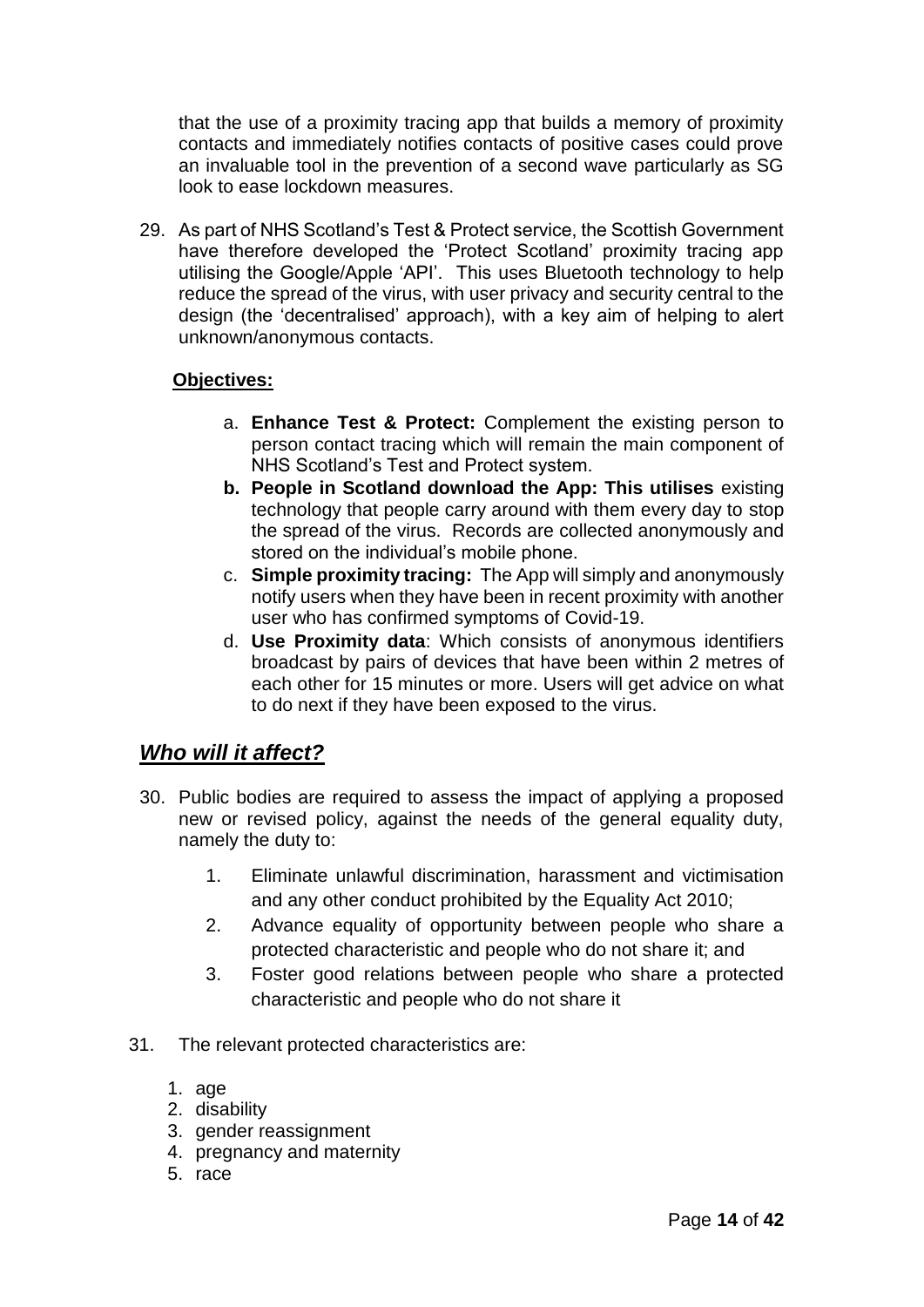- 6. religion and belief
- 7. sex
- 8. sexual orientation
- 9. marriage and civil partnership (relates to the elimination of discrimination only)
- 32. This assessment seeks to improve equality where possible and consider health inequalities and disparities in health outcomes between individuals or groups. Health inequalities arise because of inequalities in society, in the conditions in which people are born, grow, live, work, and age.
- 33. Health inequalities are influenced by a wide range of factors including access to education, employment and good housing; digital readiness; equitable access to healthcare; individuals' circumstances and behaviours, such as their diet and how much they drink, smoke or exercise; and income levels.
- 34. The potential impact of the support provided to people at clinically higher risk of severe illness from Covid-19 on an individual's human rights has also been considered.
- 35. Giving due regard to these factors is also intended to help meet the Fairer Scotland Duty, which requires public bodies to reduce inequalities of outcome caused by socioeconomic disadvantage.
- 36. The Scottish Government has also considered whether the measures could constitute direct and/or indirect discrimination. A list of the stakeholders involved in the EQIA process is attached at Appendix 2 and the list will be updated as the EQIA is developed. Stakeholder feedback and recommendations and how they have been considered are included in the tables attached below.

#### **Public Sector Equality Duty (PSED)**

- 37. The Protect Scotland App is expected to have the most impact on the second of the aims of the PSED, by contributing to advancing equality of opportunity between people who share a protected characteristic and those who do not. The App gives anyone over the age of 16 the opportunity to support the test and protect system through Bluetooth technology on their mobile smartphone. Signal strength is used to determine whether two smartphones were close enough together (within 2 metres for at least 15 minutes), in order to calculate the probability of for their users transmitting the virus. Therefore, if one of the users becomes infected with Covid-19, others whose proximity has been logged by the app could be informed, and advised to self-isolate for 14 days from the point of contact.
- 38. As most people do not collect contact information for everyone they encounter, or will not know everyone they encounter, Protect Scotland can do so automatically which will provide reassurance to most. These anonymised alerts are not shared beyond the devices that come into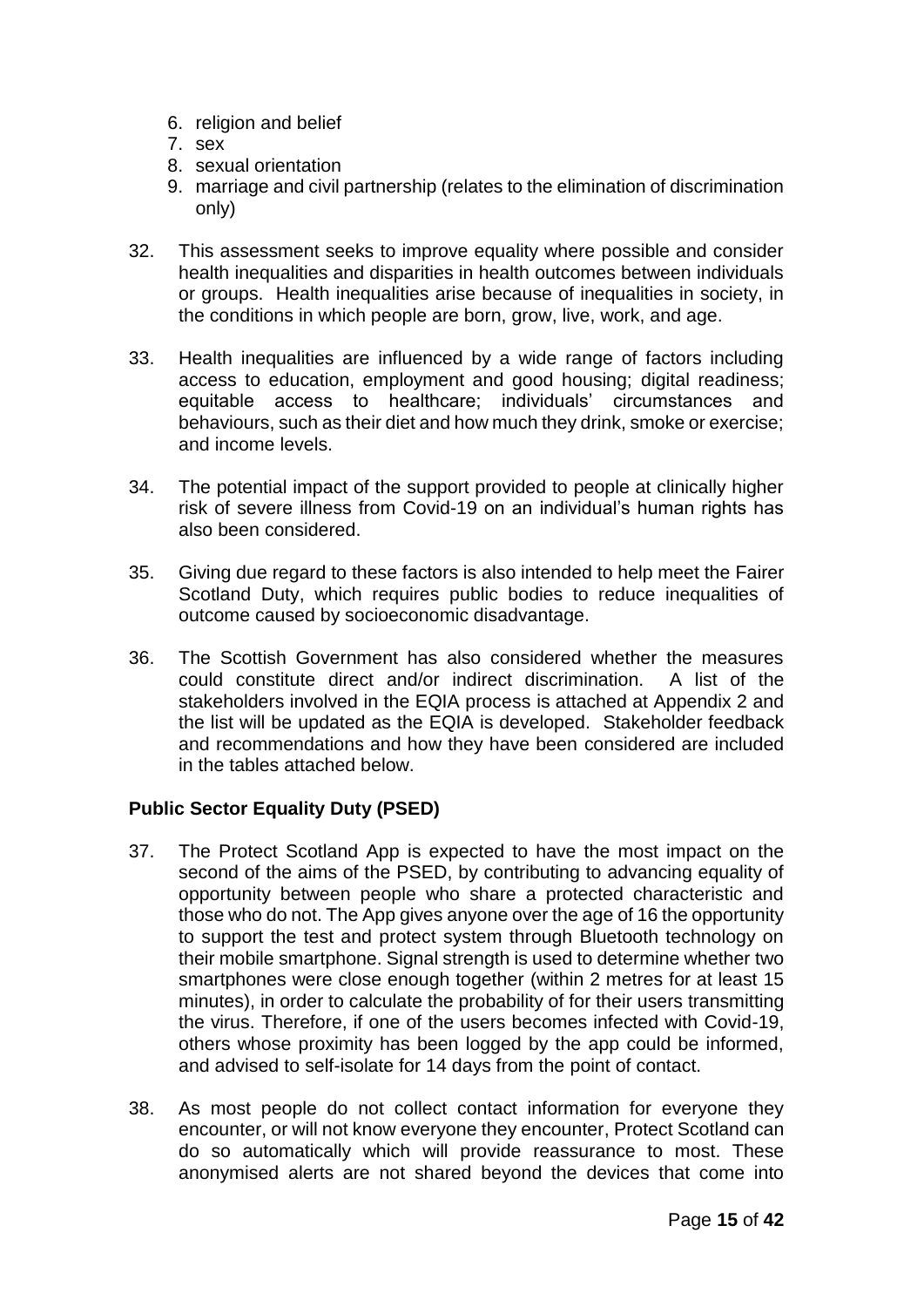contact with each other and therefore the App gives the control to its users. There is no way of identifying individuals from the app.

- 39. The App will provide advice for its users on what do next if alerted, thus to take immediate action and reduce the risk of further spread of infection. The App has been designed simply to support NHS Scotland's Test & Protect service and will not share any information for research and or planning purposes. . It will not track or share the location of an individual as the app can't tell this.
- 40. This EQIA therefore focuses on ensuring there is equality of opportunity to access and utilise the App. It also assesses any equality risks from a low uptake within particular groups and any potential impact this could have so that mitigating actions can be applied where possible.
- 41. Stakeholders have expressed a strong willingness to continually engage with Scottish Government to further develop the EQIA and support with promotion of the App in their communities while highlighting any unknown issues or concern.
- 42. This assessment did consider the extent to which Protect Scotland could have an impact on the elimination of unlawful discrimination, harassment and victimisation and other conduct. However, it was concluded that the impact of the App is neutral in relation to this aim. The impact on fostering good relations between different people with protected characteristics was also considered but this too was deemed neutral at this stage – particularly given the anonymous aspect where there is no way of knowing who has the app and who doesn't. It was agreed at the session that further work would continue to review the impact on equality.

#### **Creative Testing**

- 43. Creative testing was undertaken between 12 and 13 August 2020. This identified a number of factors:
	- a. Cost and low confidence in the integrity of any app are the main barriers to downloading. Data security concerns, poor reviews, lack of storage space on phone and providing too many personal details (e.g. address) were additional barriers.
		- i. It is worth noting that a detailed [Privacy Notice](file:///C:/Users/JonesIm/AppData/Local/Microsoft/Windows/INetCache/Content.Outlook/7HUL61SO/www.protect.scot/privacy-policy-app) has been prepared which covers how data is being used. The app is relatively small by app standards and no personal details are requested or required.
	- b. The proposed creative route performed well in terms of relevance and motivation to act. The specific aspects of language that resonated most were 'easy', 'automatically', 'private' and 'anonymous'.
	- c. In terms of imagery, the research indicated that the proposed animation style is effective at delivering the message as per previous Test & Protect related advertisements.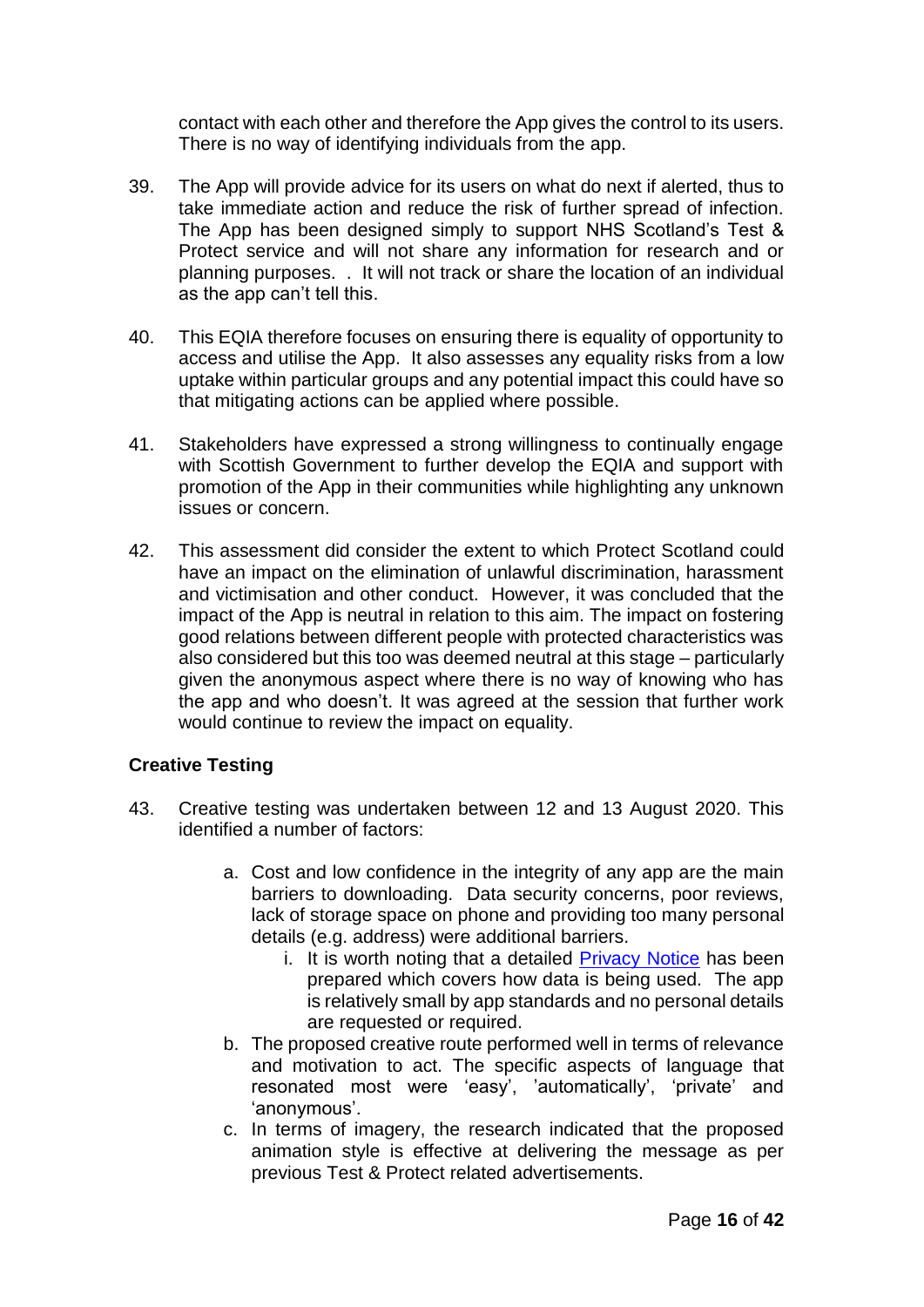d. The key personal benefit was perceived to be 'protecting yourself, family and friends' and is included in the advertising to complement the national, collective benefits of the app.

#### **If the App is downloaded**

- 44. The Test & Protect App is free to download and can be used by anyone over the age of 16 who is currently resident in or visiting Scotland (as long as they have an address in Scotland for the purposes of accessing a test and uploading a positive test result). This EQIA will be update if this age requirement changes. The App has been designed to make contact tracing possible without users needing to know the name or identity of people they have been in contact with or proximity to. The App will alert people if they have been near another App user who tests positive for Covid-19. To allow this to happen the person who tests positive must update the App with the Test Result Code received via SMS from the contact tracing team.
- 45. It uses technology developed by Apple and Google and built into sufficiently modern smartphones called 'exposure notification' and 'exposure logging' to do this. If a notification is received, advice will be given on checking symptoms and links will be provided to 1) advice on selfisolating, 2) National assistance helpline, 3) a symptom checker and. The diagram below gives an overview of how the app works from a user perspective:

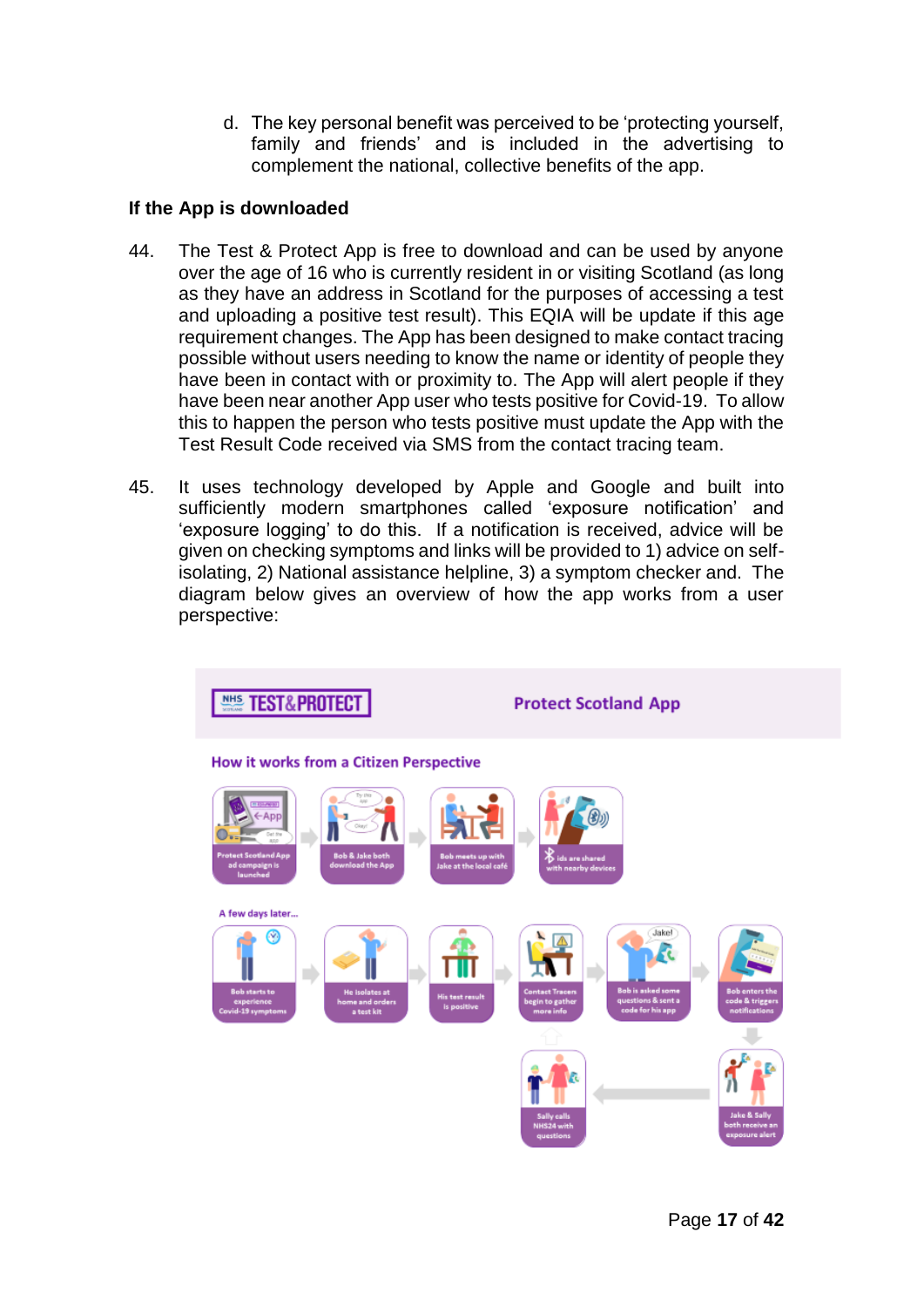- 46. The App is designed to make fast, accurate digital contact tracing possible while protecting the privacy and identity of the user. It uses the minimum amount possible of individuals' personal data and is optional to download. Once the App has been set up it will work in the background and will only engage with the user if a contact is made.
- 47. A copy of the Data Protection Impact Assessment (DPIA) and Privacy notice is available on [www.protect.scot](http://www.protect.scot/)

#### **If someone chooses not to download the App**

- 48. It is entirely optional for anyone over the age of 16 to download and use the app. Manual contact tracing is and will remain the main method used to contact trace in Scotland. The App is a supplementary means to tackle and stop the spread of COVID19, although if a sufficiently high proportion of the population do download the app, then those that don't will still benefit from the app helping to slow the spread of the virus in the community. Anyone under the age of 16 will be asked to remove the app from their device during the set up process.
- 49. A real challenge in tackling the spread of infection is that most people with Covid-19 won't know they have it until they get symptoms. Therefore, they could pass on the infection without knowing they have it, the App supports those people by informing people who they may not know that they may have been infected and it does this in an anonymous way.
- 50. A marketing campaign will build awareness of the app and address concerns that people have to encourage them to download and set up the app on their phone. The campaign which will run for 4 weeks will use the media channels including radio; digital and press. This will be further supported by media relations and partnership activity. Concerns around privacy, cost and how the app works will be prioritised.
- 51. In view of potential levels of demand for the app, a standalone website is being created at **protect.scot**. The website will host an explainer video and copy that addresses the key questions on the app. The programme has also made it as easy as possible for people to find the right website by registering every variant of testandprotect.nhs.scot, protectscotland.com. This will help to prevent cybercrime and scams.

## *What might prevent the desired outcomes being achieved?*

52. The success of the Protect Scotland App depends on members of the public downloading the App in Scotland. It is hard to predict the rate of uptake of the App but it is recognised that with the right approach to communications and marketing, the public can be motivated to download these types of apps. However, this may be prevented from being achieved due to: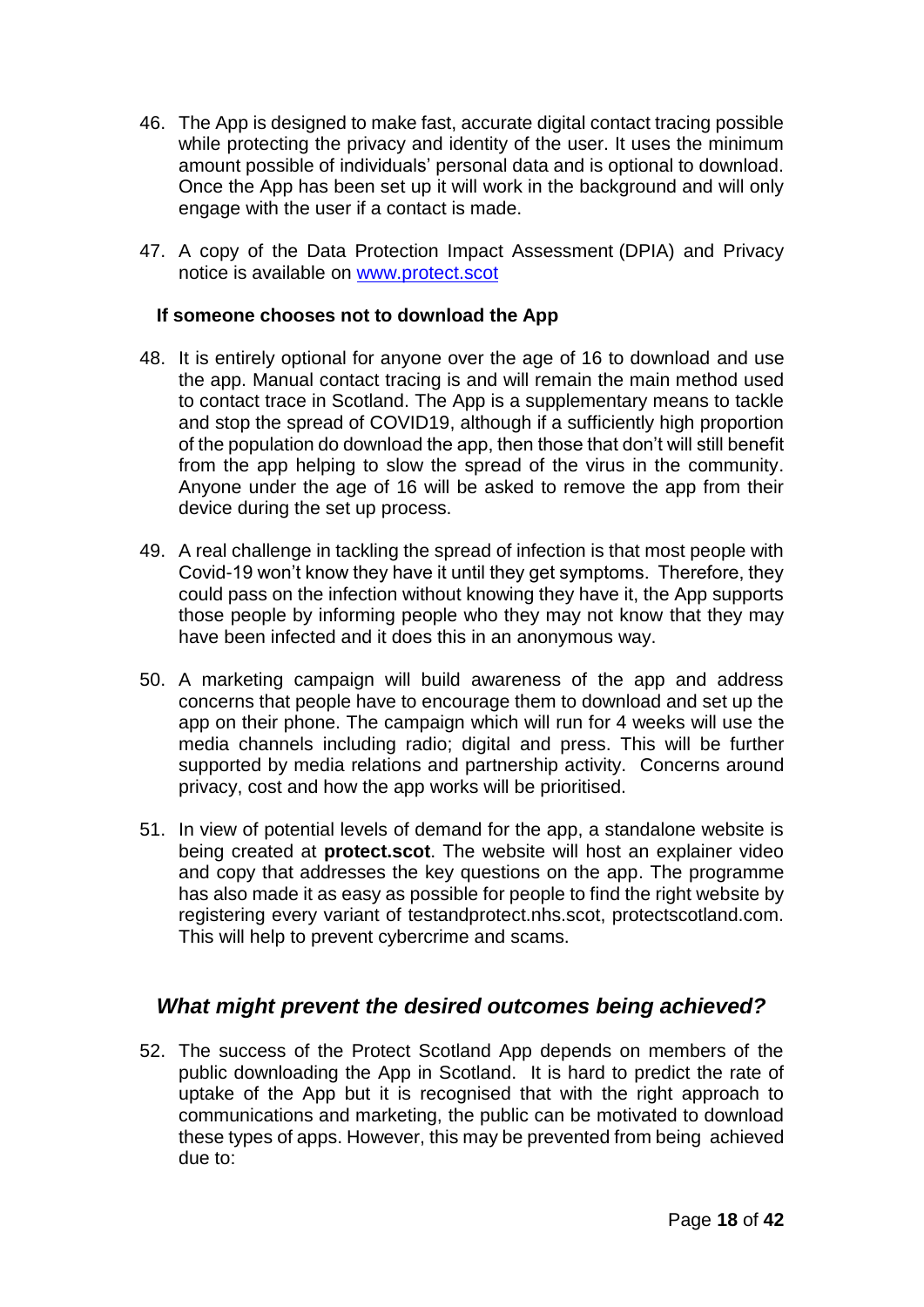- $\triangleright$  Uncertainty about downloading a 'Government' App by the public albeit this is a Public Health initiative
- $\triangleright$  Low confidence in security and safeguards;
- $\triangleright$  Digital exclusion and/or low rate of ownership of smartphones in certain groups in the community:
- $\triangleright$  Excluding anybody under the age of 16;
- $\triangleright$  People with a communication need or disability struggling to access the app;
- $\triangleright$  Lack of connectivity, including those in rural, remote and island regions preventing download;
- $\triangleright$  Compatibility or lack of device;
- $\triangleright$  Concern around impact on devices and in particular battery usage; and
- $\triangleright$  Income (including phone and data costs) associated with mobile data.

See *Stage Three* for a more detailed analysis of benefits and barriers to use of Protect Scotland App.

# **Stage 1: Framing**

#### *Results of framing exercise*

- 53. The Protect Scotland App is a national development and is available for anyone over the age of 16 to use. Therefore a full EQIA has been developed.
- 54. In August, a virtual workshop was held with NHS Boards and organisations representing the nine protected characteristics. Organisations in attendance included the Scottish Consortium for Learning Disabilities and Deaf Scotland
- 55. 8 organisations were in attendance at a workshop on 24<sup>th</sup> August 2020. Following the workshop, a draft national EQIA was circulated for comment. A follow up virtual meeting was held on  $7<sup>th</sup>$  September 2020 to consider the draft content and format of the document.
- 56. It was agreed to simplify the document by including the data gathered and any supporting evidence at Appendix 1. It was all agreed to highlight common themes and address any intersectionality considerations as the EQIA is developed. Finally, it was agreed it would be helpful to have an executive summary (see above). These helpful comments have been incorporated in this document and further explored as the EQIA evolves.
- 57. The EQIA will be published at the time of the apps launch. Due to the fast pace of the App development it will be necessary to review and update the EQIA by the end of 2020 to ensure that any impacts that are not currently known can be considered actioned where possible to ensure equality of access. In the development of the App, tests were performed to make sure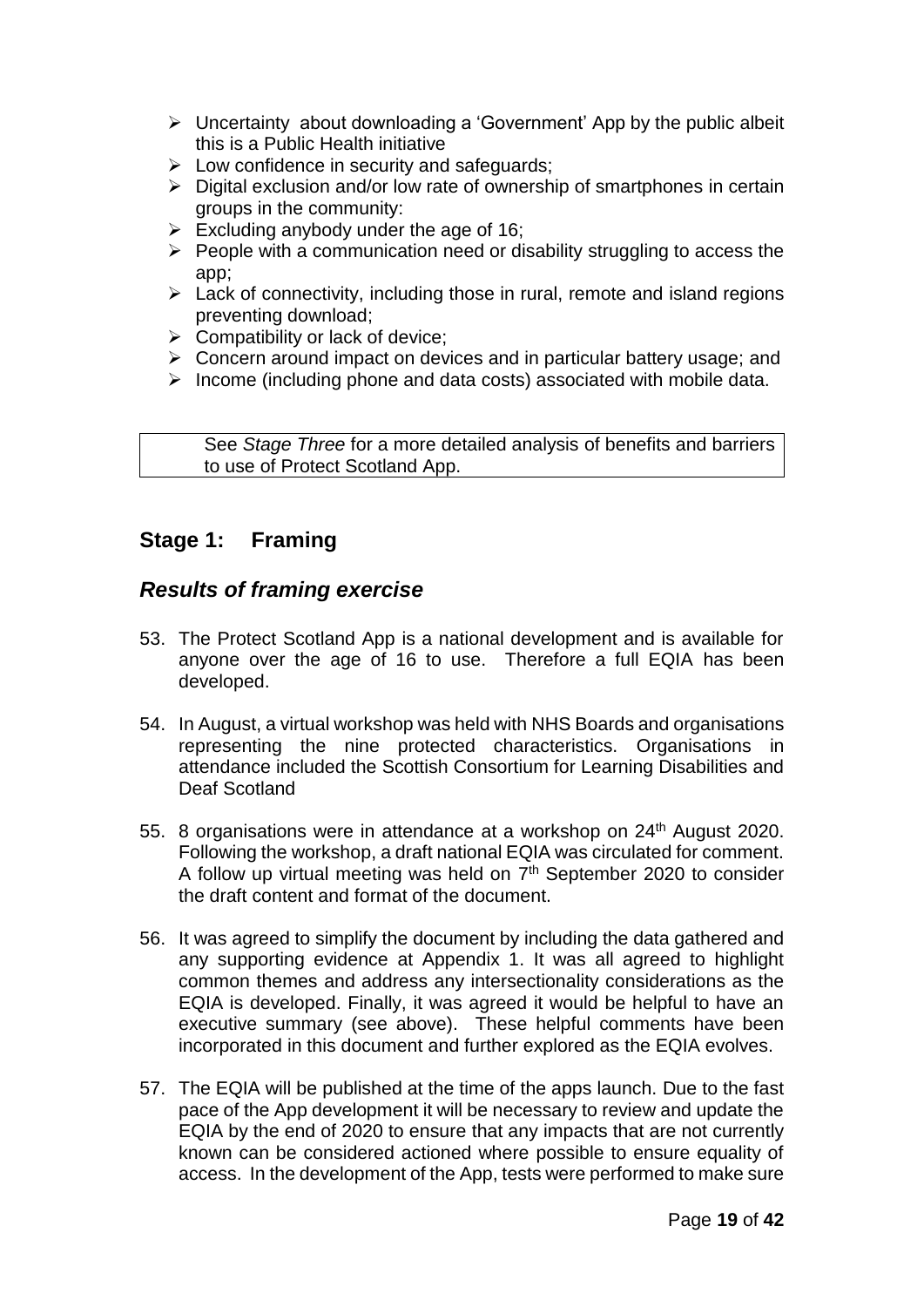it is user-friendly, fast and reliable for the Scottish public. This included conducting accessibility testing for those with motor difficulties, learning disabilities, or impaired sight or hearing.

- 58. There was an overall impression from the group that the exact purpose of the app needs to be clear for the public, this will help clarify the potential impacts and support the identification of potential mitigating actions against these. Good communication was highlighted as being important and the website and accompanying explainer video will help around the key questions on the app.
- 59. Communications should be targeted, clear, accessible, simple, available in different formats and use non-threatening language. It was felt that this would support the needs across the various protected characteristics and support knowledge of the app within traditionally marginalised communities. The group agreed that a roadmap could be useful to get trusted information out to trusted sources. Once these sources are fully up to speed on the app then they can become advocates and reassure members of their community.
- 60. The marketing campaign partnership toolkit will be issued to the organisations who Scottish Government have worked with on coronavirusrelated campaigns with the aim of accessing their communication channels. This will increase the range of voices. For the app this will include:
	- a. Additional languages versions of the explainer assets, to be distributed via Policy, NHS 24 and third sector partners.
	- b. Working with BEMIS and Gypsy/Traveller partners to create relevant launch assets for the Protect Scotland App
	- c. BEMIS to share launch information across their network, which will include newsletter inclusion, sending out updates to their 1,000 recipients
	- d. Campaign also being highlighted to specific relevant groups within the network, including BEMIS Education Resilience Group.
	- e. Cross sector promotion
	- f. Awareness messaging with Retailers
- 61. It is acknowledged that those organisations who have worked with Scottish Government may not cover every community or group across Scotland. Therefore, the new Equalities & Digital Inclusion Group will assess engagement undertaken and look to address gaps where possible.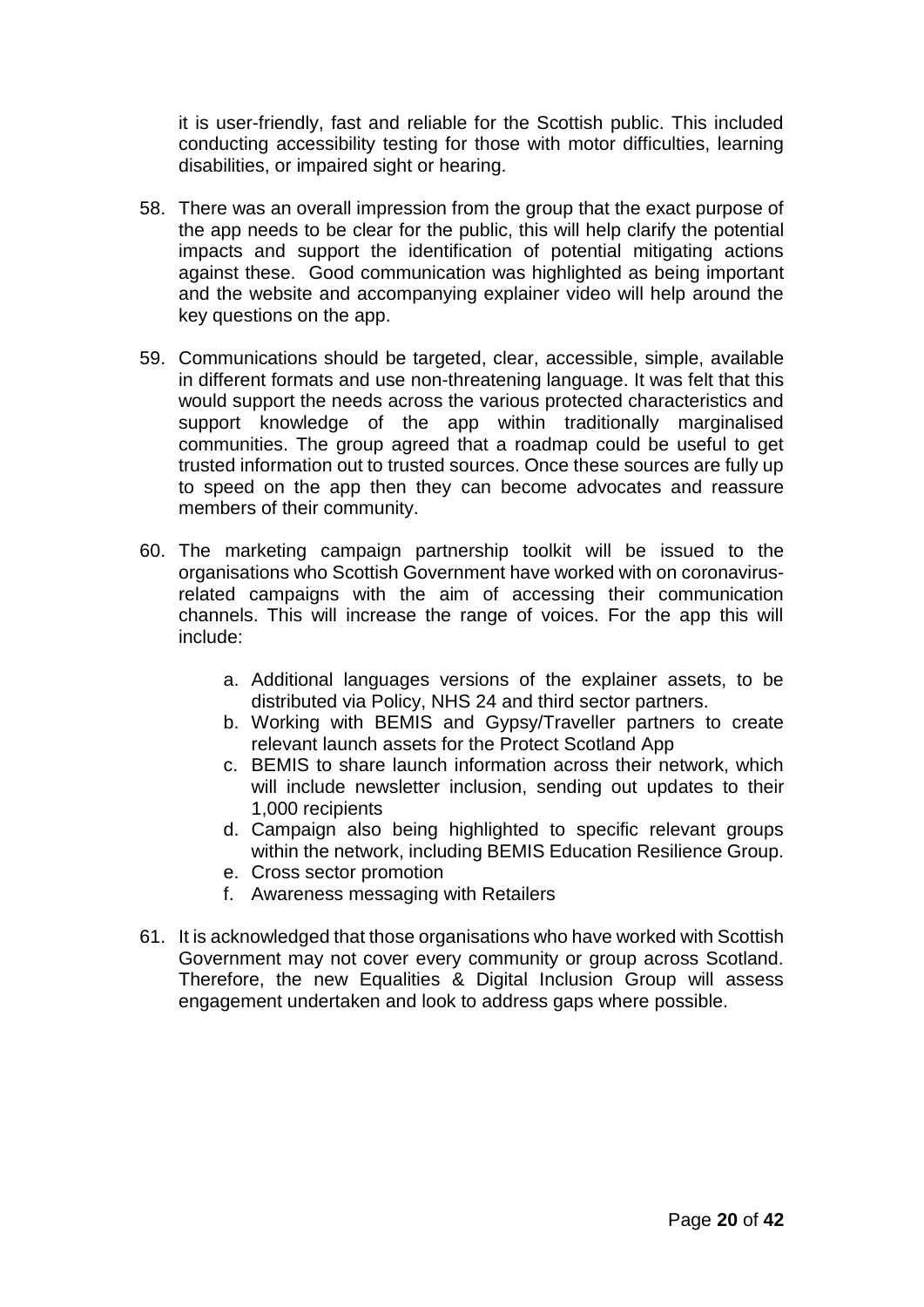# **Stage 2: Table setting out data gaps, actions taken and possible mitigation, by each characteristic**

| <b>Characteristic</b> | <b>Findings from session</b>                               | <b>Actions taken/mitigation</b>                                                                                |  |
|-----------------------|------------------------------------------------------------|----------------------------------------------------------------------------------------------------------------|--|
| <b>AGE</b>            | The app is only intended for those over the age of 16 in   | The findings from the test and protect deliverables EQIA                                                       |  |
|                       | order to match with the requirements in place for the      | sessions will help inform the mitigation action plan.                                                          |  |
|                       | manual contact tracing process. The app asks the user      | The NHS NSS Head of Equality and Engagement as                                                                 |  |
|                       | to confirm that they are 16 or over when installing. If    | agreed to share these findings with Digital Health &                                                           |  |
|                       | the app user then tests positive, a contact tracer will    | Care.                                                                                                          |  |
|                       | only issue an authorisation code if a person is aged 16    |                                                                                                                |  |
|                       | or over. It is intended that these checks will be enough   | The NHS NSS Head of Equality and Engagement agreed                                                             |  |
|                       | to deter someone younger from downloading the app.         | to share the outputs from the EQIA Near Me sessions                                                            |  |
|                       |                                                            | with the SG policy & strategy team who are leading on                                                          |  |
|                       | This position is under review, and the Scottish            | the APP. Digital Health & Care colleagues will connect                                                         |  |
|                       | Government is working in conjunction with the UK           | with the national Near Me team.                                                                                |  |
|                       | Government and the Devolved Administrations of             |                                                                                                                |  |
|                       | Northern Ireland and Wales to consider whether there       | The Scottish Government will develop and publish a                                                             |  |
|                       | is merit in lowering the age.                              | Children's Rights and Wellbeing Impact Assessment by<br>the end of 2020. The CRWIA will investigate and assess |  |
|                       | Those of working age, especially those who are in low-     | the impact of lowering the age of consent applying a                                                           |  |
|                       | paid work, may have specific requirements in terms of      | Human Rights Based Approach.                                                                                   |  |
|                       | their ability to self-isolate without risk of losing their |                                                                                                                |  |
|                       | employment or eligibility for sick pay. BD informed the    | Confirmation received from DWP that for the purposes of                                                        |  |
|                       | group that there is a list in Scotland which provides      | the Statutory Sick Pay regulations, a notification by the                                                      |  |
|                       | legitimate reasons why someone is exempt from              | app is sufficient to meet the definition of a relevant                                                         |  |
|                       | attending work.                                            | notification. The notification from the app must explicitly                                                    |  |
|                       |                                                            | state that the person is advised to stay at home (and self-                                                    |  |
|                       |                                                            | isolate) because they have had contact with someone                                                            |  |
|                       | The group had experience of finding that older people      | who has coronavirus.                                                                                           |  |
|                       | engaged less with technology. This seemed to be a          |                                                                                                                |  |
|                       | particular issue for those aged over 85. It was also       | The Equality & inclusion group will monitor what specific                                                      |  |
|                       | recognised that people living with dementia may also       | advice and guidance is required for those people,                                                              |  |
|                       | find it difficult to use the app.                          | including unpaid carers, who are supporting others to set                                                      |  |
|                       |                                                            | up and use the app.                                                                                            |  |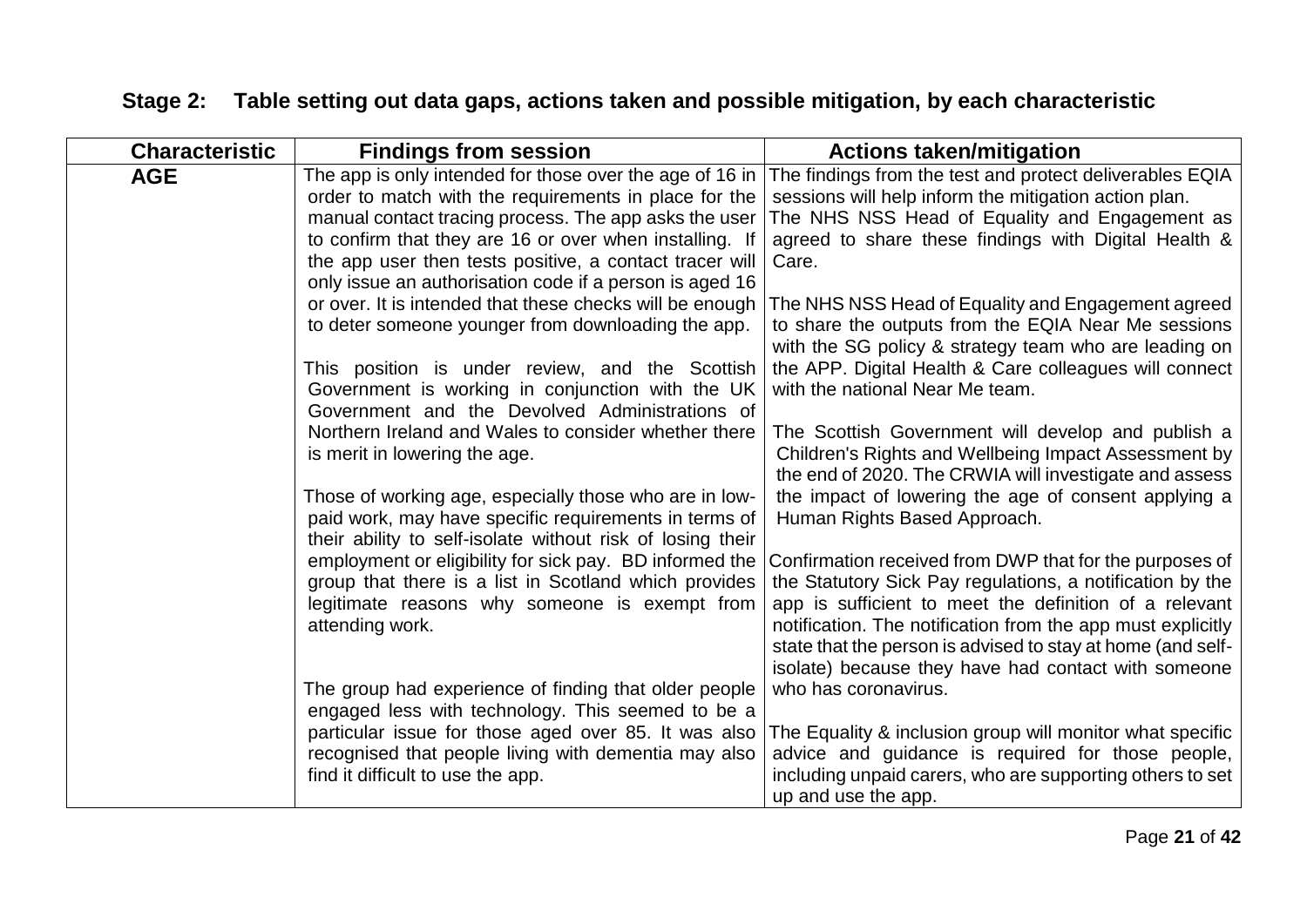|                   | It was also unclear what the differences may be<br>between a BME older person and a white Scottish older<br>person.                                                                                                                                                                                                                                                                                                 |                                                                                                                                                                                                                                                                                                             |
|-------------------|---------------------------------------------------------------------------------------------------------------------------------------------------------------------------------------------------------------------------------------------------------------------------------------------------------------------------------------------------------------------------------------------------------------------|-------------------------------------------------------------------------------------------------------------------------------------------------------------------------------------------------------------------------------------------------------------------------------------------------------------|
| <b>DISABILITY</b> | During the pandemic there has been a significant<br>impact on the learning disability community, a large<br>portion of who are digitally excluded. Digital access for<br>those with a learning disability needs to be considered<br>including funding available for support.<br>deafblind<br>community<br><b>The</b><br>specific<br>require                                                                         | Deafscotland, Disability Equality Scotland and SCLD will<br>work with the SG address these impacts.<br>Disability Equality Scotland included a proximity App<br>question in a weekly poll. The responses have informed<br>the EQIA and a link to the results is provided in the<br>appendix.                |
|                   | consideration as their communication is tactile. They<br>are at a higher risk due to their lack of access to<br>communication, and due to the tactile nature of<br>communication used.<br>Communications need to be as inclusive as possible.                                                                                                                                                                       | A telephone number will be included in the app. NHS 24<br>will manage this number and scripts are being<br>developed to re-assure users and provide further<br>support if required. This will benefit those across the<br>protected characteristics as it provides an additional<br>layer of accessibility. |
|                   | Consideration needs to be given to BSL but the use of<br>subtitles, audio and visual communications are<br>important                                                                                                                                                                                                                                                                                                | The app has been specifically tested for accessibility<br>but work will continue with developers to maximise<br>accessibility.                                                                                                                                                                              |
|                   | Consideration is to be given to the accessibility of BSL<br>users and others who may have a communication need<br>needs to be considered.                                                                                                                                                                                                                                                                           | The app contains no audio but is compatible with the<br>Apple and Google screen readers which can be<br>accessed via settings on an individual's device.                                                                                                                                                    |
|                   | People with profound and multiple learning disabilities<br>(PMLD) should also be considered. Especially as they<br>are unable to access the app themselves and will rely<br>on others to do this for them. It was acknowledged that<br>they also rely on support workers regularly entering<br>their homes which includes a rotation of support, again<br>putting this group at higher risk although these contacts | The App can be used by any person in assistive,<br>medical, care or similar capacity on behalf of another<br>person.<br>The Equalities and Digital inclusion group will work with<br>groups including those with communication needs to                                                                     |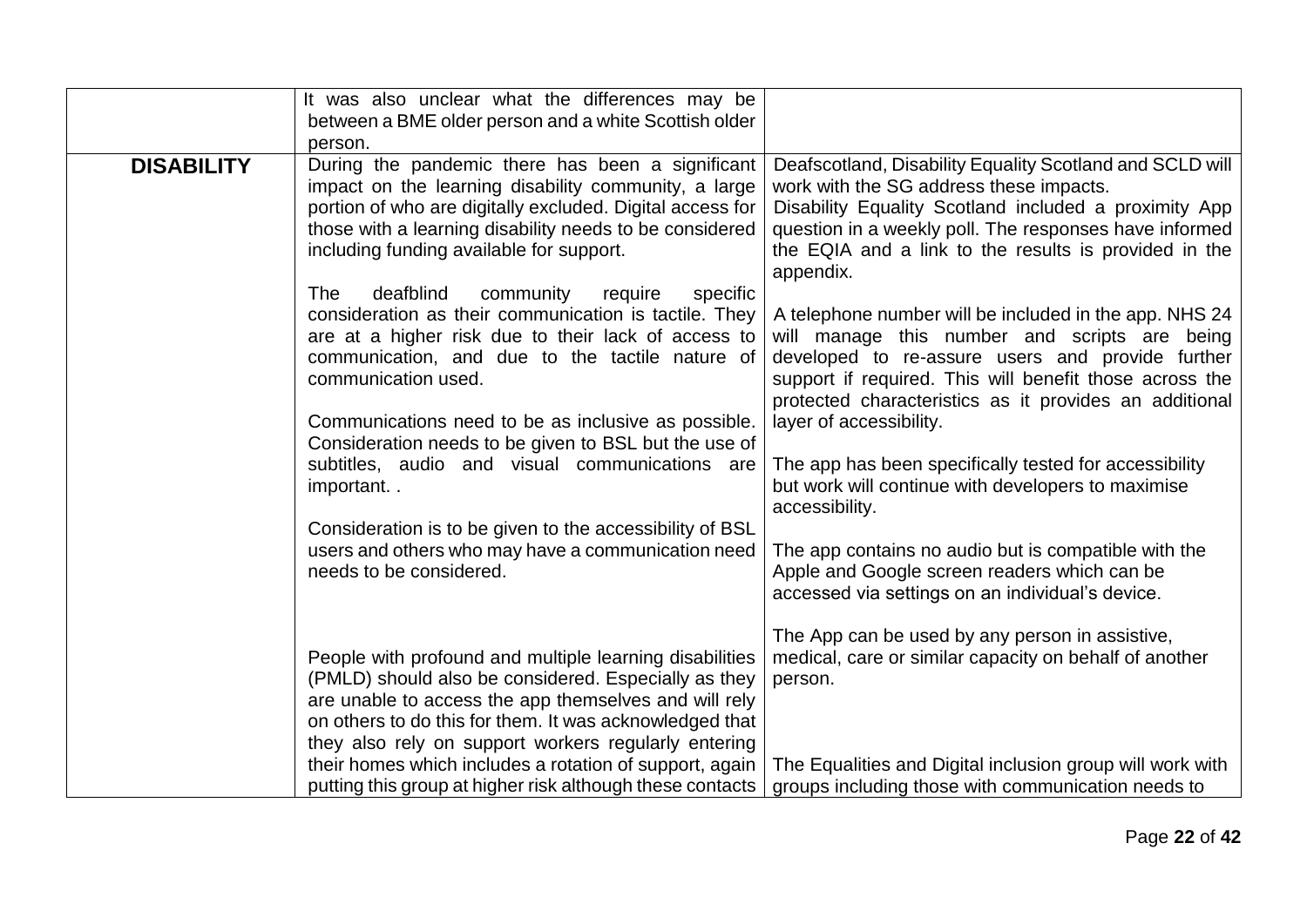|            | should be picked up under traditional contact tracing<br>methods.                                                                                                                                                                                            | understand any barriers people may have in accessing<br>and using the app.                                                                                                                                                                                                                                                                                                                       |
|------------|--------------------------------------------------------------------------------------------------------------------------------------------------------------------------------------------------------------------------------------------------------------|--------------------------------------------------------------------------------------------------------------------------------------------------------------------------------------------------------------------------------------------------------------------------------------------------------------------------------------------------------------------------------------------------|
|            | Consideration will need to be given to those with<br>mental health conditions; specifically, around learning<br>that this community change their phone numbers quite<br>frequently, which could have an impact on the use of<br>the app and contact tracing. | Glasgow Disability Alliance found that 60% of their<br>members surveyed were digitally excluded. Digital<br>inclusion specifically for those with a disability should be<br>considered. Mitigation, linking with Connecting Scotland<br>and PHS.                                                                                                                                                 |
|            |                                                                                                                                                                                                                                                              | The phone number is separate from the app operation,<br>so if someone does change the number it will not<br>interrupt the app or any data previously collected under<br>the old number. If someone changes their smart phone<br>they will have to start again. The proximity information<br>is stored on the phone, so will be lost if they change<br>phones or reinstall the app.               |
|            |                                                                                                                                                                                                                                                              | Digital Health & Care met with PAMIS to discuss<br>challenges for people with PMLD and these concerns<br>were reaffirmed. PAMIS committed to working with their<br>community and Scottish Government to further<br>understand any issues and challenges around the App.<br>It was acknowledged that if a user was supported to<br>download and set up the app it would sit in the<br>background. |
| <b>SEX</b> | terms of Gender<br>based violence<br>$(GBV)$ ,<br>$\ln$                                                                                                                                                                                                      | The NHS NSS head of equality and engagement has                                                                                                                                                                                                                                                                                                                                                  |
|            | communications around tracking will be vital; as users                                                                                                                                                                                                       | held follow up sessions with women's organisations as                                                                                                                                                                                                                                                                                                                                            |
|            | may avoid downloading the app in fear of being<br>tracked. This is a particular concern for women in                                                                                                                                                         | part of the EQIA sessions for the test and protect<br>deliverables.                                                                                                                                                                                                                                                                                                                              |
|            | refuge. Communications should emphasise that the<br>app will not know who you are or track your location,                                                                                                                                                    | We will ensure that the findings from those sessions<br>inform the developments of the Protect Scotland App.                                                                                                                                                                                                                                                                                     |
|            |                                                                                                                                                                                                                                                              |                                                                                                                                                                                                                                                                                                                                                                                                  |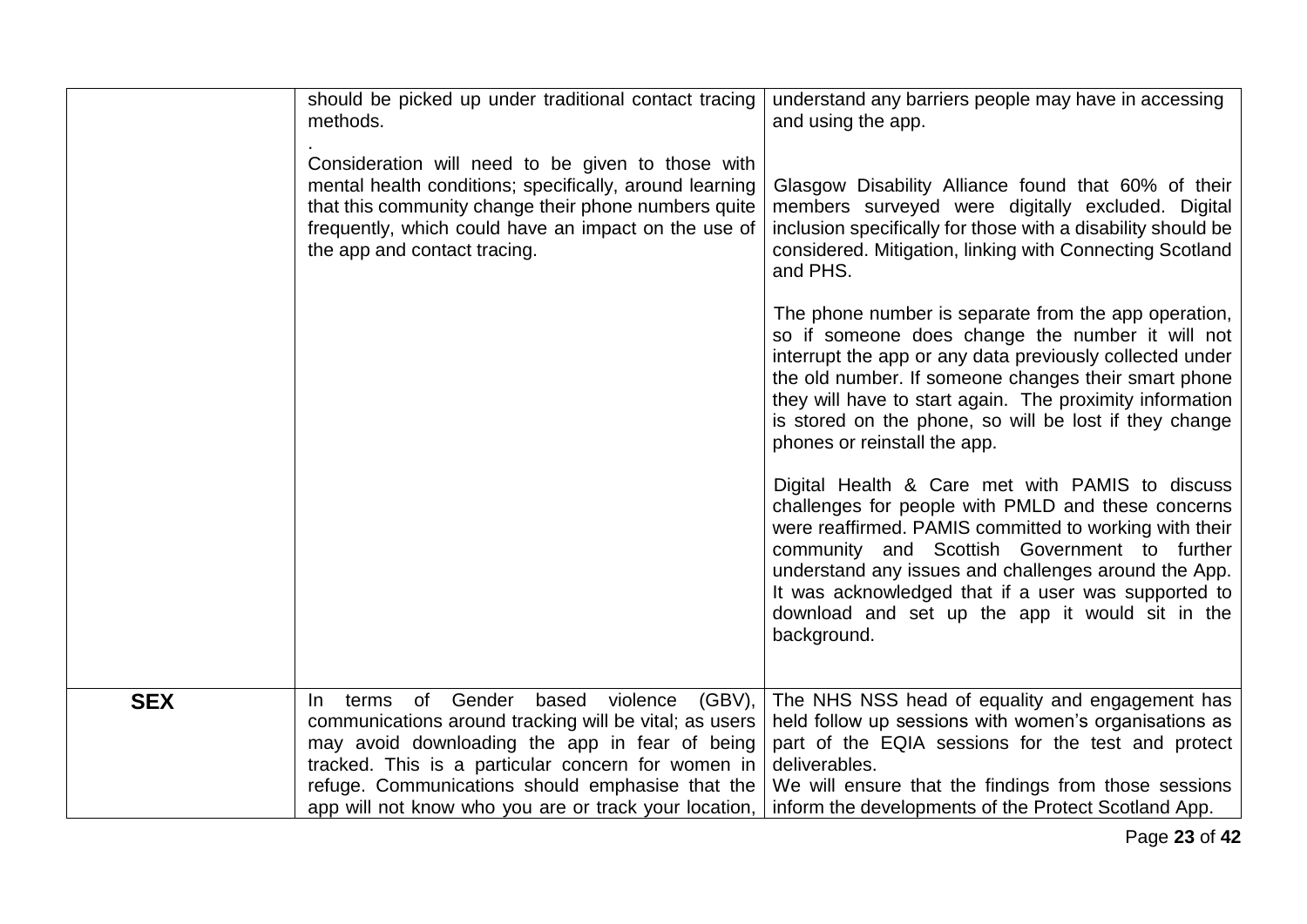|                                          | with no identifiable information to be shared with<br>anyone.<br>There is also a consideration around whether the<br>notifications appear on the lock screen or not $-$ for<br>someone in an abusive relationship this might be a<br>problem. This may have a negative impact on uptake.<br>Consideration is needed on the impact on sex workers<br>and/or people who access sex workers. Often this is<br>the only source of income for the sex workers, and they<br>may have concerns around certain aspects of the app<br>including tracking and location sharing - again, clear<br>communication that that the app is wholly anonymous<br>and cannot track you will help here/ | The App is entirely voluntary, wholly anonymous and<br>there no need to share personal information. The app<br>also does not track or share the location of individuals<br>nor know who they are.<br>Individuals can set their own phone up on how they<br>receive message and notifications but the Equalities and<br>inclusion group will consider if specific guidance is<br>required for the App. |
|------------------------------------------|------------------------------------------------------------------------------------------------------------------------------------------------------------------------------------------------------------------------------------------------------------------------------------------------------------------------------------------------------------------------------------------------------------------------------------------------------------------------------------------------------------------------------------------------------------------------------------------------------------------------------------------------------------------------------------|-------------------------------------------------------------------------------------------------------------------------------------------------------------------------------------------------------------------------------------------------------------------------------------------------------------------------------------------------------------------------------------------------------|
| <b>PREGNANCY</b><br><b>AND MATERNITY</b> | There is no intended indirect or direct negative impact<br>on pregnancy, maternity and paternity envisaged.                                                                                                                                                                                                                                                                                                                                                                                                                                                                                                                                                                        |                                                                                                                                                                                                                                                                                                                                                                                                       |
| <b>GENDER</b><br><b>REASSIGNMENT</b>     | There are no intended negative impacts envisaged.                                                                                                                                                                                                                                                                                                                                                                                                                                                                                                                                                                                                                                  | It was noted that issues been raised in the wider Test &<br>Protect programme and they were particularly around<br>confidentiality and safety.                                                                                                                                                                                                                                                        |
| <b>SEXUAL</b><br><b>ORIENTATION</b>      | The Protect Scotland app is available to all people<br>above the age of 16.<br>There are no negative impacts intended or envisaged.                                                                                                                                                                                                                                                                                                                                                                                                                                                                                                                                                |                                                                                                                                                                                                                                                                                                                                                                                                       |
| <b>RACE</b>                              | Due to timescales the first iteration of the app will be in<br>English only. Additional languages will be considered<br>for later versions.<br>An explainer video will be created; the group strongly<br>suggested that the video is scripted to ensure language<br>is consistent with the version used within that (i.e. BME,<br>BSL) community.                                                                                                                                                                                                                                                                                                                                  | It was agreed that further work was needed. The new<br>Equalities & Digital Inclusion Group will consider what<br>specific work is required and advise Scottish<br>Government.<br>The Scottish Government team will share the media<br>content with the EQIA stakeholders.                                                                                                                            |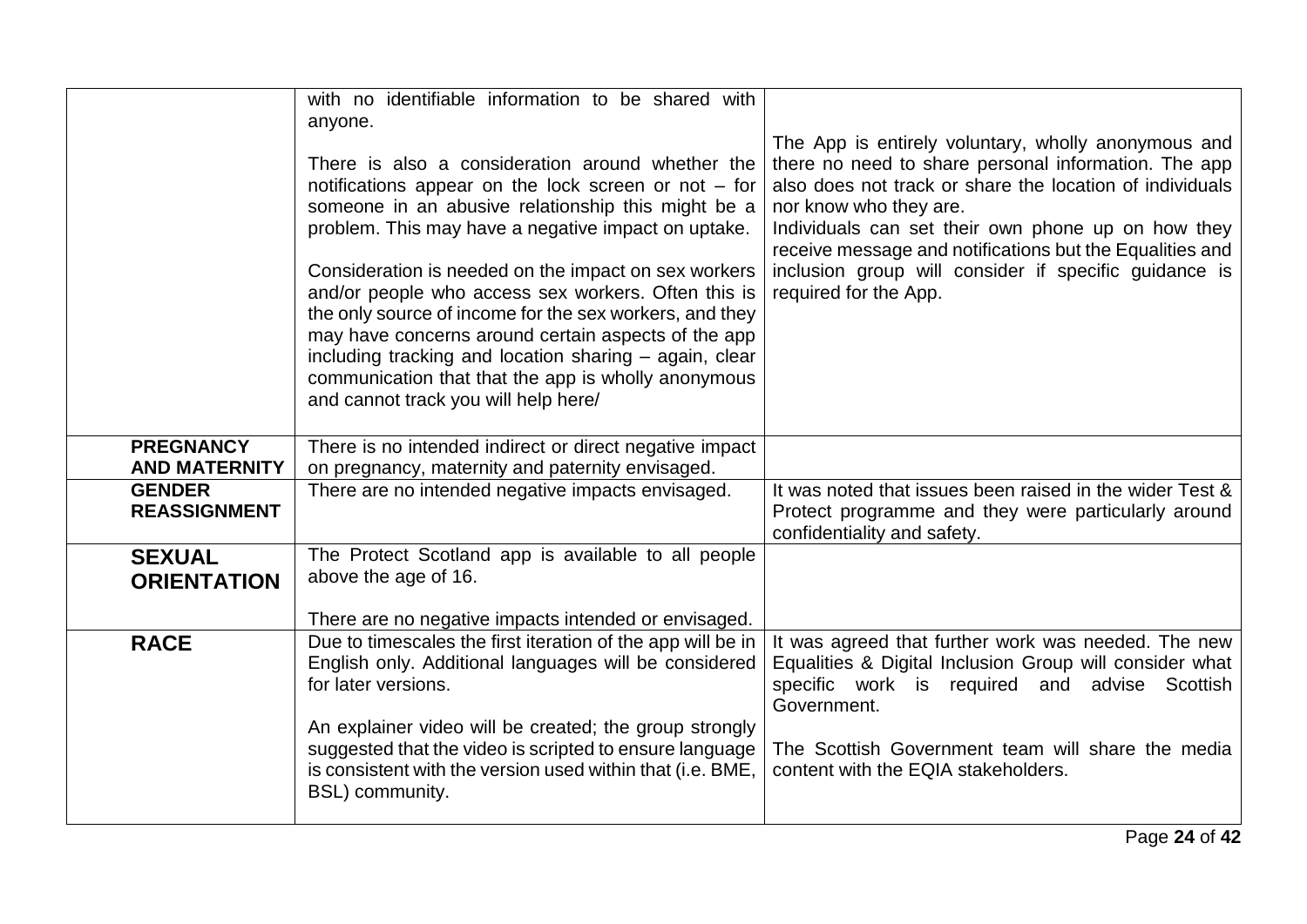|                                                                     | Evidence has shown that there is a disproportionate<br>impact of COVID-19 on BAME communities.                                                                                                                                                                                                                                                   | addition to explainer film clips in community<br>In.<br>languages, it is recognised that it is important to cascade<br>information to BAME community organisations and other<br>resources (e.g. businesses frequented by BAME<br>communities, places of worship, etc.) as these assets<br>have key role to play not only in sharing information but<br>encouraging community members to participate. |
|---------------------------------------------------------------------|--------------------------------------------------------------------------------------------------------------------------------------------------------------------------------------------------------------------------------------------------------------------------------------------------------------------------------------------------|------------------------------------------------------------------------------------------------------------------------------------------------------------------------------------------------------------------------------------------------------------------------------------------------------------------------------------------------------------------------------------------------------|
| <b>RELIGION</b><br>OR.<br><b>BELIEF</b>                             | The group emphasised the need to avoid language<br>such as tracking, surveillance etc. and this has already<br>been planned for media promotions. This is particularly<br>important for communities who distance themselves<br>from officialdom. Language, communication and<br>advocacy will all be key parts of engaging these<br>communities. | The App is entirely voluntary anonymous and there no<br>need to share personal information. The app also does<br>not track or share the location of individuals.                                                                                                                                                                                                                                     |
|                                                                     | A point was made in which male family members within<br>some communities will not hold mobile numbers of<br>female family members and that it could impact the<br>effectiveness of contract tracing.                                                                                                                                             | The App does not need to know the phone numbers of<br>other App users.                                                                                                                                                                                                                                                                                                                               |
| <b>MARRIAGE</b><br><b>CIVIL</b><br><b>AND</b><br><b>PARTNERSHIP</b> | There is no intended indirect negative impact on<br>marriage and civil partnership envisaged<br>Please refer to earlier reference to GBV in this<br>assessment.                                                                                                                                                                                  |                                                                                                                                                                                                                                                                                                                                                                                                      |

# **Stage 3 Assessing the impacts and identifying opportunities to promote equality**

Having considered the data and evidence gathered, stage three considers the potential impacts – benefits and barriers –implementing the policy might have on each of the protected characteristics. It is important to remember the duty is also a positive one – which we are required to explore whether the policy offers the opportunity to promote equality and/or foster good relations.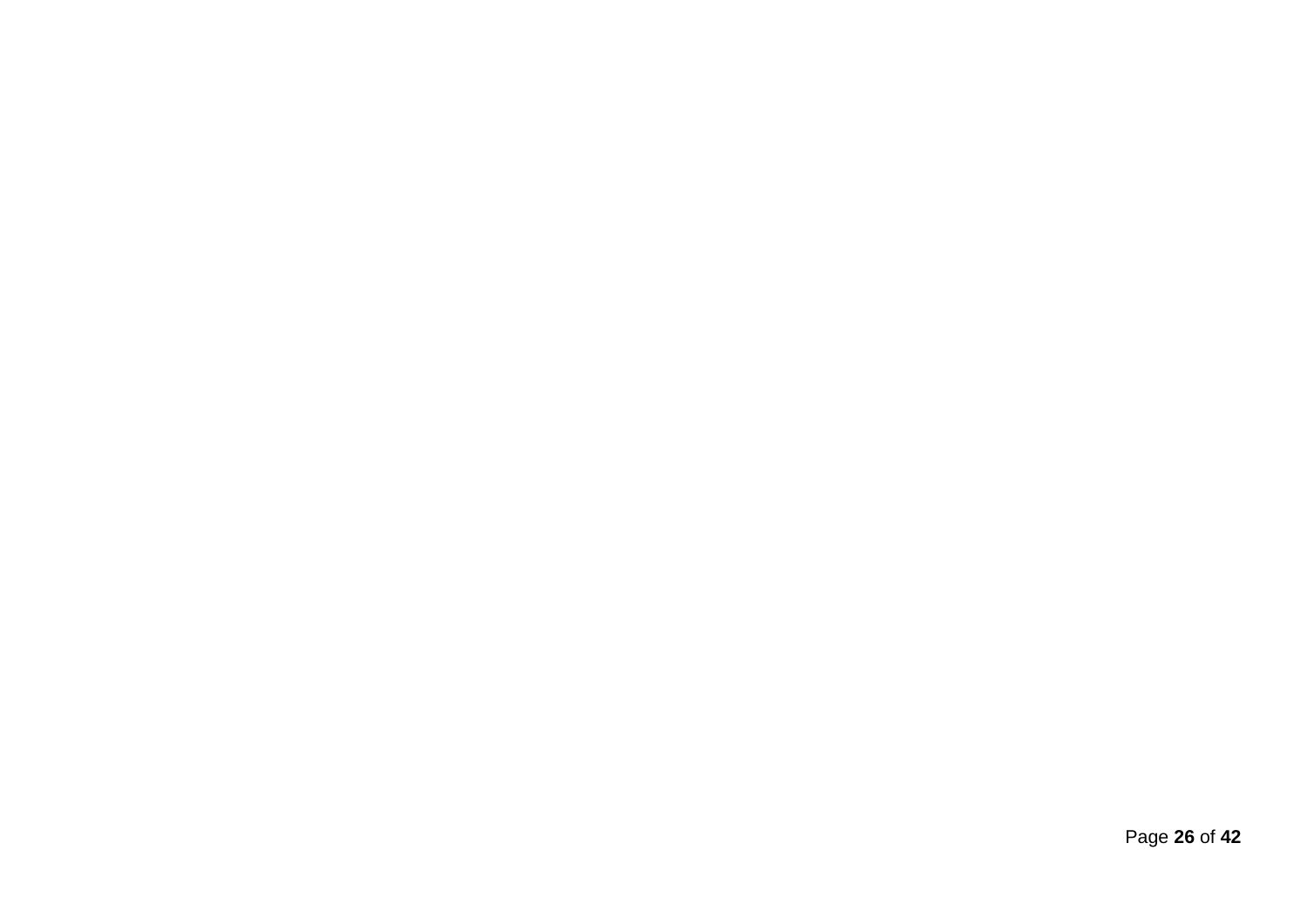| Age                                                                         |                 |                 |                  |                                                                                                                                                                                                                                             |
|-----------------------------------------------------------------------------|-----------------|-----------------|------------------|---------------------------------------------------------------------------------------------------------------------------------------------------------------------------------------------------------------------------------------------|
| <b>Equality</b>                                                             | <b>Benefits</b> | <b>Barriers</b> | <b>Neutral</b>   | <b>Reasons for our decision</b>                                                                                                                                                                                                             |
| consideration                                                               |                 |                 |                  |                                                                                                                                                                                                                                             |
| Eliminating unlawful<br>discrimination,<br>harassment, and<br>victimisation |                 |                 | X                | The Protect Scotland App does not create unlawful<br>discrimination                                                                                                                                                                         |
| Advancing equality<br>of opportunity                                        |                 | X               |                  | The Protect Scotland App Near Me is available for all<br>people over the age of 16 to download.<br>Anyone aged 15 and younger may feel Digitally<br>excluded as they are below the age threshold to use                                     |
|                                                                             |                 |                 |                  | the<br>App.<br>The public engagement and marketing activity should<br>help to identify any areas where the App may have<br>disproportionate effects on people young or old.                                                                 |
| Promoting good<br>relations among and<br>between different<br>age groups    |                 |                 | $\boldsymbol{X}$ | The Protect Scotland App may promote better<br>relationships and rapport between age groups in setting<br>up the App. However, this should not be an expectation<br>as privacy and, confidentiality issues are important<br>considerations. |
|                                                                             |                 |                 |                  | The Scottish Household Survey report published in<br>September 2019. It shows which methods were used<br>to access the internet for personal use by age.                                                                                    |
|                                                                             |                 |                 |                  | Younger internet users were more likely to access the<br>internet using a smartphone than older users, with 96<br>per cent of 16-24 year olds using smartphones<br>compared to 29 per cent of adults aged 75 and above.                     |

# **Stage 3: Table assessing the impacts and identifying opportunities to promote equality, by characteristic**

Page **27** of **42**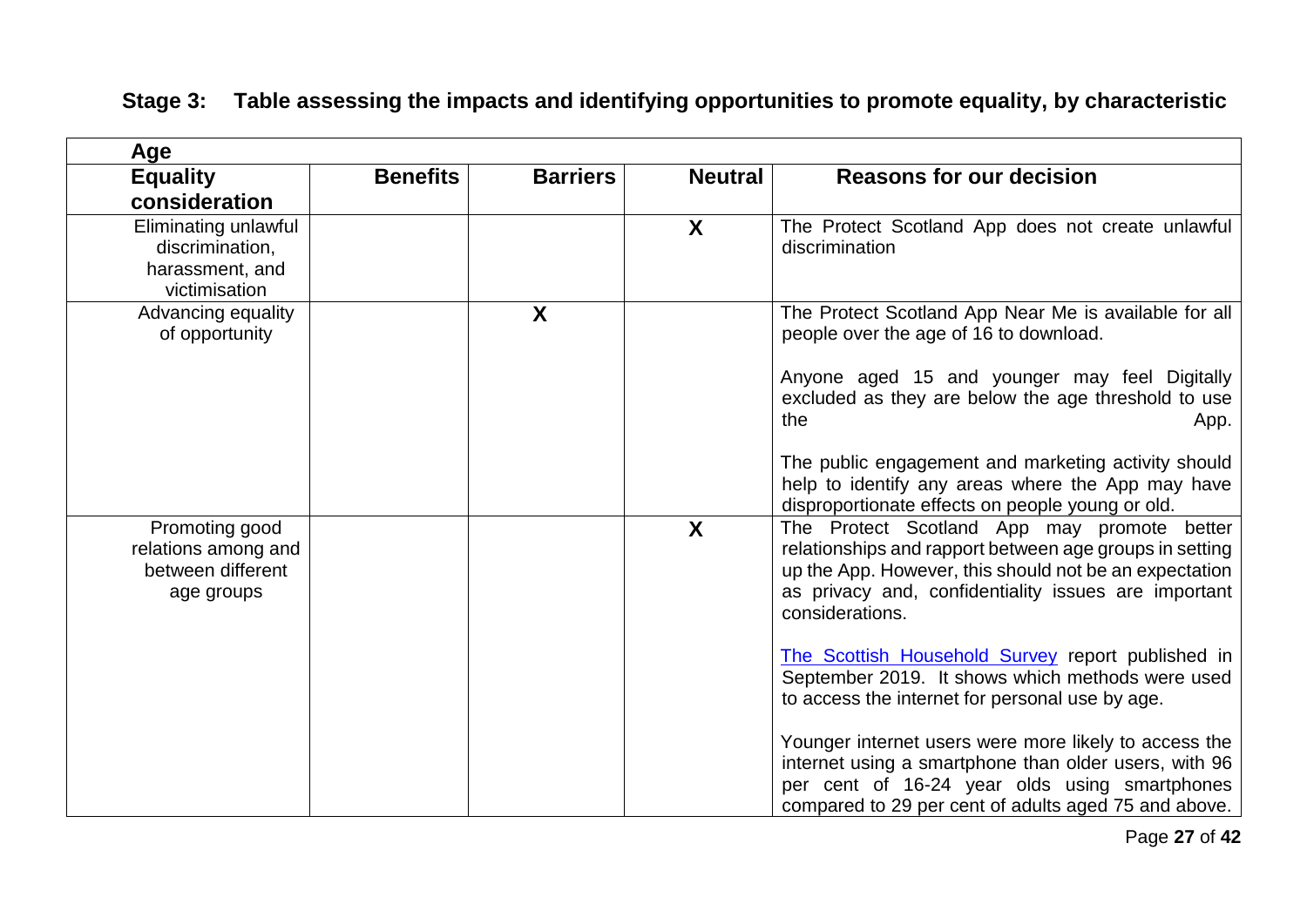|                                                                                |                 |                 |                | Older internet users were more likely than younger<br>users to use a tablet to access the internet.<br>The proportion of internet users reporting that they<br>access the internet using a smart phone increased from<br>78 per cent in 2017 to 81 per cent in 2018.                                                                                                                                                                                                                                                                                                                                                                                                                                                                                                                                                                                                                                                                               |
|--------------------------------------------------------------------------------|-----------------|-----------------|----------------|----------------------------------------------------------------------------------------------------------------------------------------------------------------------------------------------------------------------------------------------------------------------------------------------------------------------------------------------------------------------------------------------------------------------------------------------------------------------------------------------------------------------------------------------------------------------------------------------------------------------------------------------------------------------------------------------------------------------------------------------------------------------------------------------------------------------------------------------------------------------------------------------------------------------------------------------------|
| <b>Disability</b>                                                              | <b>Benefits</b> | <b>Barriers</b> | <b>Neutral</b> | <b>Reasons for our decision</b>                                                                                                                                                                                                                                                                                                                                                                                                                                                                                                                                                                                                                                                                                                                                                                                                                                                                                                                    |
| Eliminating unlawful<br>discrimination,<br>harassment,<br>and<br>victimisation |                 |                 | $\mathsf{X}$   | The Protect Scotland App does not create unlawful<br>discrimination                                                                                                                                                                                                                                                                                                                                                                                                                                                                                                                                                                                                                                                                                                                                                                                                                                                                                |
| Advancing equality<br>of opportunity                                           |                 | X               |                | The Protect Scotland App is available for all people<br>over the age of 16 to download.<br>It is recognised that the depth of digital exclusion for<br>people with disabilities is generally much greater than<br>for the wider population. This disparity may include<br>difficulties around access to the internet, lower digital<br>skills and support. The Protect Scotland app has<br>undergone<br>accessibility<br>through<br>testing<br>and<br>improvements have been made.<br>The Scottish Government will work with deafscotland,<br>Disability Equality Scotland and SCLD to explore and<br>address common barriers for people, with a disability<br>and or a communication need in accessing the live<br>Protect Scotland App.<br>The public engagement and marketing activity should<br>also help to identify any areas where the App may have<br>disproportionate effects on people with a disability and<br>or a communication need. |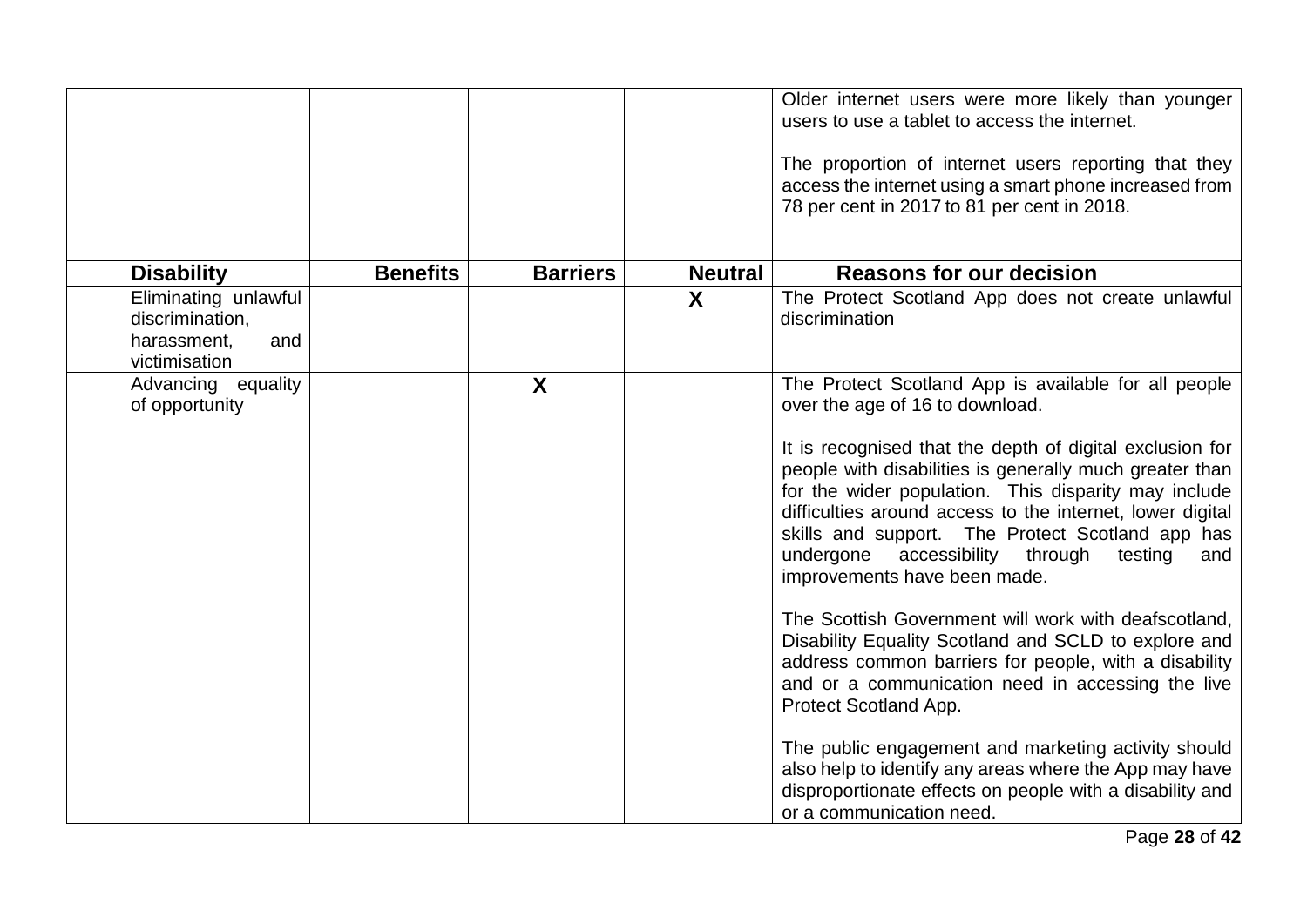| Promoting<br>good<br>relations among and<br>disabled<br>between<br>non-disabled<br>and<br>people |  | The Protect Scotland App is unlikely to impact relations<br>among disabled and non-disabled people. |
|--------------------------------------------------------------------------------------------------|--|-----------------------------------------------------------------------------------------------------|
|--------------------------------------------------------------------------------------------------|--|-----------------------------------------------------------------------------------------------------|

| <b>Sex</b>           | <b>Benefits</b> | <b>Barriers</b> | <b>Neutral</b> | <b>Reasons for our decision</b>                            |
|----------------------|-----------------|-----------------|----------------|------------------------------------------------------------|
| Eliminating unlawful |                 |                 | X              | The Protect Scotland App does not create unlawful          |
| discrimination       |                 |                 |                | discrimination                                             |
| Advancing equality   |                 |                 | X              | The Protect Scotland App is available for all males and    |
| of opportunity       |                 |                 |                | females over the age of 16 to download.                    |
|                      |                 |                 |                |                                                            |
|                      |                 |                 |                | We are not aware of any relevant evidence, at this time,   |
|                      |                 |                 |                | on the protected characteristic in relation to The Protect |
|                      |                 |                 |                | Scotland App. Due to the anonymous nature of the app,      |
|                      |                 |                 |                | we also have no way of knowing the sex of those who        |
|                      |                 |                 |                | choose to download the app.                                |
|                      |                 |                 |                | The public engagement and marketing activity should        |
|                      |                 |                 |                | help to identify any areas where the App may have          |
|                      |                 |                 |                | disproportionate effects on people who are male or         |
|                      |                 |                 |                | female.                                                    |
|                      |                 |                 |                |                                                            |
|                      |                 |                 |                | It is acknowledged that females are more likely to use     |
|                      |                 |                 |                | digital health & care tools and seek medical help more     |
|                      |                 |                 |                | than men (e.g. we know from July 2020 YouGov polling       |
|                      |                 |                 |                | that a typical user of health apps in Scotland is more     |
|                      |                 |                 |                | likely to be female and aged 25-34). It is noted that this |
|                      |                 |                 |                | is particularly common in the Gypsy/Traveller              |
|                      |                 |                 |                | community. The Equalities & Digital inclusion group will   |
|                      |                 |                 |                | consider what can be done to encourage men from that       |
|                      |                 |                 |                | community to participate.                                  |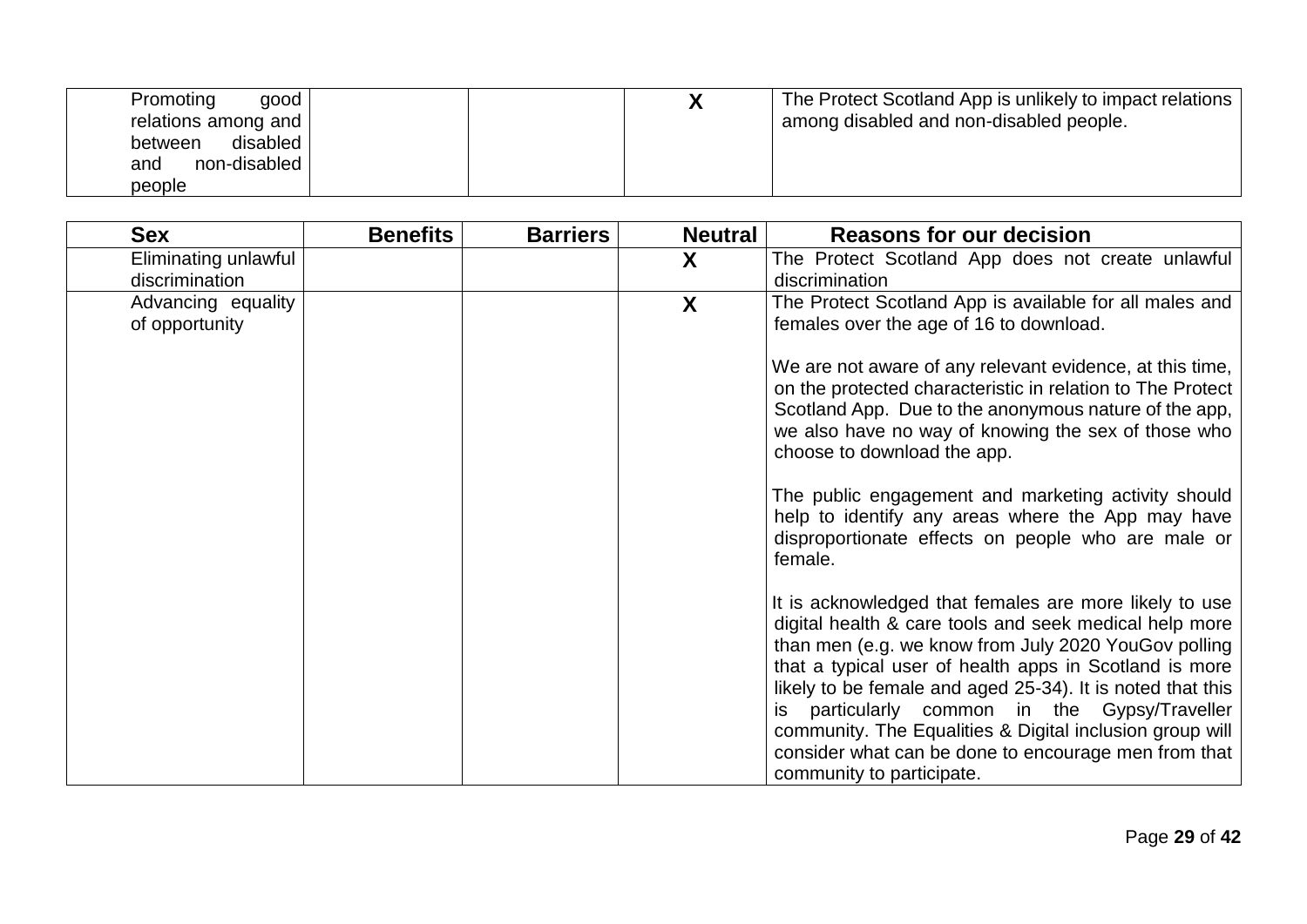| Promoting<br>good<br>relations<br>between<br>men and women |                 |                 |                | The Protect Scotland App is unlikely to impact relations<br>between men and women.                                                                                                                                                                                                                                                                         |
|------------------------------------------------------------|-----------------|-----------------|----------------|------------------------------------------------------------------------------------------------------------------------------------------------------------------------------------------------------------------------------------------------------------------------------------------------------------------------------------------------------------|
| <b>Pregnancy and</b><br><b>Maternity</b>                   | <b>Benefits</b> | <b>Barriers</b> | <b>Neutral</b> | <b>Reasons for our decision</b>                                                                                                                                                                                                                                                                                                                            |
| Eliminating unlawful<br>discrimination                     |                 |                 | X              | The Protect Scotland App does not create unlawful<br>discrimination.                                                                                                                                                                                                                                                                                       |
| Advancing equality<br>of opportunity                       |                 |                 | X              | We are not aware of any relevant evidence, at this time,<br>on the pregnancy & maternity protected characteristic in<br>relation to The Protect Scotland App.<br>The public engagement and marketing activity should<br>help to identify any areas where the App may have<br>disproportionate effects on people in under this<br>protected characteristic. |
| Promoting<br>good<br>relations                             |                 |                 |                | The Protect Scotland App is unlikely to impact relations<br>for women due to pregnancy and maternity.                                                                                                                                                                                                                                                      |

| <b>Gender</b><br>reassignment          | <b>Benefits</b> | <b>Barriers</b> | <b>Neutral</b> | <b>Reasons for your decision</b>                                                                                                                                           |
|----------------------------------------|-----------------|-----------------|----------------|----------------------------------------------------------------------------------------------------------------------------------------------------------------------------|
| Eliminating unlawful<br>discrimination |                 |                 | X              | The Protect Scotland App does not create unlawful<br>discrimination                                                                                                        |
| Advancing equality<br>of opportunity   |                 |                 | X              | The Protect Scotland App is available for anyone over<br>the age of 16 to download regardless of their gender.<br>We are not aware of any relevant evidence, at this time, |
|                                        |                 |                 |                | on anyone who has or is considering undergoing<br>gender reassignment protected characteristic in<br>relation to The Protect Scotland App.                                 |
|                                        |                 |                 |                | The public engagement and marketing activity should<br>help to identify any areas where the App may have                                                                   |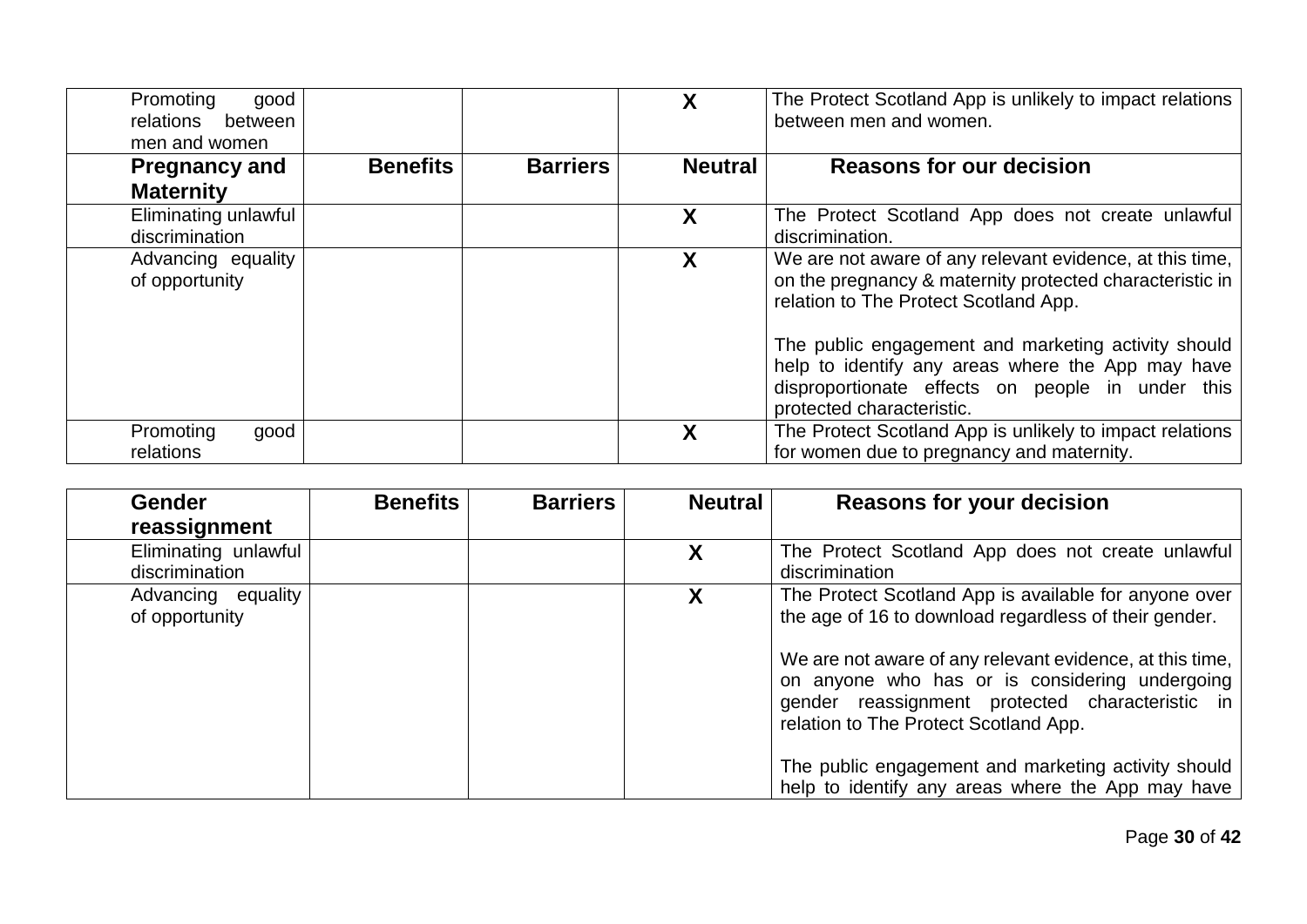|                                         |                 |                 |                | disproportionate effects on people under this protected<br>characteristic.                                                                                                         |
|-----------------------------------------|-----------------|-----------------|----------------|------------------------------------------------------------------------------------------------------------------------------------------------------------------------------------|
| Promoting<br>good<br>relations          |                 |                 | X              | The Protect Scotland App is unlikely to impact relations<br>due to gender reassignment.                                                                                            |
| <b>Sexual</b>                           | <b>Benefits</b> | <b>Barriers</b> | <b>Neutral</b> | <b>Reasons for your decision</b>                                                                                                                                                   |
| orientation                             |                 |                 |                |                                                                                                                                                                                    |
| Eliminating unlawful<br>discrimination  |                 |                 | X              | The Protect Scotland App does not create unlawful<br>discrimination.                                                                                                               |
| equality<br>Advancing<br>of opportunity |                 |                 | X              | The Protect Scotland App is available for anyone over<br>the age of 16 to download regardless of their sexual<br>orientation.                                                      |
|                                         |                 |                 |                | We are not aware of any relevant evidence, at this time,<br>on sexual orientation protected characteristic in relation<br>to The Protect Scotland App.                             |
|                                         |                 |                 |                | The public engagement and marketing activity should<br>help to identify any areas where the App may have<br>disproportionate effects on people due to their sexual<br>orientation. |
| Promoting<br>good<br>relations          |                 |                 | X              | The Protect Scotland App is unlikely to impact relations<br>due to sexual orientation.                                                                                             |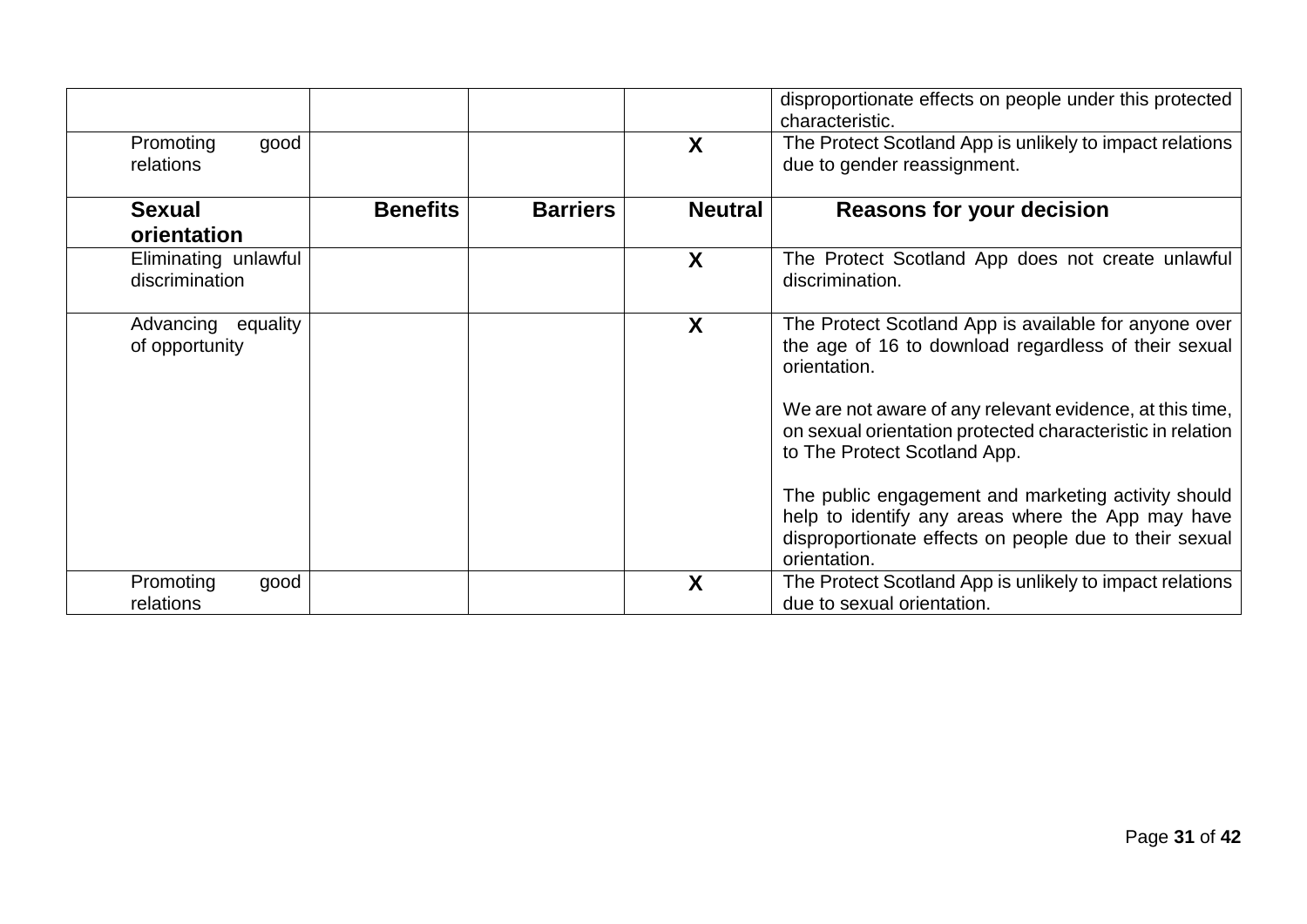| Race                                      | <b>Benefits</b> | <b>Barriers</b> | <b>Neutral</b> | <b>Reasons for your decision</b>                                                                                                                                                                                                                                                                                                                                                                                |
|-------------------------------------------|-----------------|-----------------|----------------|-----------------------------------------------------------------------------------------------------------------------------------------------------------------------------------------------------------------------------------------------------------------------------------------------------------------------------------------------------------------------------------------------------------------|
| Eliminating<br>unlawful<br>discrimination |                 |                 | X              | The Protect Scotland App does not create unlawful<br>discrimination.                                                                                                                                                                                                                                                                                                                                            |
|                                           |                 |                 |                | The first iteration of the app will be in English only<br>therefore inclusive communication and guidance<br>materials for other languages will be available.                                                                                                                                                                                                                                                    |
| Advancing equality<br>of opportunity      |                 |                 | X              | Digital exclusion and inclusive guidance and information<br>on the Protect Scotland App for people who do not have<br>a device to benefit from the use of the App.                                                                                                                                                                                                                                              |
|                                           |                 |                 |                | The broader public engagement & marketing activity<br>should help to explore any barriers such as language and<br>identify ways to support access to the App. The digital<br>activity includes additional activity targeting a BAME<br>audience. The new Digital & inclusion group will have a<br><b>BAME</b> representative.                                                                                   |
| Promoting<br>good<br>race relations       |                 |                 | X              | There is emerging evidence of much greater impact of<br>COVID-19 in terms of infection and mortality in BAME<br>This will<br>have a<br>correlation to<br>populations.<br>socioeconomic factors alluded to above, but we will need<br>to monitor further evidence for additional impacts. It<br>further emphasises the need to work with stakeholders<br>to ensure that the App can meet a diverse set of needs. |
|                                           |                 |                 |                | There may be a greater number of people for whom<br>English is not a first language. They may therefore be<br>unable to understand any information provided or<br>engage fully in collaborative conversations if services are<br>not designed to be responsive to those needs. This may<br>also cause tensions between BAME communities.                                                                        |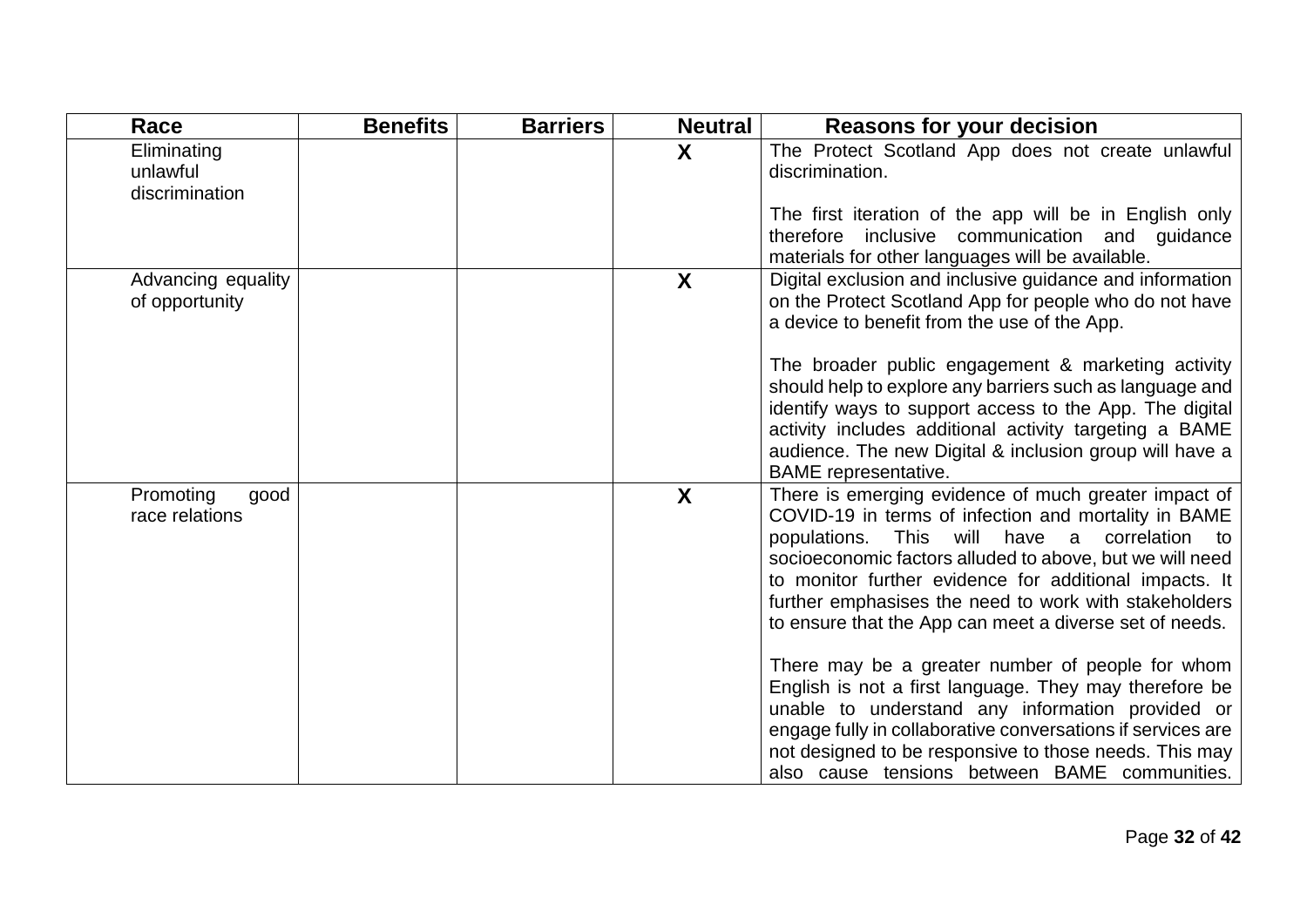| Therefore, good communication around the App in a<br>format the people can understand is important.                                                                                                                                                                                                                                                                                                                                                                         |
|-----------------------------------------------------------------------------------------------------------------------------------------------------------------------------------------------------------------------------------------------------------------------------------------------------------------------------------------------------------------------------------------------------------------------------------------------------------------------------|
| Black and minority ethnic people are more likely to live in<br>poverty and therefore the issues around digital access<br>noted above could also apply.                                                                                                                                                                                                                                                                                                                      |
| Older 'Asian' people were noted by the Office of National<br>Statistics as being significantly less likely to have used<br>the internet than people of the same age who identified<br>their ethnicity as white. This suggests that there may be<br>additional digital barriers for some older minority ethnic<br>groups, in comparison to white Scottish/British groups.                                                                                                    |
| Evidence is also emerging that some communities are<br>being blamed for Covid clusters and outbreaks due to not<br>adhering to guidance as it relates to physical distancing,<br>resulting in tension between different communities. It is<br>recognised that clearly presented and well disseminated<br>information is vital to ensure that all sections of the<br>population understand current guidance and can make<br>an informed choice about actions they must take. |

| <b>Religion</b><br><b>or</b><br>belief    | <b>Benefits</b> | <b>Barriers</b> | <b>Neutral</b> | <b>Reasons for your decision</b>                                                                                                 |
|-------------------------------------------|-----------------|-----------------|----------------|----------------------------------------------------------------------------------------------------------------------------------|
| Eliminating<br>unlawful<br>discrimination |                 |                 |                | The Protect Scotland App does not create unlawful<br>discrimination.                                                             |
| Advancing equality<br>of opportunity      |                 |                 |                | The Protect Scotland App is available for anyone over<br>the age of 16 to download regardless of people's religion<br>or belief. |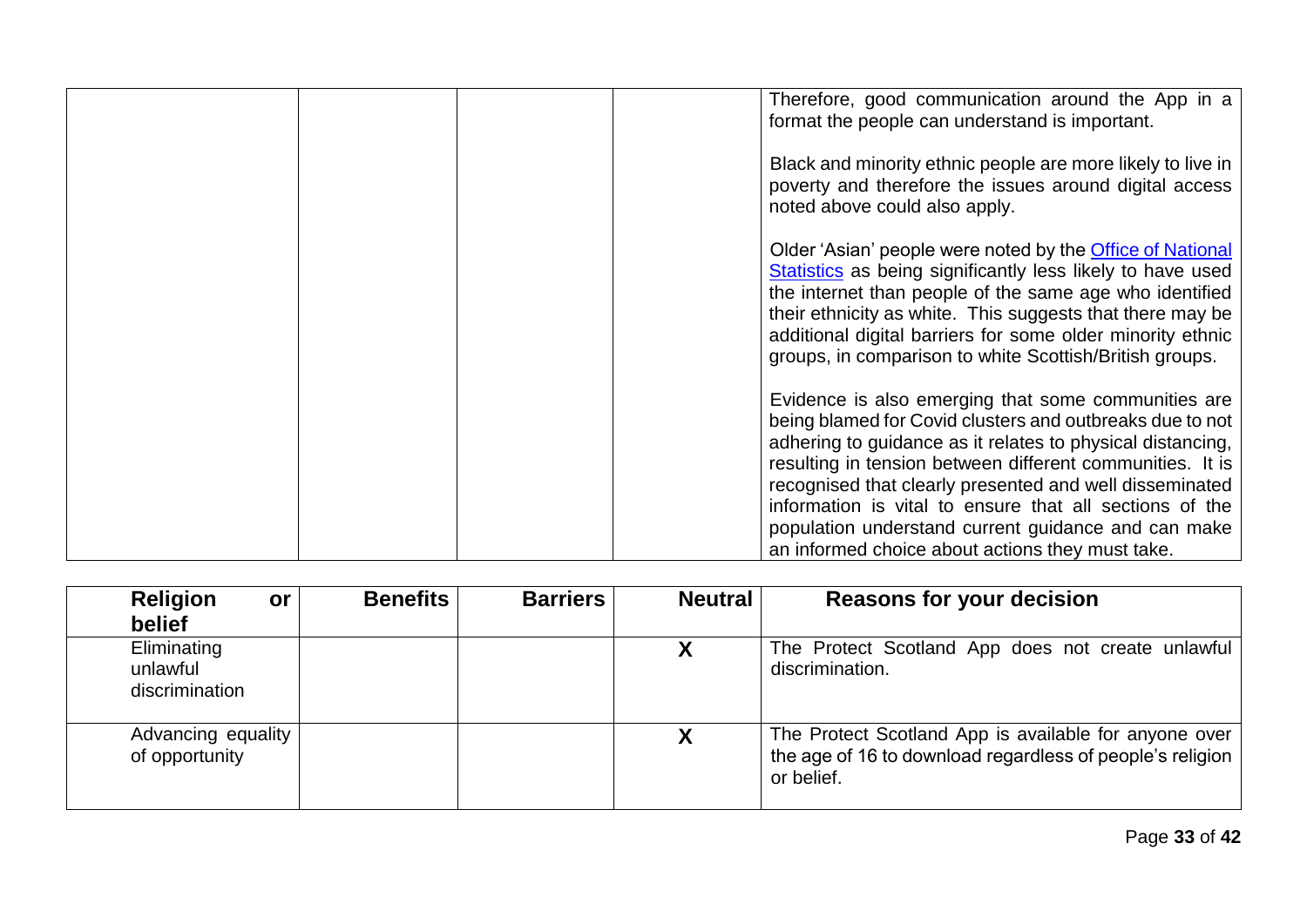|                                           |                 |                 |                | We are not aware of any relevant evidence, at this time,<br>on religion or belief protected characteristic in relation to<br>The Protect Scotland App.<br>The public engagement and marketing activity should<br>help to identify any areas where the App may have<br>disproportionate effects on people due to their religion or<br>beliefs. |
|-------------------------------------------|-----------------|-----------------|----------------|-----------------------------------------------------------------------------------------------------------------------------------------------------------------------------------------------------------------------------------------------------------------------------------------------------------------------------------------------|
| Promoting<br>good<br>relations            |                 |                 | X              | The Protect Scotland App is unlikely to impact relations<br>due to religion or belief.                                                                                                                                                                                                                                                        |
|                                           | <b>Benefits</b> | <b>Barriers</b> | <b>Neutral</b> |                                                                                                                                                                                                                                                                                                                                               |
| Marriage and                              |                 |                 |                | <b>Reasons for your decision</b>                                                                                                                                                                                                                                                                                                              |
| <b>Civil</b>                              |                 |                 |                |                                                                                                                                                                                                                                                                                                                                               |
| <b>Partnership</b>                        |                 |                 |                |                                                                                                                                                                                                                                                                                                                                               |
| Eliminating<br>unlawful<br>discrimination |                 |                 | X              | The Protect Scotland App does not create unlawful<br>discrimination related to marriage or civil partnership.                                                                                                                                                                                                                                 |
| Advancing equality<br>of opportunity      |                 |                 | X              |                                                                                                                                                                                                                                                                                                                                               |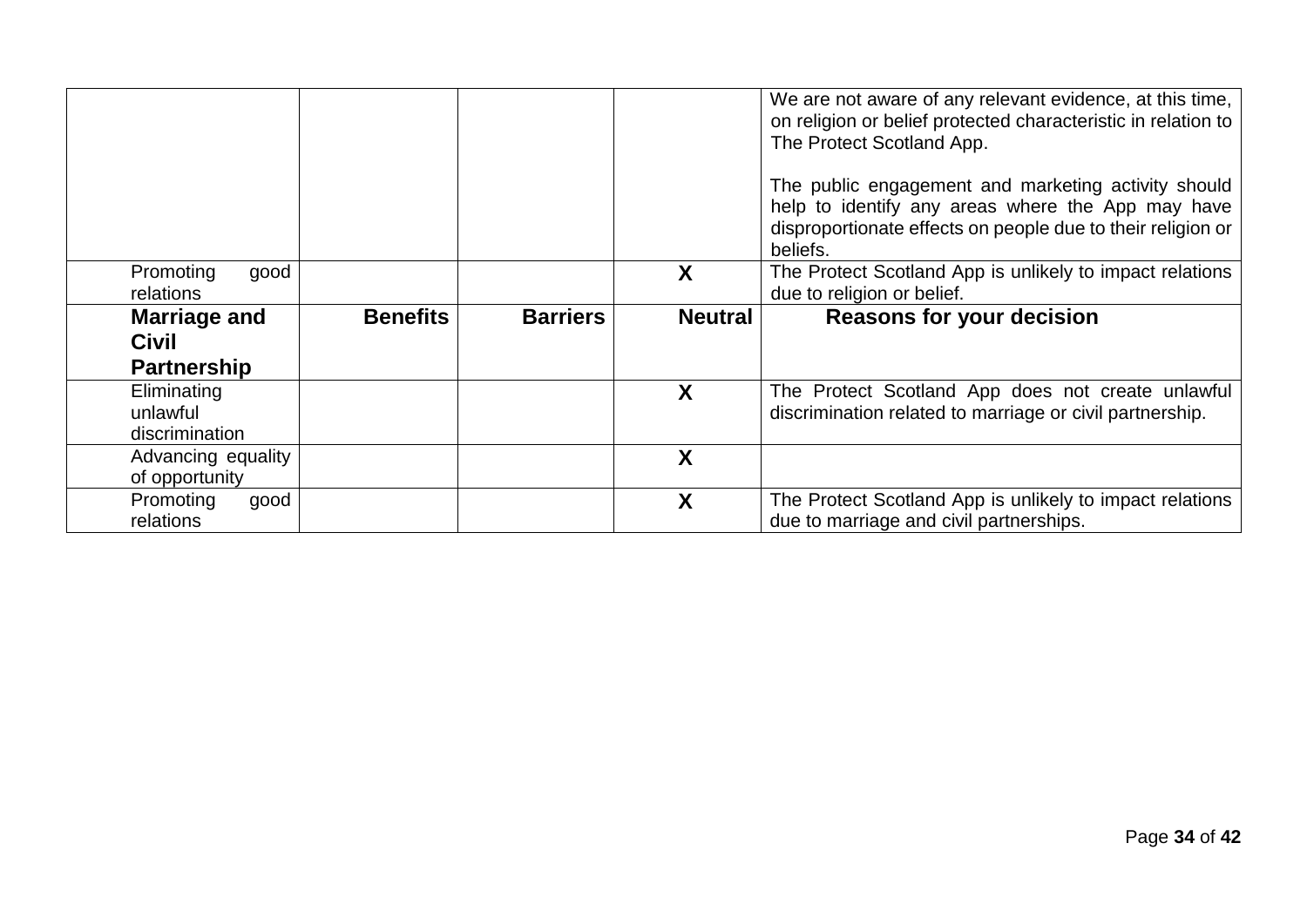# **Stage 4: Recommendations, decision making and monitoring**

#### **Recommendations**

62. In order to meet the general equality duty, comply with the obligations of the Human Rights Act, and taking into consideration health inequalities, the following recommendations will be considered:

I. The evidence suggests that some individuals and communities may experience digital exclusion.

II. Scottish Government should seek to ensure that these groups of people, and organisations that represent their interests, are involved in the ongoing development and monitoring of the App.

- III. Engagement with these groups while the App is being used by the public will help explore common barriers to digital enablement and subsequently provide potential mitigating actions for Scottish Government to take, to make the Protect Scotland App more accessible.
- IV. When changes are made to the App, Scottish Government should develop an engagement plan to raise awareness and promote understanding of such changes amongst the groups highlighted as being more likely to experience digital exclusion.
- V. Poverty is a key factor in digital exclusion. Scottish Government should seek to ensure that Protect Scotland App is designed to require no more mobile data than is absolutely necessary for the essential information to be accessed.
- VI. How to overcome common barriers to digital access for anyone should always be considered.
- VII. The provision of information in other languages should always be considered. In order to reduce the health inequalities gap that exists, Scottish Government should ensure that the appropriate digital access for BAME communities living in Scotland.
- VIII. Monitor emerging evidence relating to the disproportionate impact of COVID-19 on BAME communities and ensure that tailored communications are targeted where possible.
- 63. It is not believed the changes recommended in this section will create any new, adverse, impacts in relation to a person's relevant protected characteristics.

## *Identifying and establishing any required mitigating action*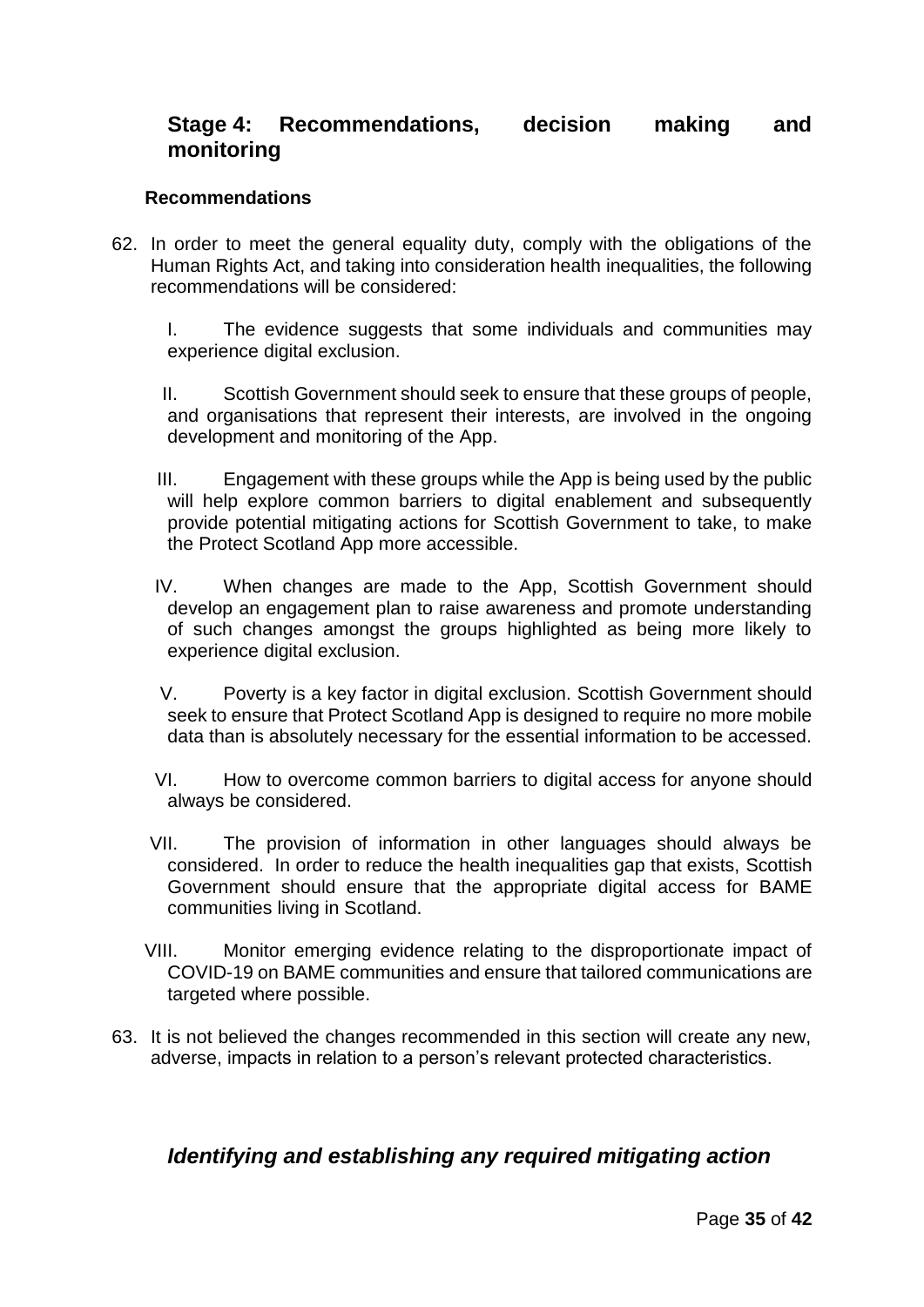| Have positive or negative<br>impacts been identified<br>for any of the equality<br>groups?              | Yes. The EQIA has identified several<br>impacts of introducing<br>the<br>Protect<br>Scotland App.<br><b>These</b><br>have<br>been<br>considered for each of the protected<br>characteristics, and fairer duty act, as<br>listed in this document.                                                                                                                                                                                                                                                                                                                                                                                                                                                  |
|---------------------------------------------------------------------------------------------------------|----------------------------------------------------------------------------------------------------------------------------------------------------------------------------------------------------------------------------------------------------------------------------------------------------------------------------------------------------------------------------------------------------------------------------------------------------------------------------------------------------------------------------------------------------------------------------------------------------------------------------------------------------------------------------------------------------|
|                                                                                                         | The analysis has been undertaken using<br>the data and evidence available to date.<br>It will be subject to further review after<br>public engagement and marketing activity<br>has been fully analysed and any new<br>evidence considered.                                                                                                                                                                                                                                                                                                                                                                                                                                                        |
|                                                                                                         | Wider engagement will continue for the<br>rest of the year (2020) to ensure that we<br>gather further evidence and address any<br>gaps. This is to ensure that any potential<br>impacts are captured, and reasonable<br>adjustments can be made to ensure<br>equality of access. There will be a focus<br>on reaching out to those who have<br>specific concerns around privacy and use<br>of data.                                                                                                                                                                                                                                                                                                |
| Is the policy directly or<br>indirectly discriminatory<br>under the Equality Act<br>2010 <sup>2</sup> ? | There is no evidence, so far within this<br>EQIA<br>that<br>the<br>policy<br>directly<br>is<br>discriminatory under the Equality Act<br>2010.                                                                                                                                                                                                                                                                                                                                                                                                                                                                                                                                                      |
|                                                                                                         | However, given there are existing levels<br>of digital exclusion in Scotland the policy<br>may indirectly discriminate against some<br>groups and this will need to be further<br>explored. An<br>example<br>that<br>being<br>individuals with learning difficulties are<br>often digitally excluded and have a lower<br>life<br>expectancy than<br>the<br>general<br>population. Therefore, barriers in the use<br>of digital technology could have an<br>indirect impact on individuals' protection,<br>although it is noted that non-users of the<br>app will still benefit from the app if<br>sufficient numbers download the app and<br>collectively help to slow the spread of the<br>virus. |
| If the policy is indirectly<br>discriminatory, how is it                                                | Following the EQIA session held we have<br>identified<br>potential negative<br>impacts<br>which will be mitigated. Stakeholders                                                                                                                                                                                                                                                                                                                                                                                                                                                                                                                                                                    |

1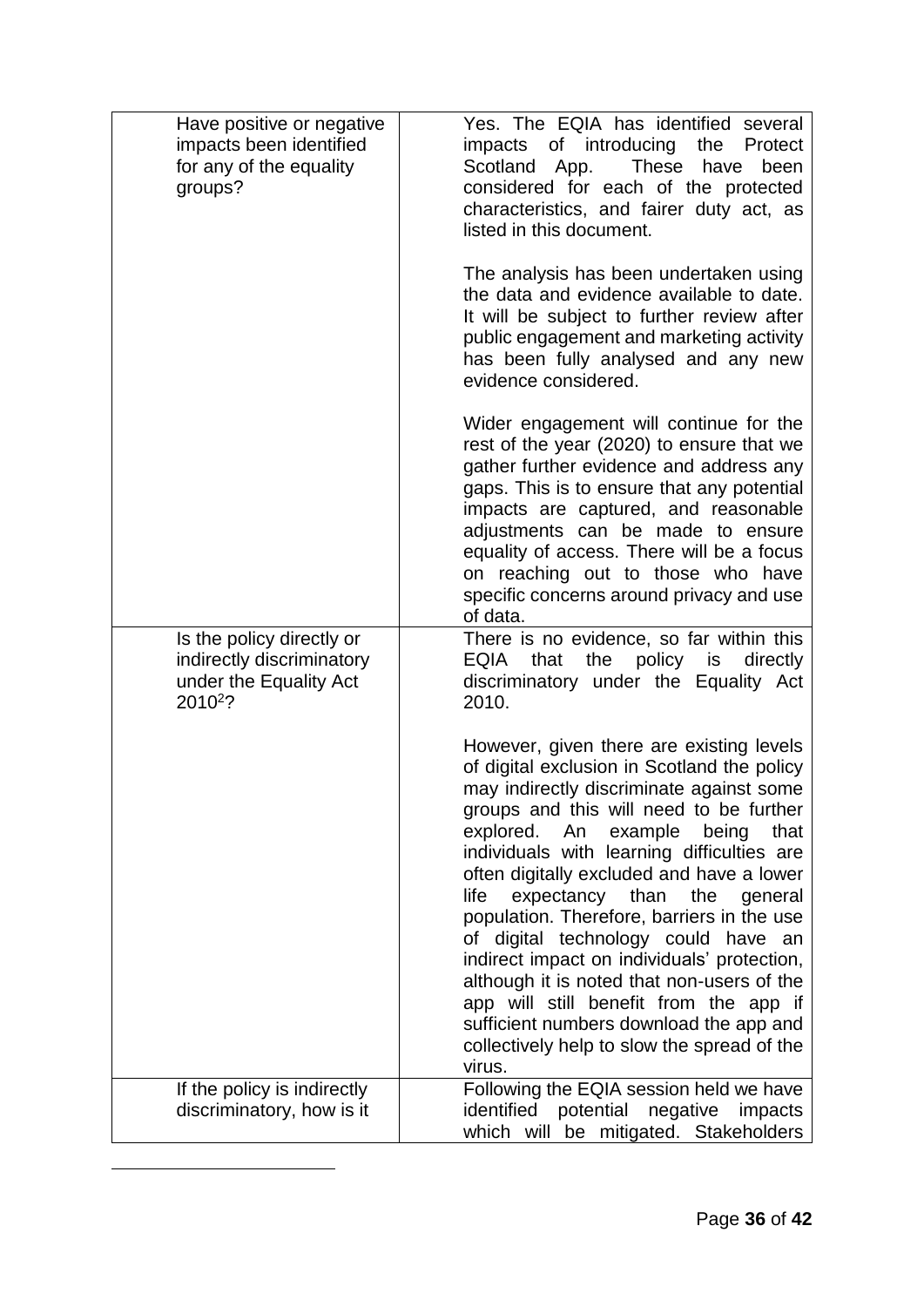| justified under the<br>relevant legislation?                       | have offered to stay in engaged on any<br>issues and or concerns as the App is used<br>across the country in the months ahead.                                                                                                                                                                                                                                                                                                                                |
|--------------------------------------------------------------------|---------------------------------------------------------------------------------------------------------------------------------------------------------------------------------------------------------------------------------------------------------------------------------------------------------------------------------------------------------------------------------------------------------------------------------------------------------------|
| If not justified, what<br>mitigating action will be<br>undertaken? | The EQIA session captured the agreed<br>mitigating actions which<br>includes<br>continued working with the equality<br>organisations to ensure<br>improved<br>accessibility of information, processes are<br>tested and the principles of inclusive<br>communications are adopted.<br>The new Equalities & Digital Inclusion<br>Group will work with Digital Health & Care<br>to take this forward and in particular<br>understand barriers to using the App. |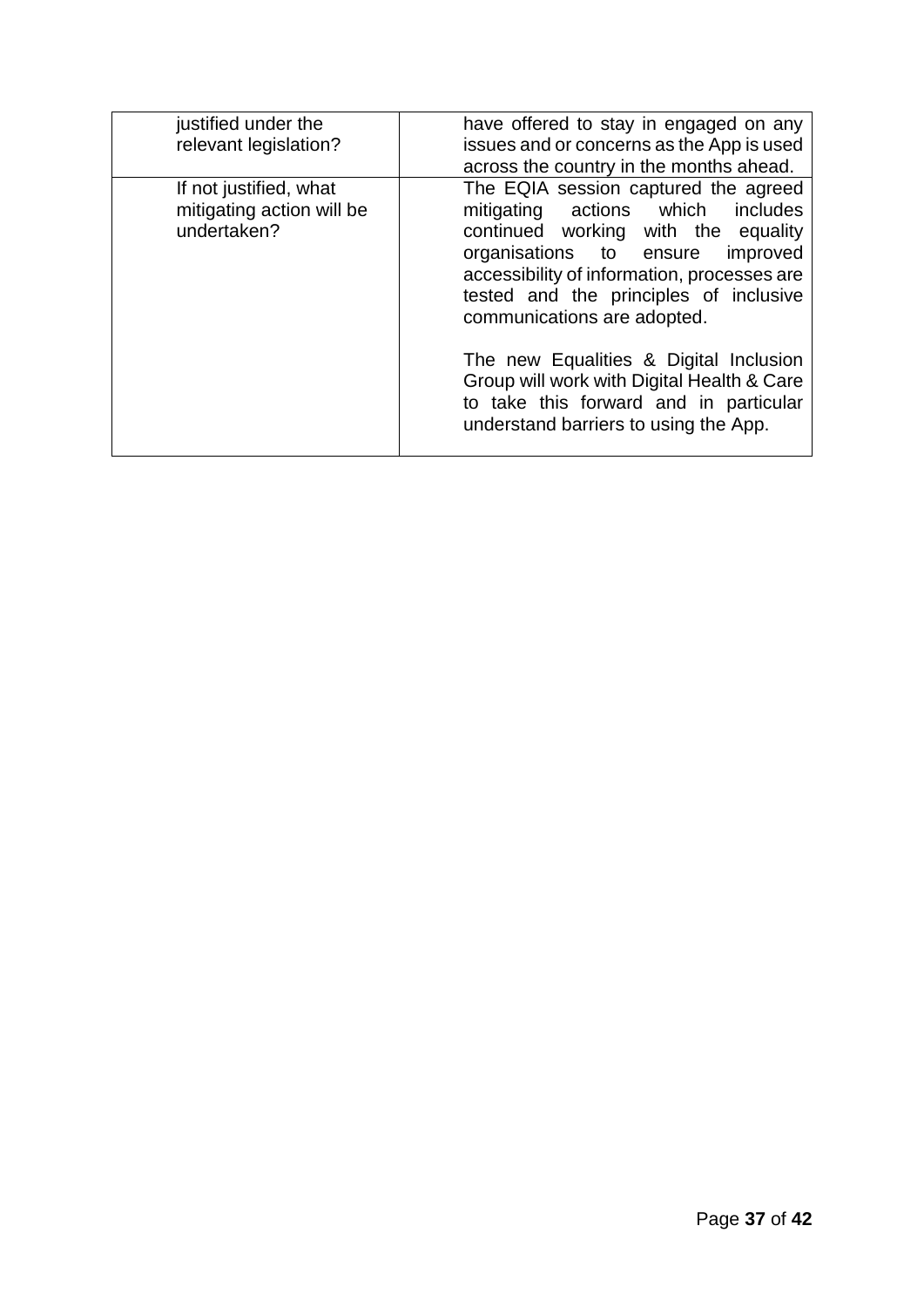# *Describing how Equality Impact analysis has shaped the policy making process*

- 64. In normal circumstances, this policy would be developed together with the public and a full public consultation held. However, these are exceptional circumstances which pose a risk to life and the proposed measures are to safeguard the Scottish population including anyone who falls within one of nine protected characteristics.
- 65. Several mitigation strategies will be undertaken in response to the engagement to date. These actions will be both at a National and Health Board level:

#### **National mitigation strategies and recommendations**

- The new Equalities & Digital inclusion group will be convened in the Autumn 2020 with terms of reference and membership to be finalised. The group will be chaired by Jonathan Cameron, Deputy Director Digital Health and Care, Scottish Government.
- Build links with Connecting Scotland and Public Health Scotland to understand the scope and impact of digital exclusion on use of the Protect Scotland App. This will include further work to understand smartphone access including skills to set up and use in Scotland along with access to Wi-Fi and data availability to download the APP.
- The work with Connecting Scotland will help identify the current knowledge and skills gap for accessing, installing and using the APP.
- Develop inclusive communication and guidance materials for using Protect Scotland App, including other languages than English in line with Scotland's [health literacy action plan.](https://www.gov.scot/publications/making-easier-health-literacy-action-plan-scotland-2017-2025/) Information will be available in others languages including Arabic, Polish, Chinese (simplified) Urdu, Punjabi. An explainer video will be made available in English, BSL and include subtitles. The programme will continue to work with the NHS Equality Lead Professional network and the Scottish Councils Equality network who will provide the required data on the languages required.
- Review the Protect Scotland App vision to ensure it is consistent with feedback from the engagement activities.
- Work with each Board's communication team and equality and diversity lead to communicate engagement findings and establish mitigation strategies.

#### *Monitoring and Review*

66. An EQIA has been developed to assess gaps in knowledge and potential impacts for use of the Protect Scotland App across the protected characteristic groups.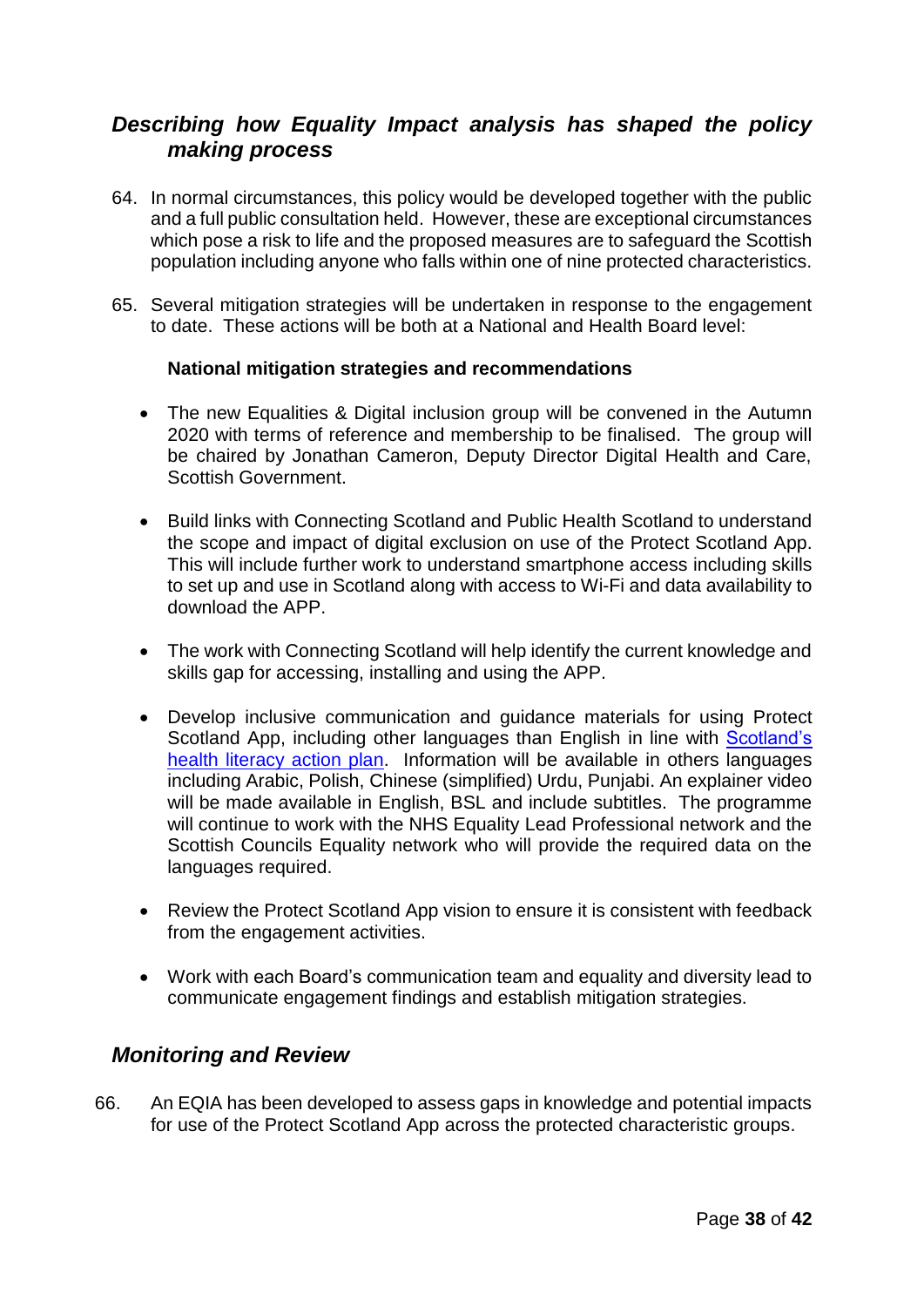- 67. The EQIA will be reviewed towards the end of the year once feedback has been fully analysed.
	- 68. Part of the review process will look at the Vision and aims to reflect analysis of feed-back. Ongoing work is summarised (Box 5).

| Box 5   Ongoing engagement and evidence gathering                                                                                                                                                                                                                                                                                              |
|------------------------------------------------------------------------------------------------------------------------------------------------------------------------------------------------------------------------------------------------------------------------------------------------------------------------------------------------|
| There are several activities underway across Scottish Government,<br>local boards and other agencies which will impact on the EQIA these<br>include:                                                                                                                                                                                           |
| • Connecting Scotland<br>• EQIA by Health Improvement Scotland to understand and mitigate<br>the impact of Covid-19 in terms of engagement.<br>• NHS Boards remobilisation plans<br>Ongoing public and staff engagement<br>App store Feedback<br>• Feedback received via www.Protect.scot<br>Ongoing Engagement with other nations and the WHO |
| • Correspondence to the Scottish Government/Ministers                                                                                                                                                                                                                                                                                          |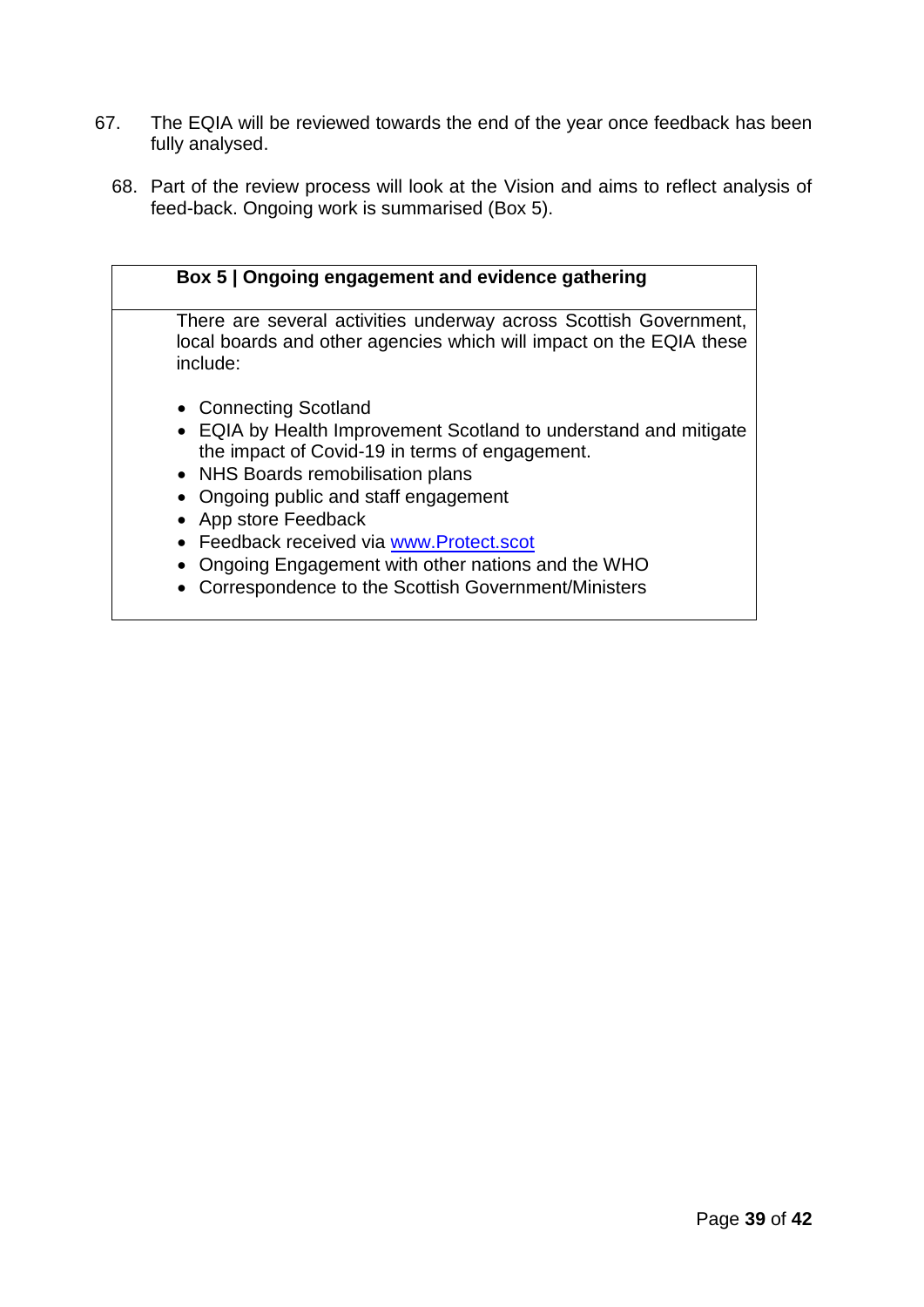# **Stage 5 - Authorisation of EQIA**

Please confirm that:

- This Equality Impact Assessment has informed the development of this policy:
	- i. Yes  $\boxtimes$  No

Opportunities to promote equality in respect of age, disability, gender reassignment, pregnancy and maternity, race, religion or belief, sex and sexual orientation have been considered, i.e.:

- a. Eliminating unlawful discrimination, harassment, victimisation.
- b. Removing or minimising any barriers and/or disadvantages;
- c. Taking steps which assist with promoting equality and meeting people's different needs;
- d. Encouraging participation (e.g. in public life)
- e. Fostering good relations, tackling prejudice and promoting understanding.
	- 1. Yes  $\boxtimes$  No
- If the Marriage and Civil Partnership protected characteristic applies to this policy, the Equality Impact Assessment has also assessed against the duty to eliminate unlawful discrimination, harassment, and victimisation in respect of this protected characteristic:
	- $ii.$  Yes  $\Box$  No  $\Box$  Not applicable  $\boxtimes$

## **Declaration**

**I am satisfied with the equality impact assessment that has been undertaken for Protect Scotland App and give my authorisation for the results of this assessment to be published on the Protect Scotland website.**

**Name:** Jonathan Cameron **Position:** Deputy Director, Digital Health & Care

**Authorisation date:** 17 September 2020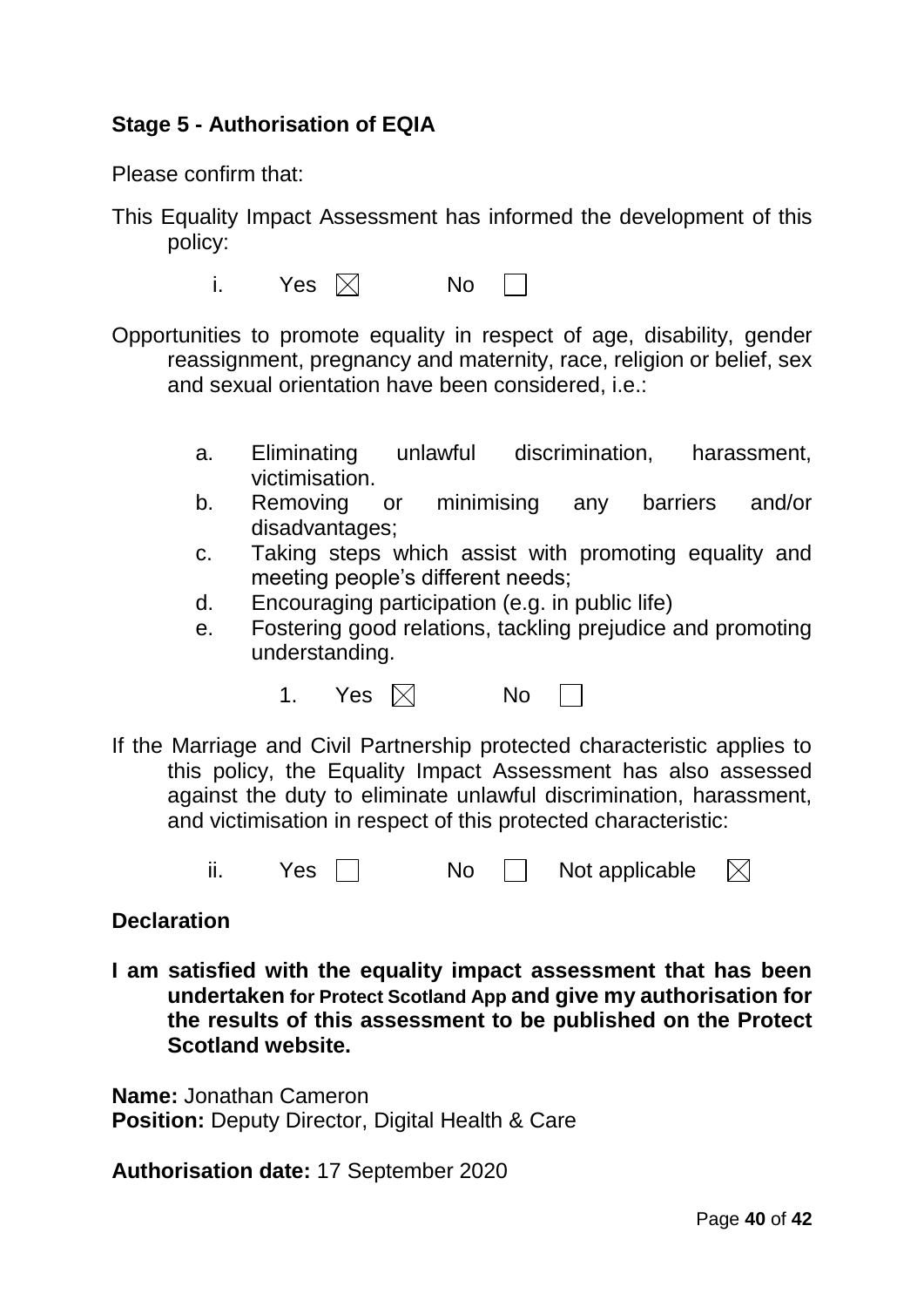**ENDS Appendix 1**

# **Further resource and research available**

# **EQIA of the deliverables of test and protect**

<https://nhsnss.org/how-nss-works/data-protection/>

Ebola outbreak in Sierra Leone: [https://anthrosource-onlinelibrary-wiley](https://anthrosource-onlinelibrary-wiley-com.sheffield.idm.oclc.org/doi/full/10.1111/maq.12440)[com.sheffield.idm.oclc.org/doi/full/10.1111/maq.12440](https://anthrosource-onlinelibrary-wiley-com.sheffield.idm.oclc.org/doi/full/10.1111/maq.12440)

ethics of contact tracing apps by the Oxford Internet Institute: [https://www.oii.ox.ac.uk/videos/covid-19-apps-and-ethical](https://www.oii.ox.ac.uk/videos/covid-19-apps-and-ethical-considerations/)[considerations/](https://www.oii.ox.ac.uk/videos/covid-19-apps-and-ethical-considerations/)

[https://www.equalityhumanrights.com/en/publication-download/scotland-fairer-](https://www.equalityhumanrights.com/en/publication-download/scotland-fairer-2018)[2018](https://www.equalityhumanrights.com/en/publication-download/scotland-fairer-2018)

<https://www.scottishhumanrights.com/publications/>

<http://www.jogh.org/documents/issue202002/jogh-10-020103.htm>

[https://www.gov.scot/publications/scotlands-people-annual-report-results-](https://www.gov.scot/publications/scotlands-people-annual-report-results-2018-scottish-household-survey/)[2018-scottish-household-survey/](https://www.gov.scot/publications/scotlands-people-annual-report-results-2018-scottish-household-survey/)

[https://www.sldo.ac.uk/projects/life-expectancy-and-mortality/life-expectancy](https://www.sldo.ac.uk/projects/life-expectancy-and-mortality/life-expectancy-and-causes-of-death-of-people-with-learning-disabilities/)[and-causes-of-death-of-people-with-learning-disabilities/](https://www.sldo.ac.uk/projects/life-expectancy-and-mortality/life-expectancy-and-causes-of-death-of-people-with-learning-disabilities/)

<https://connecting.scot/>

<https://connecting.scot/>

[https://yoursayondisability.scot/weekly-poll-covid-19-test-and-protect](https://yoursayondisability.scot/weekly-poll-covid-19-test-and-protect-app/)[app/](https://yoursayondisability.scot/weekly-poll-covid-19-test-and-protect-app/)

[https://www.gov.scot/publications/scotlands-digital-health-care-strategy-enabling](https://www.gov.scot/publications/scotlands-digital-health-care-strategy-enabling-connecting-empowering/)[connecting-empowering/](https://www.gov.scot/publications/scotlands-digital-health-care-strategy-enabling-connecting-empowering/)